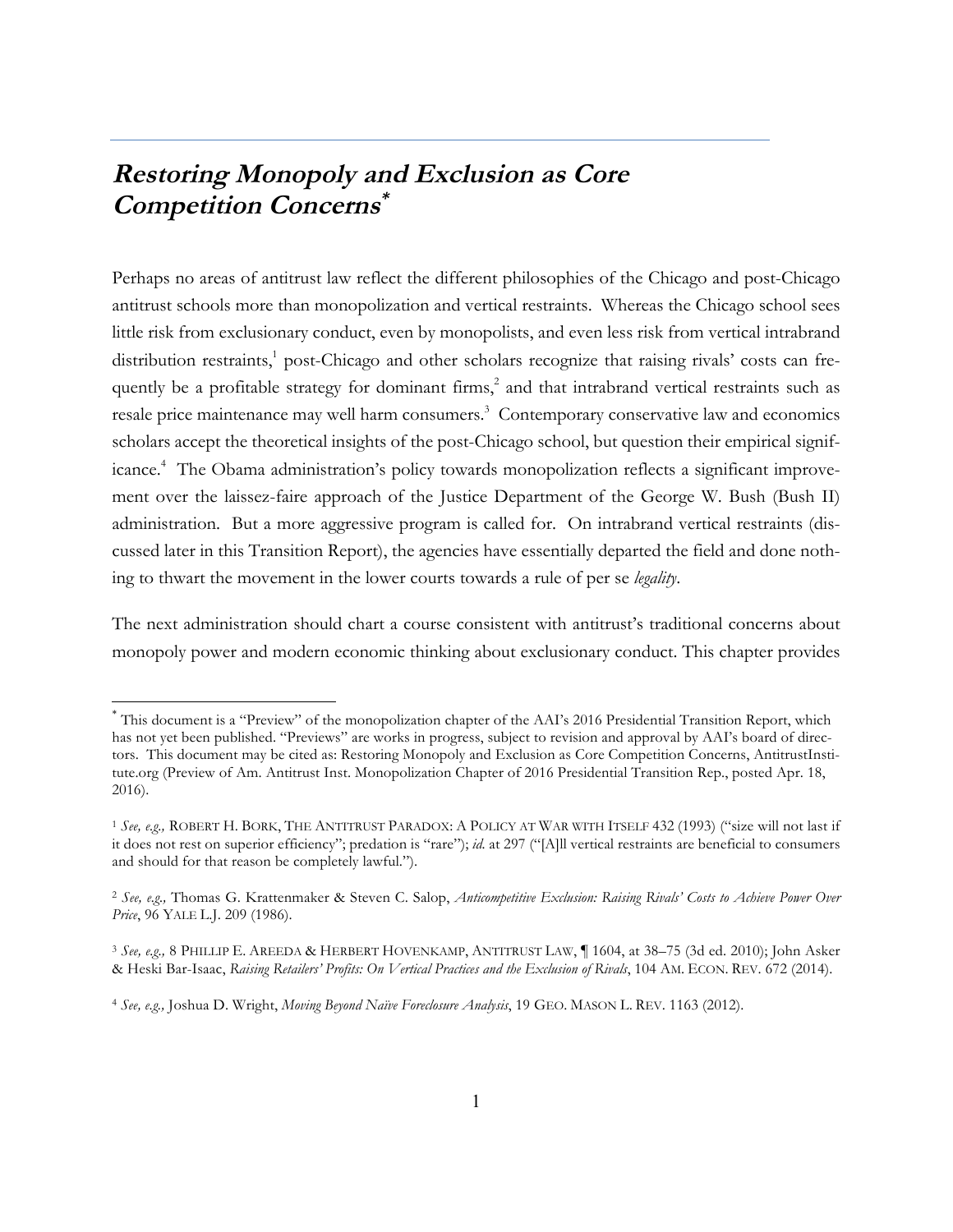a roadmap for such a course, starting with a critique of the movement to roll back monopolization law in the name of fostering innovation and not chilling procompetitive conduct. The chapter makes recommendations for reinvigorating Section 2, including recommended tests for exclusionary conduct—in general and with respect to specific types of conduct—that balance concerns for "false negatives" as well as "false positives." It also supports proposals for more effective remedies in monopolization cases, makes the case for retaining the quasi per se rule against tying, and advocates giving more credence to "consumer protection" market imperfections in assessing market power. Specifically, the chapter's major recommendations are as follows:

### **MAJOR RECOMMENDATIONS**

With respect to monopolization and exclusion, the next administration should:

- **Take a more aggressive enforcement posture towards exclusionary conduct by dominant firms, and renew antitrust's historic skepticism of durable monopolies.**
- **Oppose efforts to promote a single proxy for exclusionary conduct under Section 2, such as the profit-sacrifice test, the no-economic sense test, or the equally efficient competitor test. The default framework should be the consumer-welfare balancing test articulated by the D.C. Circuit in Microsoft.**
- **Treat a monopolist's exclusive dealing that reasonably appears capable of making a significant contribution to maintaining its monopoly power as presumptively anticompetitive, subject to rebuttal that actual or potential anticompetitive effects are unlikely or are prevented by procompetitive benefits to consumers.**
- **Reject cost-based safe harbors for conditional pricing practices (loyalty and bundled "discounts"), and treat such practices as presumptively anticompetitive when they help preserve, extend, or exploit a monopolist's market power, subject to rebuttal that anticompetitive effects are unlikely or are prevented by procompetitive benefits to consumers.**
- **Support liability for a monopolist's refusal to deal with a rival when: (1) such refusal helps preserve or extend its monopoly power; (2) the monopolist discriminates between the competitor and other customers, has previously dealt voluntarily with the**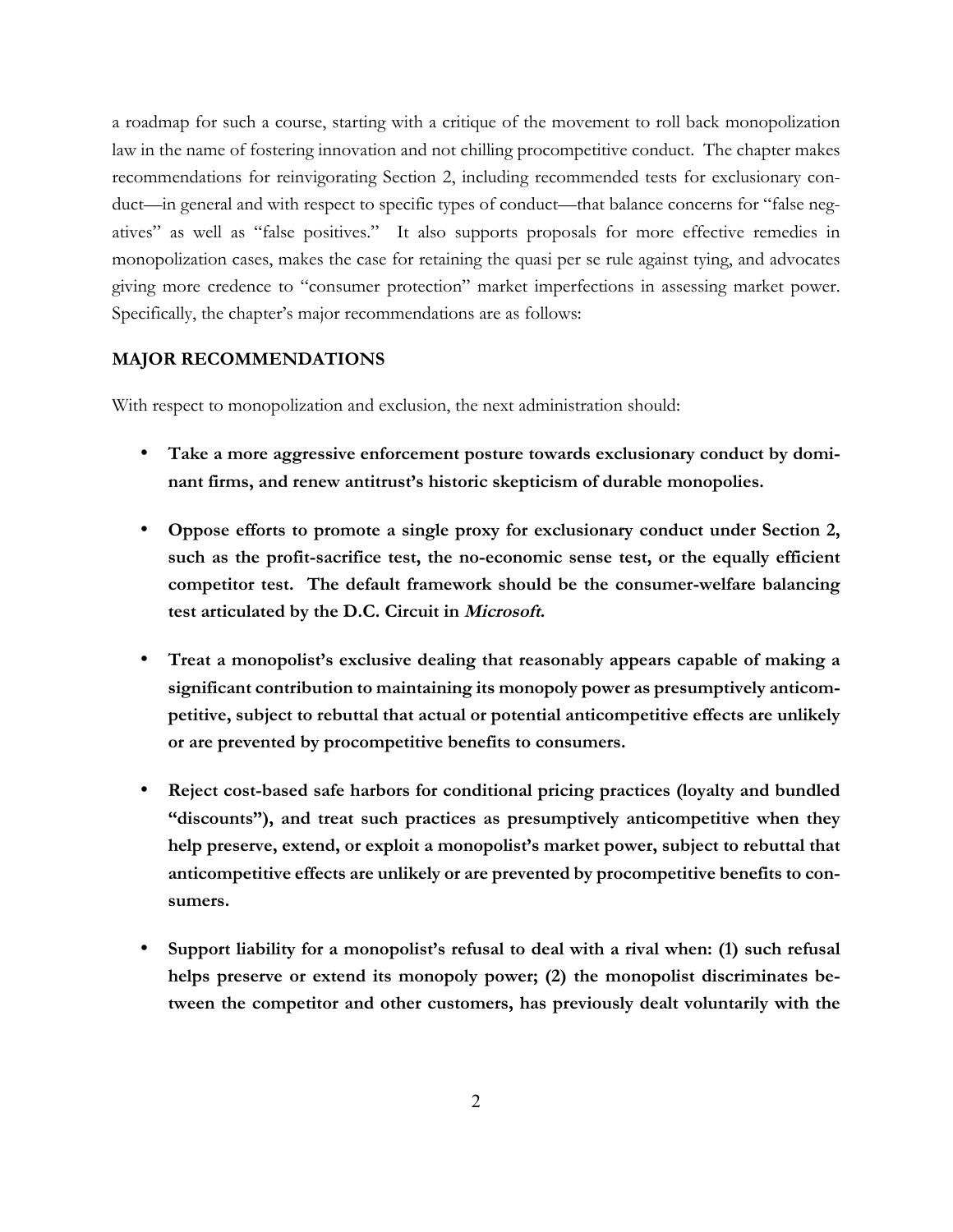**competitor, or otherwise demonstrates a predatory intent; and (3) the anticompetitive effects are not prevented by procompetitive benefits to consumers.** 

- **Treat a price squeeze by a monopolist as a constructive refusal to deal when the monopolist could not have made a profit selling at its retail rates if it purchased inputs at its own wholesale rates.**
- **Revitalize the essential facilities doctrine as an independent theory of liability for purposes of injunctive relief.**
- **Treat a vertically integrated monopolist's refusal to sell or license its intellectual property to a downstream competitor the same as a refusal to sell or provide access to physical property.**
- **Look for opportunities to bring predatory-pricing cases and encourage courts to develop a structured rule of reason that is more consistent with modern economic thinking about predatory pricing strategies than is current law.**
- **Use the Federal Trade Commission's "unfair methods of competition" authority to address anticompetitive conduct by dominant firms that may not be reachable under the Sherman Act or Clayton Act.**
- **Seek to employ structural remedies in appropriate cases, continue the increased use of equitable monetary remedies, and support legislation to allow both agencies to obtain civil penalties in Section 2 cases.**
- **Oppose efforts to overturn Jefferson Parrish, and support a rule of presumptive illegality for tying by firms with market power.**
- **Recognize that information deficiencies and other "consumer protection" market imperfections may give a firm market power, regardless of conventional market share analysis, and may make markets susceptible to opportunistic conduct with exclusionary and other anticompetitive effects.**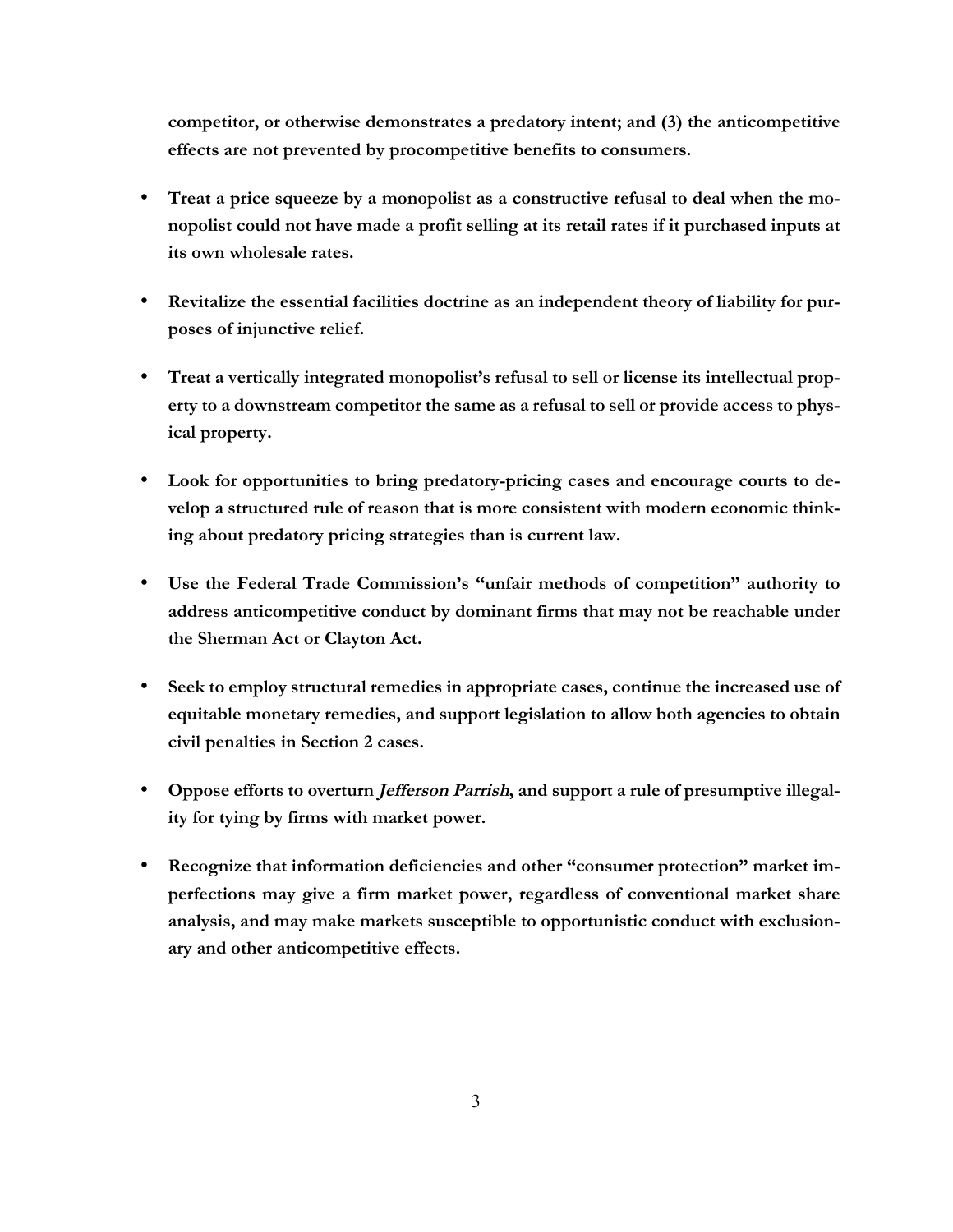#### **I. Monopolization**

### *A. General Considerations*

### **The agencies should take a more aggressive enforcement posture towards exclusionary conduct by dominant firms, and renew antitrust's historic skepticism of durable monopolies.**

The Obama administration has resuscitated DOJ enforcement of Section 2, but the next administration needs to do more. Under the Bush II administration, the Antitrust Division did not bring a single monopolization case*.* <sup>5</sup> The number of Section 2 investigations also dropped dramatically, <sup>6</sup> and the Antitrust Division accepted a settlement in *Microsoft* that was largely ineffectual.7 While stepping down its own enforcement activity, the Bush II DOJ stepped up its advocacy of a narrower role for Section 2. In nearly all of its Supreme Court amicus briefs in private Section 2 actions—*Trinko*, *Weyerhaeuser*, and *linkLine—*DOJ sided with the monopolist or would-be monopolist and advocated a permissive (i.e., noninterventionist) standard of exclusionary conduct.<sup>8</sup> And in the waning days of the administration, DOJ issued a report on Section 2 that articulated a sharply restricted enforcement policy, which the bipartisan FTC notably declined to join.<sup>9</sup> The FTC's approach towards monopolization during the Bush II administration was far more balanced.<sup>10</sup>

Then-Senator Obama was critical of DOJ's performance, and campaigned on a platform of reinvigorating antitrust enforcement.<sup>11</sup> As one of her first official acts, Assistant Attorney General Christine

<sup>7</sup> *See infra* note 120.

<sup>5</sup> In contrast, during the Clinton administration, the Antitrust Division brought at least seven monopolization cases, including notable cases against Microsoft, American Airlines, and Dentsply.

<sup>6</sup> From FY 1993 to 2000, DOJ initiated an average of 12.5 monopolization investigations per year. From FY 2001 to 2008, the average dropped to 3.25 per year. See the Division Workload statistics for FY 1990–1999 and FY 2000–2009, which are available at https://www.justice.gov/atr/division-operations.

<sup>8</sup> *See* THE NEXT ANTITRUST AGENDA: THE AMERICAN ANTITRUST INSTITUTE'S TRANSITION REPORT ON COMPETITION POLICY TO THE 44TH PRESIDENT 59 & n.12 (Albert A. Foer, ed. 2008) [hereinafter AAI 2008 TRANSITION REPORT].

<sup>9</sup> U.S. DEPT. OF JUSTICE, COMPETITION AND MONOPOLY: SINGLE-FIRM CONDUCT UNDER SECTION 2 OF THE SHERMAN ACT (2008) [hereinafter DOJ SECTION 2 REPORT], http://www.justice.gov/sites/default/files/atr/ legacy/2009/05/11/236681.pdf; Press Release, Fed. Trade Comm'n, FTC Commissioners React to Department of Justice Report (Sept. 8, 2008), https://www.ftc.gov/news-events/press-releases/2008/09/ftc-commissioners-react-departmentjustice-report-competition-and.

<sup>10</sup> AAI 2008 TRANSITION REPORT, *supra* note 8, at 60-61.

<sup>11</sup> Statement of Senator Barack Obama for the American Antitrust Institute (Sept. 27, 2007), *available at* http://www.antitrustinstitute.org/node/10883.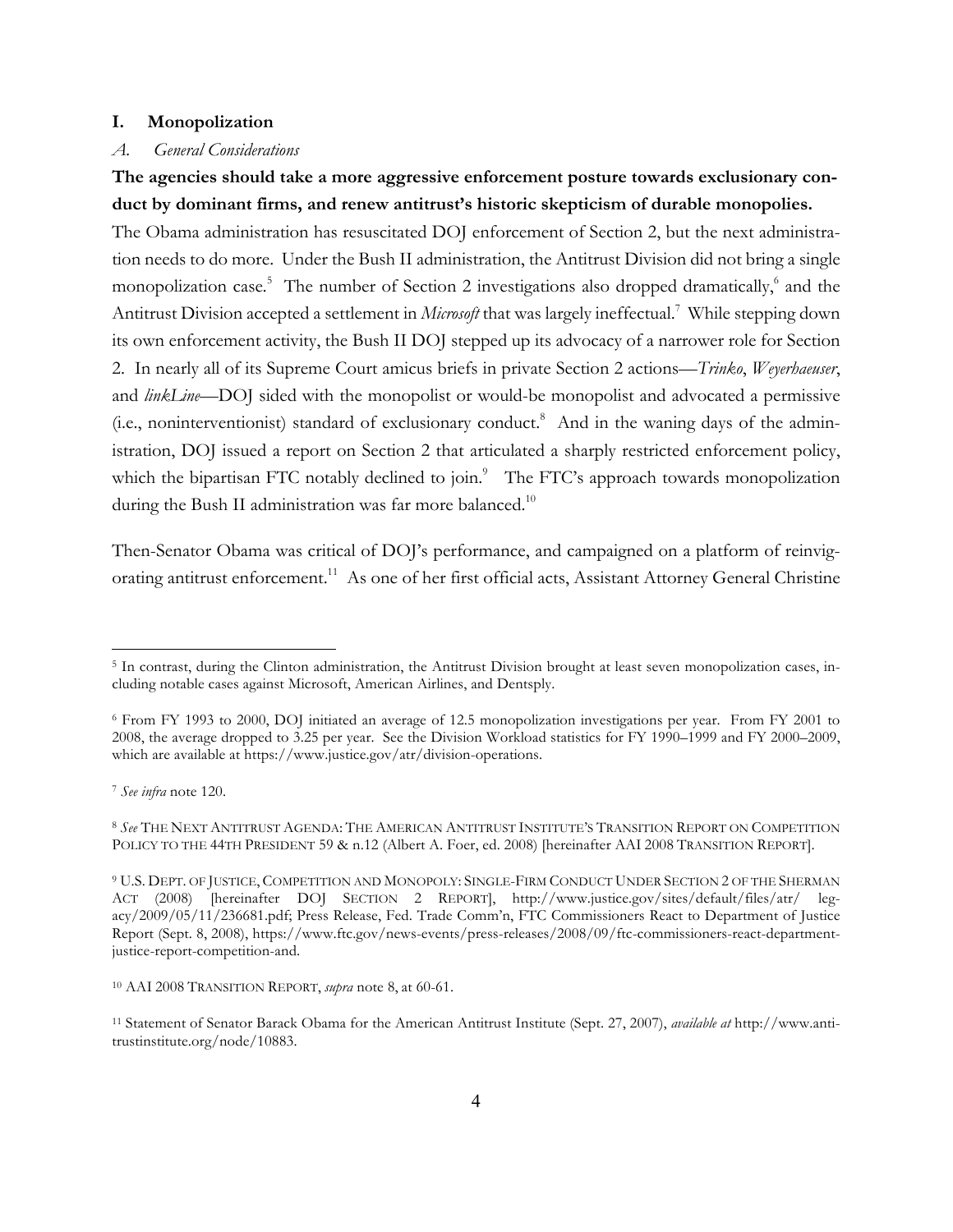Varney withdrew DOJ's Section 2 Report.<sup>12</sup> DOJ also stopped filing amicus briefs in private actions in support of restricting Section 2. And it has brought important exclusion cases under Section 1.<sup>13</sup> But, as of this writing, DOJ has brought only two Section 2 cases,<sup>14</sup> and the number of Section 2 investigations has fallen below the level in the Bush II administration.<sup>15</sup> The FTC during the Obama administration has brought more Section 2 cases than DOJ, and more than the Bush II FTC did.<sup>16</sup>

A cautious approach to Section 2 does comport with dicta in *Trinko*, in which the Supreme Court emphasized the "especially costly" harms from "false condemnations," "[m]istaken inferences," and "false positives," which "chill the very conduct the antitrust laws are designed to protect," and therefore "counsel] against an undue expansion of  $\S$  2 liability."<sup>17</sup> Indeed, Justice Scalia's opinion for the Court celebrated the *virtues* of monopoly, maintaining:

The mere possession of monopoly power, and the concomitant charging of monopoly prices, is not only not unlawful; it is an important element of the free-market system. The opportunity to charge monopoly prices —at least for a short period—is what

 $\overline{a}$ 

<sup>15</sup> From FY 2009 to 2014, DOJ initiated an average of two Section 2 investigations per year. *See* U.S. DEP'T OF JUSTICE, ANTITRUST DIV., WORKLOAD STATISTICS FY 2005 – 2014. *Cf.* note 6, *supra*.

<sup>12</sup> *See* Press Release, U.S. Dept. of Justice, Justice Department Withdraws Report on Antitrust Monopoly Law (May 11, 2009), https://www.justice.gov/opa/pr/justice-department-withdraws-report-antitrust-monopoly-law.

<sup>13</sup> *See* United States v. Blue Cross Blue Shield of Michigan, No. 2:10-cv-14155-DPH-MKM (E.D. Mich. Oct. 10, 2010); United States v. Am. Express Co., No. 1:10-cv-04496-NGG-CLP (E.D.N.Y. Oct. 4, 2010). DOJ also urged a more aggressive approach towards pay-for-delay cases, which typically involve claims of monopolization through collusion.

<sup>&</sup>lt;sup>14</sup> *See* United States v. United Regional Health Care System, No. 7:11-cv-00030 (N.D. Tex. Feb. 25, 2011) (alleging monopolization of hospital services market through loyalty "discounts"); United States v. United Continental Holdings, Inc., No. 2:15-cv-07992 (D. N.J. Nov. 10, 2015) (alleging that slot acquisition monopolized markets for airline slots and airline passenger service to and from Newark).

<sup>16</sup> To date, the Obama FTC has brought seven Section 2 cases (not including strictly collusive pay-for-delay cases with Section 2 claims). *See* FTC v. Cardinal Health, Inc., No. 15-cv-3031 (S.D.N.Y. Apr. 20, 2015); FTC v. AbbVie, Inc., 107 F. Supp. 3d 428, 430 (E.D. Pa. 2015); McWane, Inc. v. FTC, 783 F.3d 814 (11th Cir. 2015); *In re* INDEXX Labs., Inc., FTC Dkt. No. C-4383 (Feb. 11, 2013); *In re* Pool Corp., FTC Dkt. No. C-4345 (Jan. 10, 2012); *In re* Intel Corp., 150 F.T.C. 420 (2010); *In re* Transitions Optical, Inc., FTC Dkt. No. C-4289 (Apr. 22, 2010). The Obama FTC also filed several amicus briefs in private cases in support of Section 2 enforcement. *See* Mylan Pharm., Inc. v. Warner Chilcott PLC, No. 15-2366 (3d Cir. filed Sept. 30, 2015); Mylan Pharm. Inc. v. Celgene Corp., No. 2:14-CV-2094-ES-MAH (D.N.J. filed June 17, 2014); Actelion Pharm. Ltd. v. Apotex Inc., No. CIV. 12-5743 NLH/AMD (D.N.J. filed Mar. 11, 2013). In contrast, the Bush II FTC brought four Section 2 exclusion cases, each involving abuse of a regulatory or standard-setting process. *See* Rambus Inc. v. FTC, 522 F.3d 456 (D.C. Cir. 2008); *In re* Union Oil Co. of California, 138 F.T.C. 1 (2004); *In re* Bristol-Myers Squibb Co., 135 F.T.C. 444 (2003); *In re* Biovail Corp., 134 F.T.C. 407 (2002). And the Bush II FTC joined the DOJ's defendant-friendly briefs in *Trinko* and *Weyerhaeuser*, but not *linkLine*.

<sup>17</sup> Verizon Commc'ns Inc. v. Law Offices of Curtis V. Trinko, LLP, 540 U.S. 398, 414 (2004).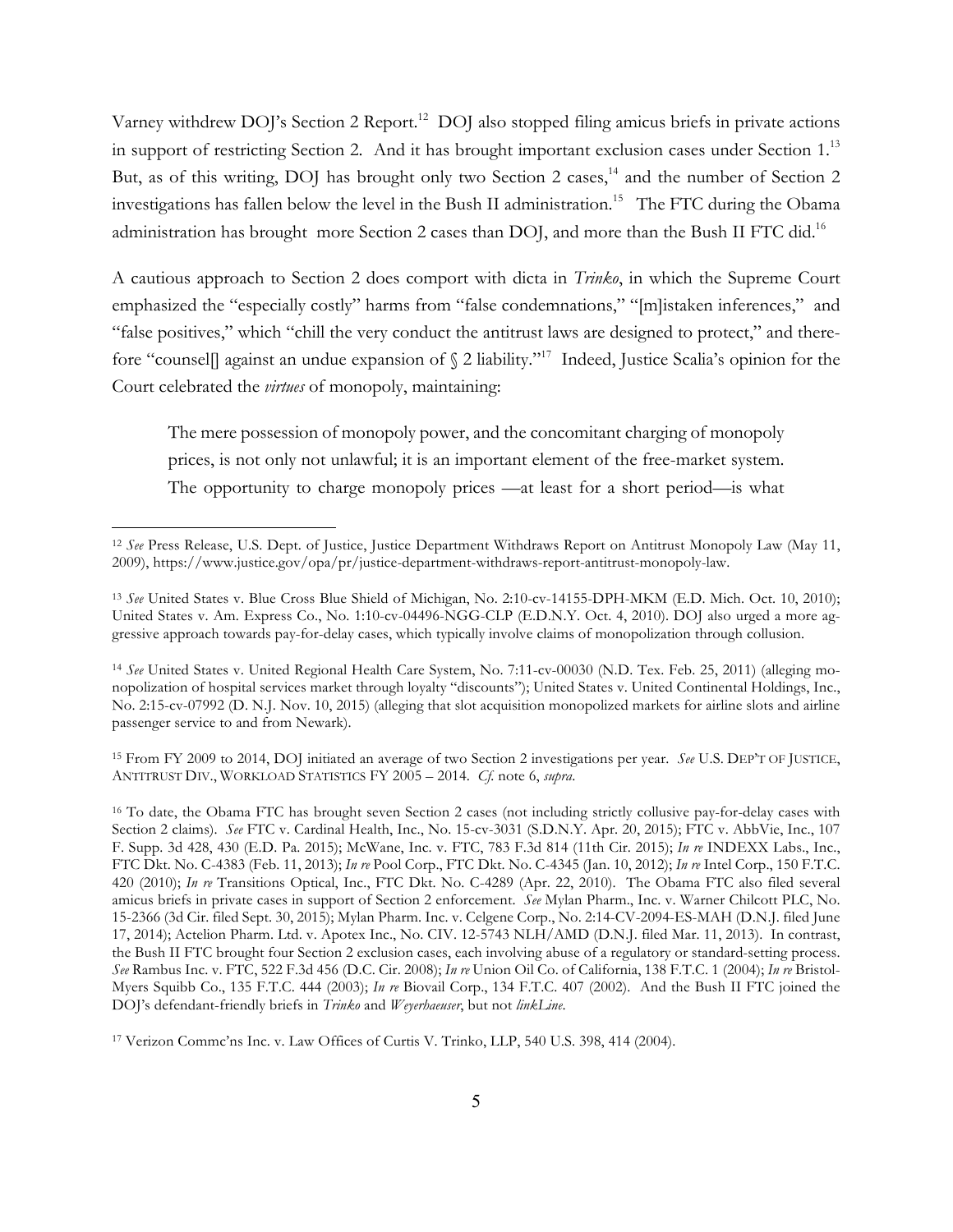attracts "business acumen" in the first place; it induces risk taking that produces innovation and economic growth. To safeguard the incentive to innovate, the possession of monopoly power will not be found unlawful unless it is accompanied by an element of anticompetitive *conduct*. 18

*Trinko* and the Bush II DOJ apparently favor the "Schumpeterian hypothesis," which views monopoly, rather than competition, as being most conducive of innovation.<sup>19</sup> This perspective naturally implies tolerant monopolization standards.<sup>20</sup>

However, this favorable view of monopoly is contrary to the long tradition of antitrust that approaches monopolies with skepticism. As Professor Gavil notes, "the evils of monopoly are widely recognized: restricted output, higher prices, perhaps diminished incentives to pursue cost-cutting measures and innovation, and increased incentives to pursue rent-seeking strategies, as with predation."<sup>21</sup> Judge Hand's observation about monopoly power in *Alcoa* is antitrust bedrock: "Many people believe that possession of unchallenged economic power deadens initiative, discourages thrift and depresses energy; that immunity from competition is a narcotic, and rivalry a stimulant, to industrial progress; that the spur of constant stress is necessary to counteract an inevitable disposition to let well enough alone."22

<sup>18</sup> *Id.* at 407; *see* DOJ SECTION 2 REPORT, *supra* note 9, at 1 (noting "greater appreciation for the potential harm from excessive restrictions on single-firm conduct, particularly harm to innovation").

<sup>19</sup> *See* Thomas O. Barnett, Ass't Att'y Gen., Antitrust Div., The Gales of Creative Destruction: The Need for Clear and Objective Standards for Enforcing Section 2 of the Sherman Act, Remarks at the Antitrust Div. and Fed. Trade Comm'n Hearings Regarding Section 2 of the Sherman Act at 6 (June 20, 2006) (citing "Schumpeter's observation that high profits serve as 'baits that lure capital on to untried trails,' thereby producing a 'perennial gale of creative destruction' resulting in better ways to satisfy our needs and desires."). The Schumpeterian hypothesis is not merely that *potential* monopoly returns promote innovation but also that large firms and monopolies are more innovative than businesses in competitive markets, primarily because they are better able to appropriate the returns from risky investments. *See generally* Richard M. Brunell, *Appropriability in Antitrust: How Much is Enough?,* 69 ANTITRUST L.J. 1, 1–3 (2001); Jonathan B. Baker, *Beyond Schumpeter vs. Arrow: How Antitrust Fosters Innovation*, 74 ANTITRUST L.J. 575, 578 (2007).

<sup>20</sup> *See* ANTITRUST MODERNIZATION COMMISSION, REPORT AND RECOMMENDATIONS 86 (2007) [hereinafter AMC REPORT] ("This view—that the prospect of gaining monopoly is an appropriate incentive for competition and innovation—implies that the application of overly stringent antitrust rules for monopolists' conduct could discourage competition and innovation.").

<sup>21</sup> Andrew I. Gavil, *Exclusionary Distribution Strategies by Dominant Firms: Striking a Better Balance*, 72 ANTITRUST L.J. 3, 3  $(2004).$ 

<sup>22</sup> United States v. Aluminum Co. of Am*.*, 148 F.2d 416, 427 (2d Cir. 1945).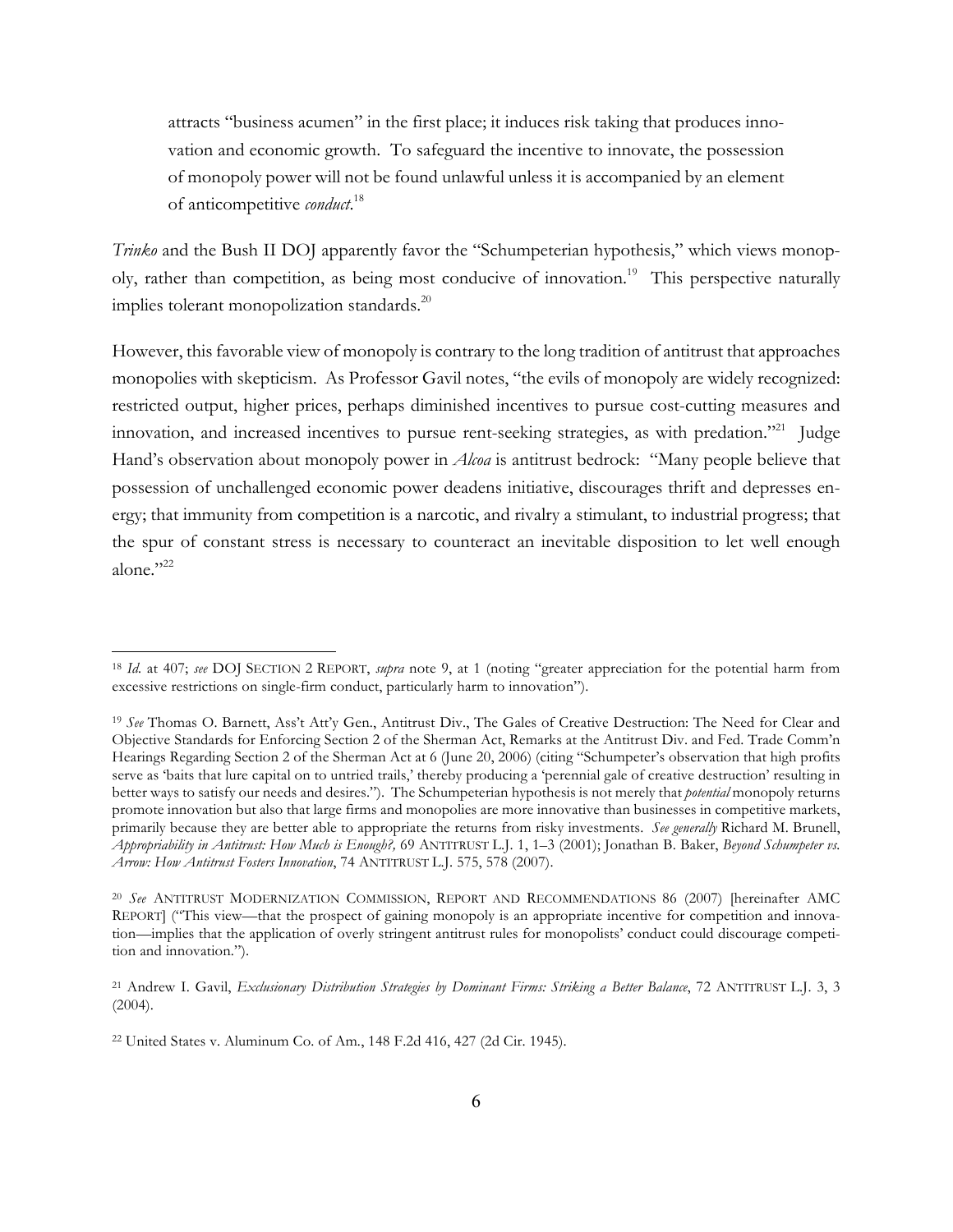To be sure, monopolies built solely on "superior skill, foresight, or industry" have never been condemned, for as Judge Hand also noted, "the successful competitor, having been urged to compete, must not be turned upon when he wins."23 But, as Professor Gavil explains, "Antitrust law's past tolerance of monopoly . . . has at best been grudging."<sup>24</sup> Persistent monopolies have been viewed with suspicion because they are not the expected result of our competitive system. Also, monopoly power makes many exclusionary distribution strategies plausible, allowing monopolists to protect, prolong, and entrench their monopolies.<sup>25</sup>

A lax approach towards Section 2 enforcement is not justified by a general fear of chilling innovation. Modern economic theory and empirical evidence do not support the Schumpeterian hypothesis that monopoly is more conducive to innovation than competitive markets.<sup>26</sup> The quest for *monopoly* does not drive most innovation; what drives most innovation is the quest for competitive advantage and the "threat of being left behind," which is a function of vigorous competition.<sup>27</sup> Moreover, a permissive approach towards exclusionary conduct is at least as likely to chill innovation as to promote it, as rivals or potential rivals of dominant firms are dissuaded from making risky investments by a fear of

<sup>23</sup> *Id.* at 430. Yet it should be recalled that Professors Areeda and Turner long favored a "no fault" monopolization offense (and dissolution) for significant and persistent monopolies, even those based on superior skill, believing that the disincentive effect of such a rule would be minimal. *See* 3 PHILLIP AREEDA & DONALD F. TURNER, ANTITRUST LAW ¶¶ 614–23, at 35–71 (1978).

<sup>24</sup> Gavil, *supra* note 21, at 33; *see also* Lawrence A. Sullivan & Ann I. Jones, *Monopoly Conduct, Especially Leveraging Power from One Product or Market to Another*, *in* ANTITRUST, INNOVATION, AND COMPETITIVENESS 165, 167 (Thomas M. Jorde & David J. Teece eds., 1992) ("Evil though it may be, monopoly power and even exploitive pricing must be tolerated, so long as the power was innocently gained and is not used in ways yielding even further social harm.").

<sup>25</sup> *See* William S. Comanor, *Is There a Consensus on the Antitrust Treatment of Single-Firm Conduct?*, 2008 WIS. L. REV. 387, 390 ("[E]ven if market power by itself is not unlawful, it is often a critical element for the successful prosecution of exclusionary conduct.").

<sup>26</sup> *See* F.M. SCHERER & DAVID ROSS,INDUSTRIAL MARKET STRUCTURE AND ECONOMIC PERFORMANCE 637 (3d ed. 1990) (concluding that competition acts as a stimulus to R&D, up to a point); Baker, *supra* note 19, at 583–86 (discussing empirical studies, which generally contradict Schumpeterian hypothesis); *see also* F.M. Scherer, *Technological Innovation and Monopolization*, *in* 2 ISSUES OF COMPETITION LAW AND POLICY 1033, 1068 (W.D. Collins ed., 2008) (review of cases indicates "dominant firms have accumulated far more monopoly power than is necessary to motivate and sustain the most rapid and beneficial rate of technological progress").

<sup>27</sup> As Professor Gavil notes, "[U]nless firms are hopelessly disconnected from the real world, the pipe dream of 'monopoly' can hardly be the major incentive that drives most firms to innovate. *Profits*, not monopoly profits, are the principal spur to innovation that 'attracts business acumen.'" Gavil, *supra* note 21, at 43. It is ironic that at a time when a consensus is developing that overly strong patent rights diminish innovation, *Trinko* and conservative antitrust commentators have trotted out simplistic pro-patent incentive arguments to limit antitrust enforcement against monopolies. *See generally* Brunell, *supra* note 19 (cataloging such "appropriability" arguments, as well as competition counterarguments).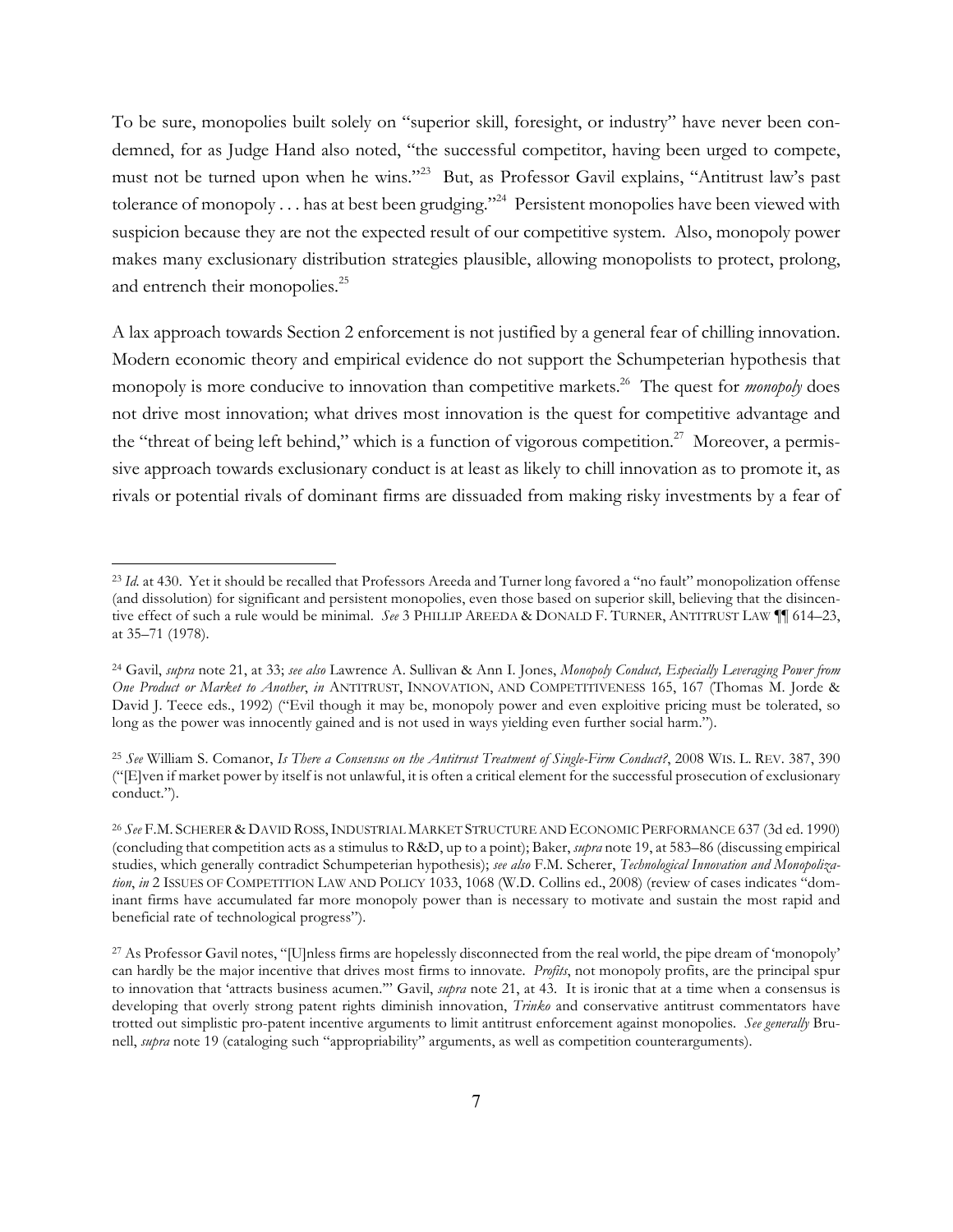increased exclusionary conduct, which in turn reduces pressure on dominant firms to innovate.<sup>28</sup> Accordingly, based on his review of the evidence, Professor Scherer argues that "[t]he benefit of the doubt in high-technology monopolization matters ought to be resolved in favor of keeping structural and behavioral barriers to innovative new entry as low as possible."<sup>29</sup>

Nor is a lax approach justified by a fear of deterring specific procompetitive conduct of dominant firms. There is no evidence that dominant firms have refrained from procompetitive conduct because of a fear of liability or litigation under prevailing Section 2 standards.<sup>30</sup> And whatever risk of overdeterrence results from a more restrictive policy towards dominant firms, there is no good reason to believe that the costs of such a policy outweigh the costs of underdeterrence from a lax policy, including the actual exclusion of competitors from monopolized markets and the chilling effect of potential exclusionary conduct on new entry. In short, what is called for is a balanced approach that appreciates the costs of false positives *and false negatives.*<sup>31</sup>

The prevailing view is that concerted action among competitors is much more dangerous than "unilateral" conduct, and thus enforcement of Section 1 is more important than enforcement of Section 2.<sup>32</sup> But it is incorrect to characterize Section 2 as being about unilateral conduct; exclusionary strategies may be implemented by agreement as well as unilaterally. The essence of the Section 2 offense is conduct *by a dominant firm*<sup>33</sup> that extends or entrenches its monopoly power "on some basis other than

<sup>28</sup> *See* Stephen C. Salop & R. Craig Romaine, *Preserving Monopoly: Economic Analysis, Legal Standards, and Microsoft,* 7 GEO. MASON L. REV. 617, 662 (1999); *see also* Gavil, *supra* note 21, at 40 ("What firm will undertake—and what investor will seriously support—entry into a market occupied by a dominant firm that has already demonstrated its penchant for entrydeterring strategies—especially if it has already received the imprimatur of the courts?").

<sup>29</sup> Scherer, *supra* note 26, at 1068. For further discussion of the relationship between Section 2 enforcement and entrepreneurial incentives, see Chapter 6 of this Transition Report.

<sup>30</sup> *See* Gavil, *supra* note 21, at 51 (noting that there "is no data to support the accusation that Section 2 is over-deterring some kind of 'legitimate' conduct").

<sup>&</sup>lt;sup>31</sup> Professor Gavil suggests that the costs of false negatives has been understated "because it can be so difficult for courts to restore competition once it has been lost . . . ." *Id.* at 39. At the same time, the cost of false positives has been overstated because if dominant firms are truly more efficient than their rivals, they have many unquestionably lawful tools with which to compete; "the 'self-correcting' market will favor them, and their rivals will fade of their own accord." *Id.* at 41.

<sup>32</sup> *See, e.g.*, Verizon Commc'ns Inc. v. Law Offices of Curtis V. Trinko, LLP, 540 U.S. 398, 408 (2004) (referring to collusion as "the supreme evil of antitrust").

<sup>33</sup> As Justice Scalia noted, "Where a defendant maintains substantial market power, his activities are examined through a special lens: Behavior that might otherwise not be of concern to the antitrust laws—or that might even be viewed as procompetitive—can take on exclusionary connotations when practiced by a monopolist." Eastman Kodak Co. v. Image Tech. Servs. Inc., 504 U.S. 451, 488 (1992) (Scalia, J., dissenting).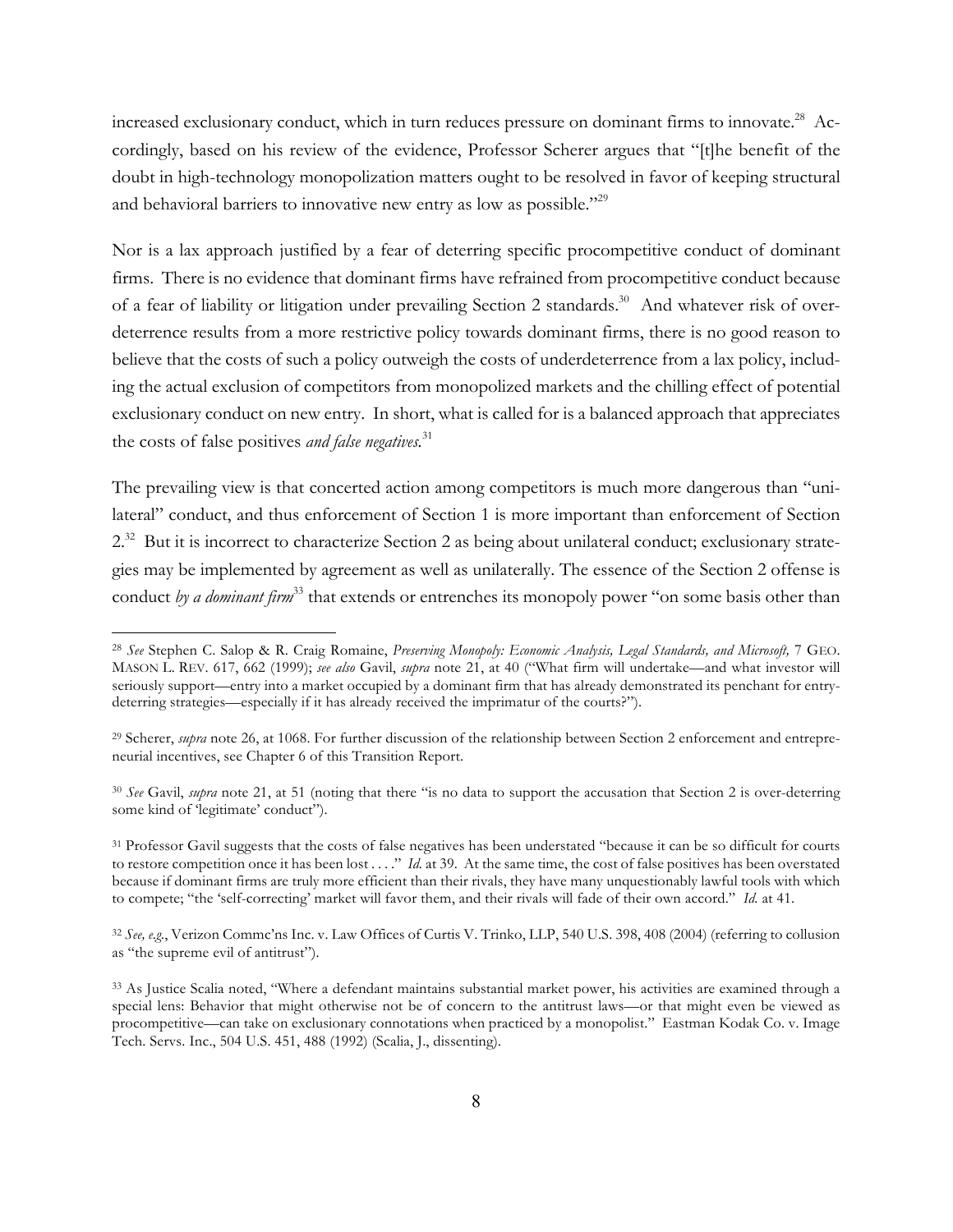efficiency."<sup>34</sup> There is nothing in the language of the Sherman Act or its legislative history to suggest that Congress thought that monopolistic abuses were less important than concerted action among competitors, or any a priori reason to think that anticompetitive exclusion is less harmful than anticompetitive collusion.<sup>35</sup>

#### *B. Tests for Exclusionary Conduct*

#### 1. General Tests

 $\overline{a}$ 

**The agencies should oppose efforts to promote a single proxy for exclusionary conduct under Section 2, such as the profit-sacrifice test, the no-economic sense test, or the equally efficient competitor test. The default framework should be the consumer-welfare balancing test articulated by the D.C. Circuit in Microsoft.**

The Supreme Court in *Grinnell* identified two elements for the offense of monopolization: monopoly power ("the possession of monopoly power in the relevant market") and exclusionary conduct ("the willful acquisition or maintenance of that power as distinguished from growth or development as a consequence of a superior product, business acumen, or historic accident").<sup>36</sup> In *Aspen Skiing*, the Court defined the conduct element as "'behavior that not only (1) tends to impair the opportunities of rivals, but also (2) either does not further competition on the merits or does so in an unnecessarily restrictive way."<sup>37</sup> Antitrust enforcers, practitioners, judges, and scholars continue to debate the appropriate standard for determining whether a monopolist's conduct is exclusionary (and therefore to be condemned) or competitive (and therefore to be applauded), and whether a single standard is appropriate for all types of monopolization claims.<sup>38</sup>

<sup>34</sup> Aspen Skiing Co. v. Aspen Highlands Skiing Corp., 472 U.S. 585, 605 (1985).

<sup>35</sup> *See generally* Jonathan B. Baker, *Exclusion as a Core Competition Concern*, 78 ANTITRUST L.J. 527, 532 (2013) [hereinafter Baker, *Exclusion*] ("The troublesome rhetorical consensus placing exclusionary conduct at antitrust's periphery, not at its core, is not just unwarranted; it is damaging."); Maurice E. Stucke, *Should the Government Prosecute Monopolies?* 2009 ILL. L. REV. 497, 503-04 (noting that penalties for Section 1 and 2 violations are identical, and legislative history shows that drafters were at least as concerned with anticompetitive conduct by monopolists as with concerted conduct by competitors).

<sup>36</sup> United States v. Grinnell Corp., 384 U.S. 563, 570–71 (1966).

<sup>37</sup> *Aspen Skiing*, 472 U.S. at 605 n.32 (quoting AREEDA & TURNER, *supra* note 23, ¶ 626b, at 78).

<sup>38</sup> *See, e.g.,* Steven C. Salop, *Exclusionary Conduct, Effect on Consumers, and the Flawed Profit-Sacrifice Standard*, 73 ANTITRUST L.J. 311, 312 (2006) ("There is currently great intellectual ferment over the proper antitrust liability standard governing allegedly exclusionary conduct under Section 2 in the United States and Article 82 in Europe.").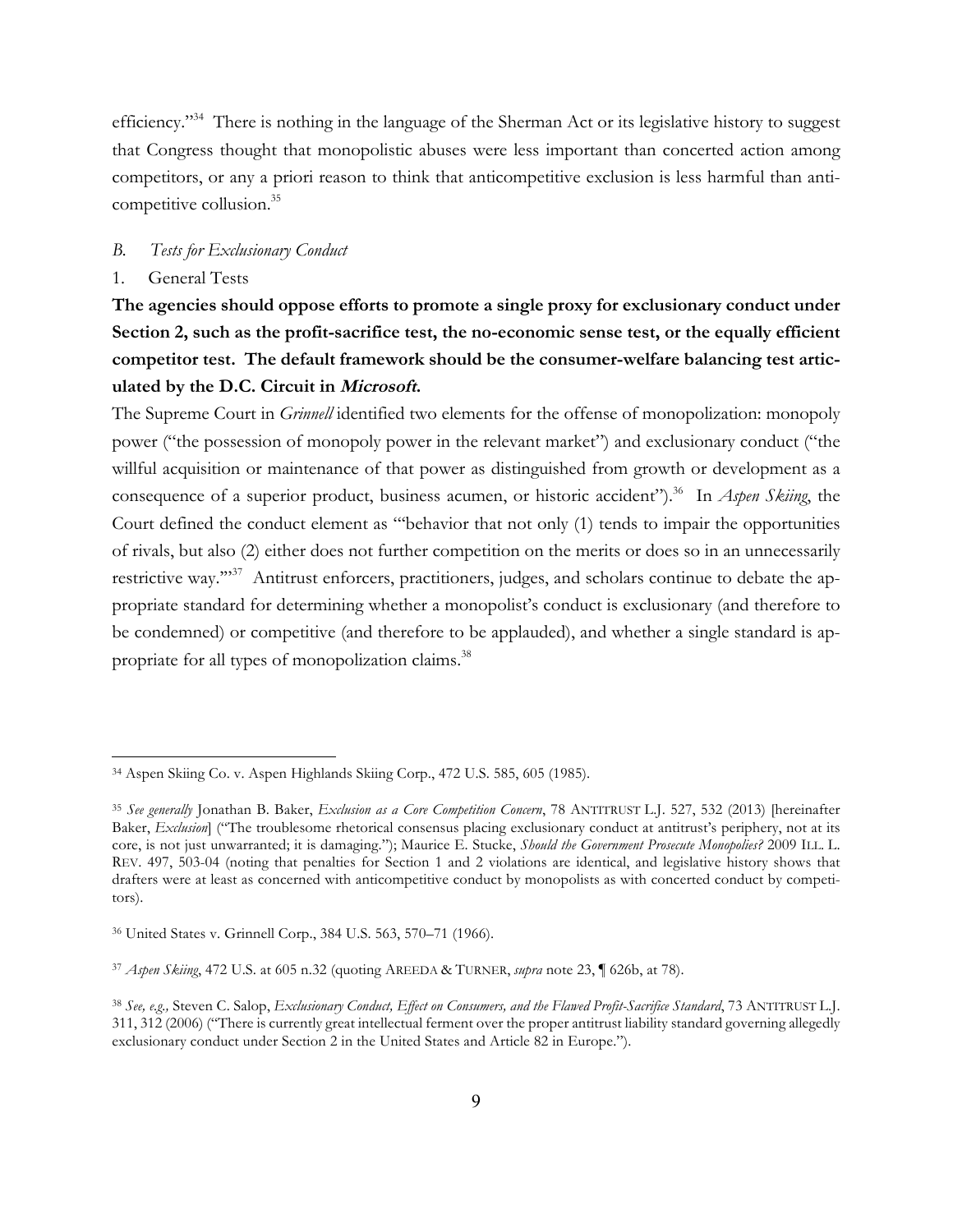We agree with commentators who suggest that the test for monopolization should be a flexible one,<sup>39</sup> and that different tests may be appropriate for different categories of conduct, depending in part on the potential costs of false positives and false negatives associated with the type of conduct.<sup>40</sup> This was also the view of the Bush II DOJ.<sup>41</sup> However, in the absence of a particularized test, the best default framework is the consumer-welfare balancing test articulated by the D.C. Circuit in *Microsoft*. 42 The court adopted a rule of reason framework analogous to that used under Section 1, and constructed the following step-by-step analysis: First, the plaintiff may establish a prima facie case by establishing that the challenged conduct has an "anticompetitive effect," i.e., "harm[s] the competitive *process* and thereby harm[s] consumers."<sup>43</sup> The burden of production then shifts to the monopolist to proffer a "procompetitive justification" for its conduct, that is, "a nonpretextual claim that its conduct is indeed a form of competition on the merits because it involves, for example, greater efficiency or enhanced consumer appeal."44 If the plaintiff cannot rebut the defendant's procompetitive justification, the plaintiff must then "demonstrate that the anticompetitive harm of the conduct outweighs the procompetitive benefit."45 The virtue of the *Microsoft* balancing approach, besides its sensible allocation

<sup>42</sup> United States v. Microsoft Corp., 253 F.3d 34, 58–59 (D.C. Cir. 2001) (en banc).

<sup>43</sup> *Id.* at 58. Of course, harm to consumers need not be direct or immediate. Indeed, the paradigm of anticompetitive exclusion is that consumers are harmed indirectly and over the long term by the monopolist's maintenance or extension of its monopoly power.

<sup>44</sup> *Id*. at 59.

<sup>39</sup> *See* PHILLIP E. AREEDA & HERBERT HOVENKAMP, FUNDAMENTALS OF ANTITRUST LAW § 6.04[J] (4th ed. Supp. 2015) ("The definition of anticompetitive conduct by the dominant firm must be flexible and not too categorical . . . . Such an approach is appropriate, for anticompetitive strategic behavior by dominant firms comes in many kinds, many of which may not be known or even anticipated today.").

<sup>40</sup> *See, e.g.,* Gavil, *supra* note 21, at 74; Mark S. Popofsky, *Defining Exclusionary Conduct: Section 2, The Rule of Reason, and the Unifying Principle Underlying Antitrust Rules*, 73 ANTITRUST L.J. 435, 437 (2006); Keith N. Hylton, *The Law and Economics of Monopolization Standards*, *in* ANTITRUST LAW AND ECONOMICS 82, 105 (Keith N. Hylton ed., 2010).

<sup>41</sup> DOJ SECTION 2 REPORT, *supra* note 9, at 47 ("The Department believes different types of conduct warrant different tests, depending upon, among other things, the scope of the harm implicated by the practice; the relative costs of false positives, false negatives, and enforcement; the ease of application; and other administrability concerns."). As discussed below, however, we disagree with the Bush II administration's evaluation of these factors in many contexts.

<sup>45</sup> *Id*. This type of balancing approach has been used by other courts, *see, e.g*., United States v. Dentsply Int'l, Inc., 399 F.3d 181, 191–96 (3d Cir. 2005), and by the FTC, *see In re* Rambus, Inc., FTC Dkt. No. 9302, at 30–31 (Aug. 2, 2006), http://www.ftc.gov/os/adjpro/d9302/060802commissionopinion.pdf; *see also* Deborah Platt Majoras, Chairwoman, Fed. Trade Comm'n, The Consumer Reigns: Using Section 2 to Ensure a Competitive Kingdom 11 (June 20, 2006) (stating that *Microsoft* was a "sensible 'weighted' balancing approach"). Numerous scholars and practitioners have endorsed such an approach. *See, e.g.*, Salop, *supra* note 38, at 329–35; Gavil, *supra* note 21, at 21–23; Jonathan M. Jacobson & Scott A. Sher, "*No Economic Sense" Makes No Sense for Exclusive Dealing*, 73 ANTITRUST L.J. 779, 799–800 (2005).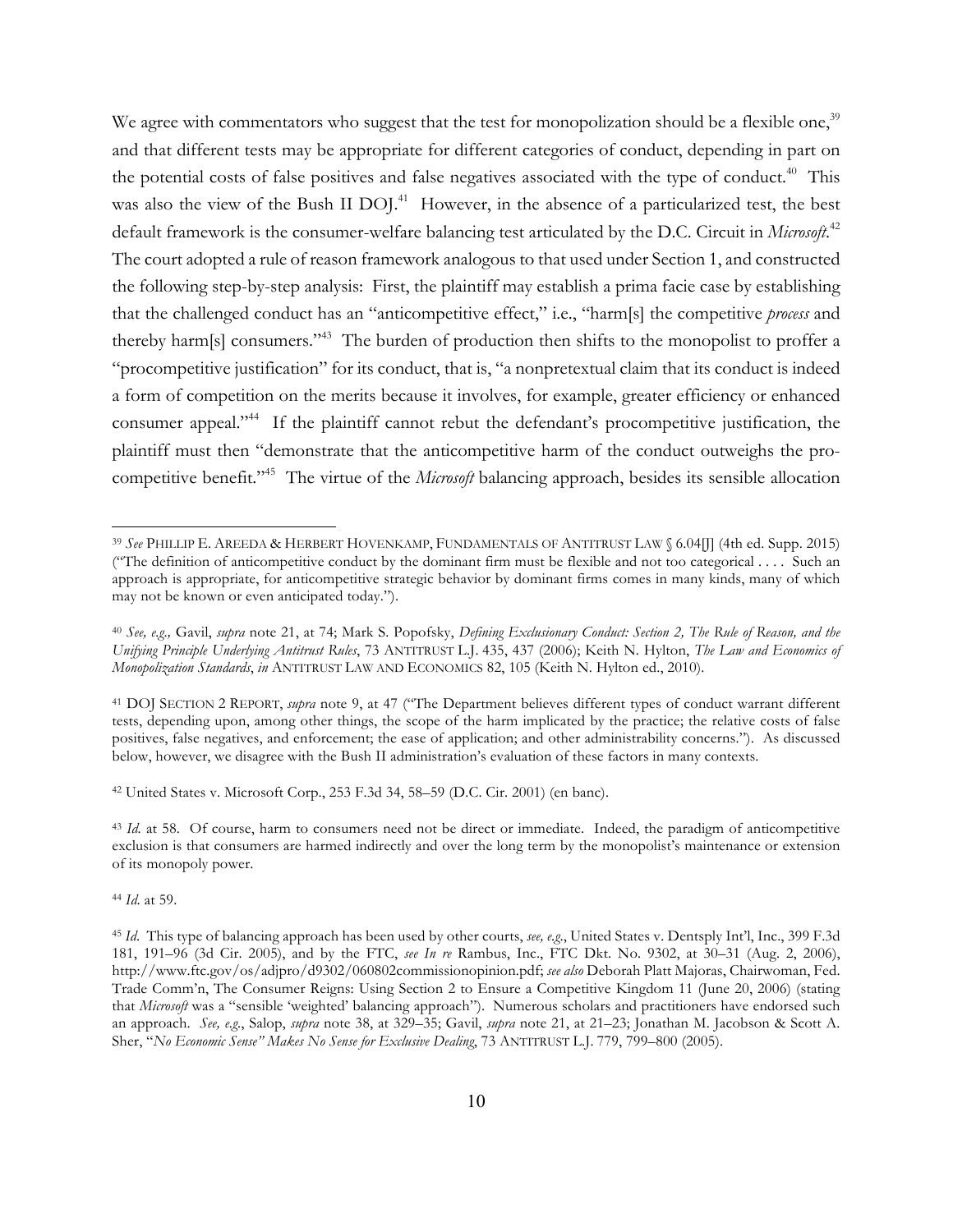of burdens of proof and its allowance for consideration of both anticompetitive effects and procompetitive benefits, is that it places the focus on effects in the marketplace and considers all relevant evidence of the monopolist's strategy.<sup>46</sup> In contrast, the no-economic-sense and profit-sacrifice tests focus on the monopolist's intent, but judged solely by evaluating the profitability of its conduct against a hypothetical non-exclusionary benchmark (i.e., what its profits would be absent any exclusionary effect).<sup>47</sup>

The Bush II DOJ endorsed *Microsoft* as providing "a useful procedural framework for distinguishing exclusionary from competitive acts," but rejected the balancing aspect in favor of a more stringent "disproportionality" test, whereby conduct violates Section 2 only if its "likely anticompetitive harms *substantially* outweigh its likely procompetitive benefits."<sup>48</sup> As Assistant Attorney General Varney explained, "the disproportionality test reflect[s] an excessive concern with the risks of overdeterrence and a resulting preference for an overly lenient approach to enforcement."<sup>49</sup>

### 2. Exclusive Dealing

 $\overline{a}$ 

**The agencies should treat a monopolist's exclusive dealing that reasonably appears capable of making a significant contribution to maintaining its monopoly power as presumptively anticompetitive, subject to rebuttal that actual or potential anticompetitive effects are unlikely or are prevented by procompetitive benefits to consumers.**

<sup>&</sup>lt;sup>46</sup> We agree with Professor Baker that a truncated rule of reason analysis may be appropriate in cases when conduct tends to foreclose rivals and lacks any plausible efficiencies. In such cases, the exclusionary conduct may be condemned without a detailed analysis of anticompetitive effects when the defendant is a monopolist or near-monopolist, or competition from all significant actual or potential rivals is foreclosed, regardless of the market share(s) of the excluding firm(s). *See* Baker, *Exclusion*, *supra* note 35, at 548; *cf.* A. Douglas Melamed, *Exclusive Dealing Agreements and Other Exclusionary Conduct—Are There Unifying Principles?*, 73 ANTITRUST L. J. 375, 392 (2006) ("Conduct that creates market power and has no efficiency benefit can be condemned as naked exclusion . . . .").

<sup>47</sup> The DOJ Section 2 Report concluded that the profit-sacrifice test "raises serious concerns and should not be the test for section 2 liability," while the no-economic sense test may "sometimes be useful in identifying certain exclusionary conduct," but should not be a necessary condition for liability. DOJ SECTION 2 REPORT, *supra* note 9, at 42-43. We agree. The Report also rejects the equally efficient competitor test as a general matter, but concludes it "can be a useful inquiry and may be best suited to particular pricing practices." *Id.* at 45. Insofar as the test is interposed as a *requirement*, it is inappropriate for several reasons, including the fact that exclusion of less efficient rivals can harm competition and consumers. *See* discussion of conditional pricing practices, *infra*.

<sup>48</sup> DOJ SECTION 2 REPORT, *supra* note 9, at 36, 45 (emphasis added).

<sup>49</sup> Christine A. Varney, Ass't Atty. Gen., Antitrust Div., U.S. Dept. of Justice, Vigorous Antitrust Enforcement in this Challenging Era, Remarks as Prepared for the U.S. Chamber of Commerce (May 12, 2009), https://www.justice.gov/atr/speech/vigorous-antitrust-enforcement-challenging-era.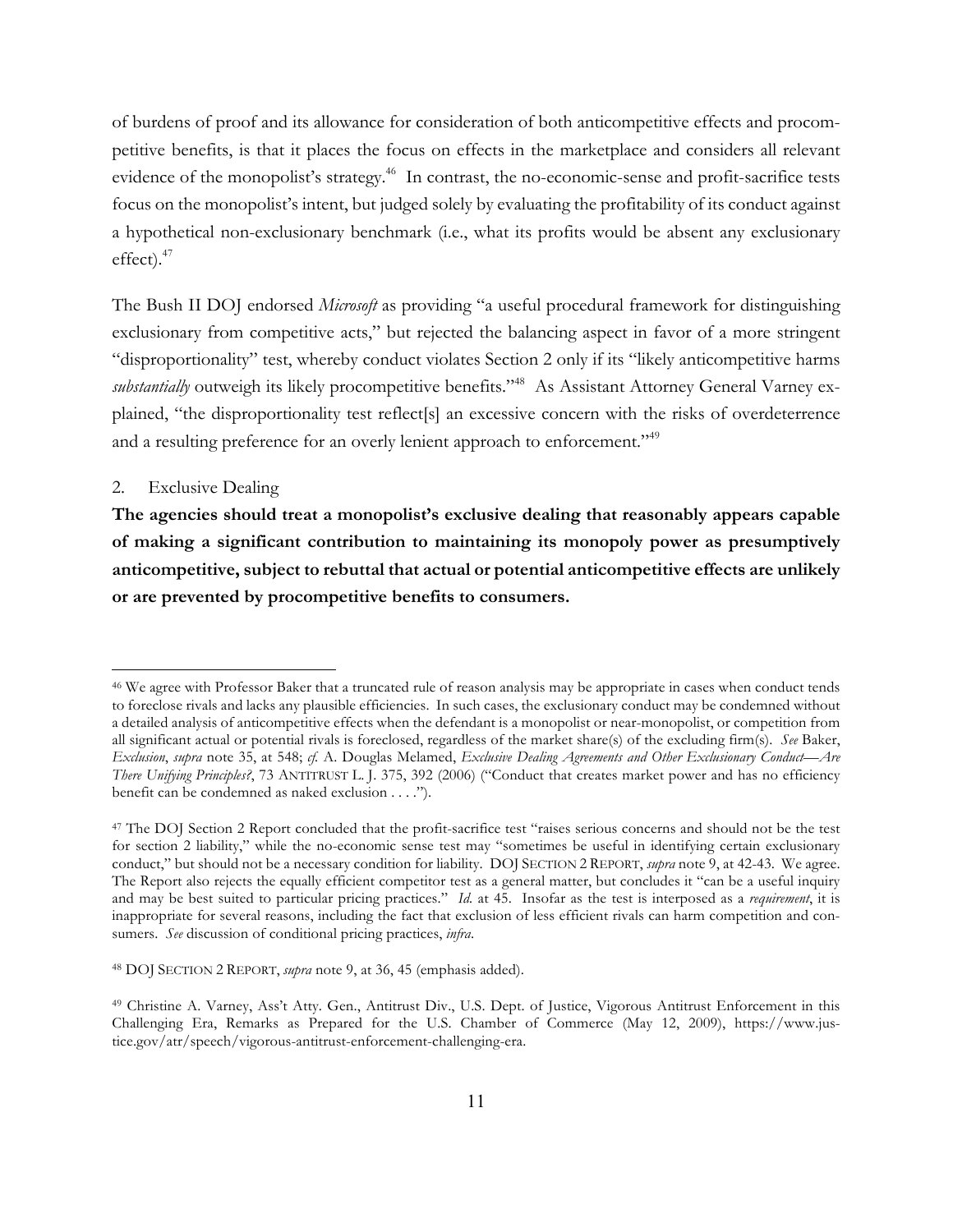Exclusive dealing is a paradigmatic means by which a monopolist can deny rivals inputs or customers and thereby bolster its monopoly power.<sup>50</sup> As a result of exclusive dealing, the ability or incentive of foreclosed rivals to compete can be reduced, which allows the monopolist to maintain supracompetitive prices.<sup>51</sup> Foreclosure need not be total nor exceed any particular market-share threshold in order to be anticompetitive or actionable under Section 2.<sup>52</sup> Exclusive dealing can also have procompetitive benefits, which is why it is analyzed under the rule of reason under Section 1 or 2.

One current controversy is the evidentiary burden a plaintiff must meet to establish that exclusive dealing has an anticompetitive effect. For example, must the plaintiff prove that but for the exclusive dealing, prices would have been lower? In the FTC's recent *McWane* case, Commissioner Wright in dissent urged a standard requiring "clear evidence of anticompetitive effect" in order for the government to make a prima facie case.<sup>53</sup> The Eleventh Circuit, agreeing with the Commission and the court's sister circuits, expressly rejected this heightened standard of proof. Rather, the Eleventh Circuit adopted a standard that merely requires proof that the conduct "reasonably appears to significantly contribute to maintaining monopoly power."<sup>54</sup> Other circuits, including the D.C. Circuit in *Microsoft*, have adopted an even more lenient standard, requiring only that the conduct "reasonably appears *capable* of making a significant contribution to maintaining monopoly power."<sup>55</sup> This relaxed

<sup>54</sup> *McWane*, 783 F.3d at 837.

<sup>50</sup> *See* Jefferson Parrish Hosp. Dist. No. 2 v. Hyde, 466 U.S. 2, 45 (1984) (O'Connor, J., concurring) ("Exclusive dealing can have adverse consequences by allowing one supplier of goods or services unreasonably to deprive other suppliers of a market for their goods, or by allowing one buyer of goods unreasonably to deprive other buyers of a needed source of supply.").

<sup>51</sup> *See generally* Krattenmaker & Salop, *supra* note 2. The economics of exclusive dealing and theory of raising rivals' costs are not in dispute. *See, e.g., In re* McWane, Inc., FTC Dkt. No. 9351 (2014), 2014 WL 556261, \*48 (FTC 2014) (Wright, Commissioner, dissenting) (correctly citing raising rivals' cost theories, but mistakenly suggesting that competition can only be harmed if rival cannot achieve minimum efficient scale); DOJ SECTION 2 REPORT, *supra* note 9, at 136-37.

<sup>52</sup> Numerous cases hold that exclusive dealing may violate Section 2 even though it does not satisfy the "substantial foreclosure" requirement of Section 1. *See, e.g.,* United States v. Microsoft Corp., 253 F.3d 34, 70 (D.C. Cir. 2001); United States v. Dentsply Int'l, Inc., 399 F.3d 181, 197 (3d Cir. 2005). This makes sense because foreclosure has greater potential to harm competition in monopoly markets. *See* McWane, Inc. v. FTC, 783 F.3d 814, 836 (11th Cir. 2015), *cert. denied*, 84 U.S.L.W. 3323 (U.S. Mar. 21, 2016) (No. 15-706).

<sup>53</sup> *In re McWane*, 2014 WL 556261, at \*51. Commissioner Wright was skeptical that anticompetitive harm had been established given the absence of a showing of price effects, but allowed that such a showing was not necessarily required. *See id.* at \*52. He urged a heightened standard of proof because of the "state of empirical economic literature demonstrating that [vertical] restraints rarely harm competition." *Id.* at \*46. However, there is no empirical literature demonstrating that exclusive dealing *by monopolists* rarely harms competition. *See* Jonathan B. Baker, *Taking the Error Out of "Error Cost" Analysis: What's Wrong With Antitrust's Right*, 80 ANTITRUST L.J. 1, 18 (2015).

<sup>55</sup> *Microsoft*, 253 F.3d at 79 (quoting 3 PHILLIP E. AREEDA & HEBERT HOVENKAMP, ANTITRUST LAW ¶ 651c, at 78 (1996)) (emphasis added) (ellipsis omitted); *see also* Taylor Publ'g Co. v. Jostens Inc., 216 F.3d 465, 475 (5th Cir. 2000); Morgan v.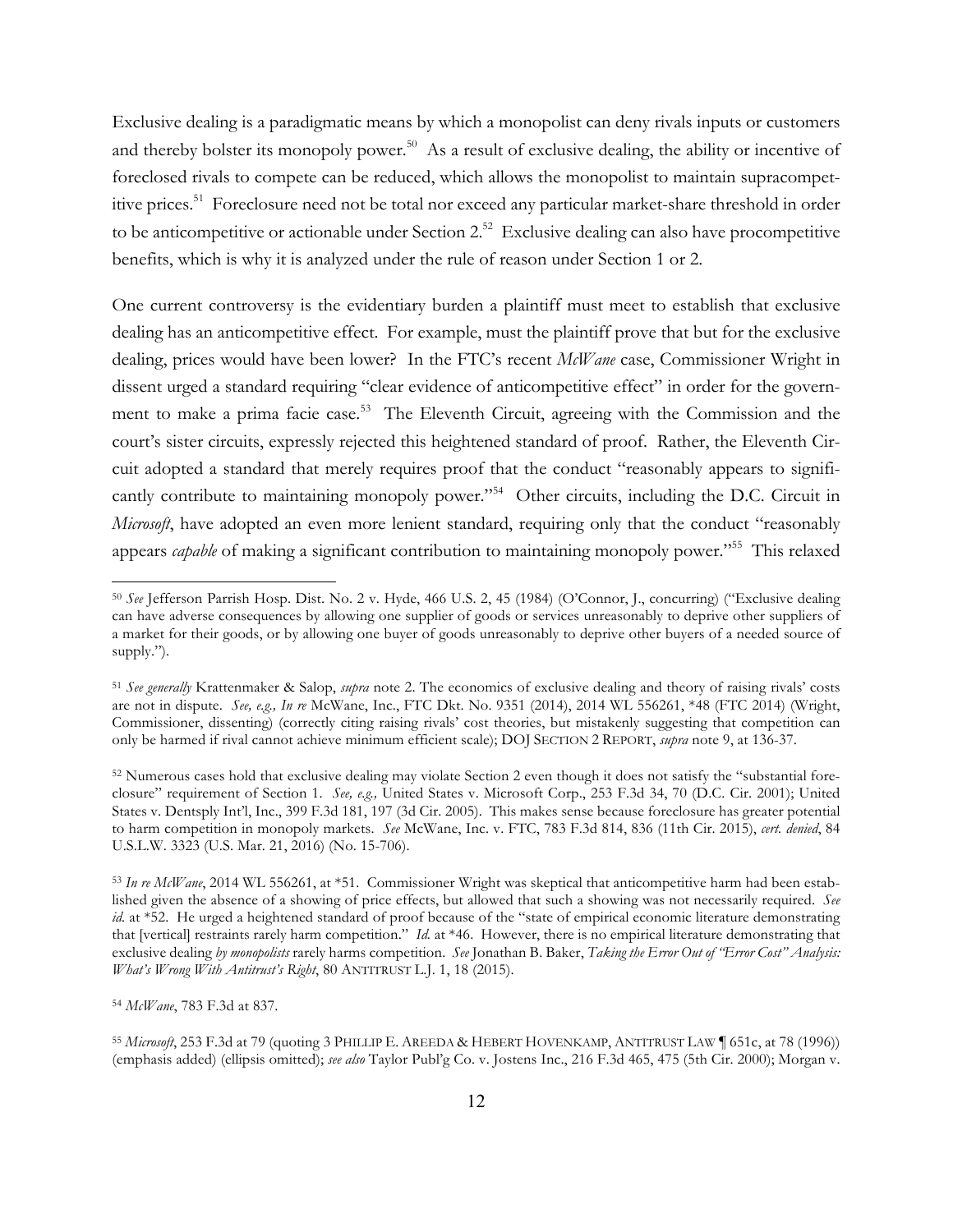standard of proof is appropriate because if the monopolist's exclusive dealing raises barriers to entry or expansion by rivals, and lacks cognizable efficiency benefits, there is no reason it should be tolerated.<sup>56</sup> "To require that § 2 liability turn on plaintiff's ability or inability to reconstruct the hypothetical marketplace absent a defendant's anticompetitive conduct would only encourage monopolists to take more and earlier anticompetitive actions."<sup>57</sup> By the same token, if the defendant establishes that the exclusive-dealing arrangement has efficiency benefits for consumers, the ultimate burden of proof appropriately remains on the plaintiff to show probable net anticompetitive harm.

### 3. Conditional Pricing Practices

# **The agencies should reject cost-based safe harbors for conditional pricing practices (loyalty and bundled "discounts"), and treat such practices as presumptively anticompetitive when they help preserve, extend, or exploit a monopolist's market power, subject to rebuttal that anticompetitive effects are prevented by procompetitive benefits to consumers.**

Conditional pricing practices involve agreements under which a seller provides a "discount" to a buyer that agrees to purchase some high percentage of its requirements for a particular product from the seller (a loyalty discount) or to purchase a second product from the seller (a bundled discount). Loyalty and bundled discounts can raise anticompetitive concerns similar to those raised by exclusive dealing and tying arrangements.<sup>58</sup> Indeed, loyalty and bundled discounts by dominant firms are easily structured to produce de facto exclusive or partial exclusive dealing. For example, "first dollar" or "retroactive" loyalty rebates are rebates applied to all the purchases made by a customer during a period, provided a specified market-share threshold is maintained, not just to those in excess of the threshold. This can make it very costly, if not impossible, for rivals to compete for a portion of the customers'

Pander, 892 F.2d 1355, 1363 (8th Cir. 1989); Southern Pac. Commc'ns Co. v. Am. Tel. & Tel. Co., 740 F.2d 980, 999 n.19 (D.C. Cir. 1984); Barry Wright Corp. v. ITT Grinnell Corp., 724 F.2d 227, 230 (1st Cir. 1983) (Breyer, J.).

<sup>56</sup> In evaluating likely effects, the Eleventh Circuit properly found the evidence of anticompetitive intent to be "particularly powerful." *McWane*, 783 F.3d at 840. Conservative critics tend to minimize such evidence, to the point that Commissioner Wright not only discounted it in assessing whether McWane was guilty of monopolization, but also in rejecting the FTC's attempted monopolization theory, as to which intent is critical. *See* Spectrum Sports, Inc. v. McQuillan, 506 U.S. 447 (1993). Inexplicably, Commissioner Wright saw "no benefit in using the offense of attempted monopolization to prosecute conduct that might be viewed as exclusionary ex ante but turned out not be ex post . . . ." *In re McWane*, 2014 WL 556251, at \*64. The benefit, of course, is to deter conduct that is intended to cause harm and has no social benefit.

<sup>57</sup> *Microsoft*, 253 F.3d at 79.

<sup>58</sup> *See generally* EINER ELHAUGE, UNITED STATES ANTITRUST LAW AND ECONOMICS 404-14 (2d ed. 2011). It is worth noting that Section 3 of the Clayton Act expressly includes conditional discounts and rebates within its ambit. *See* 15 U.S.C. § 14 (2012) (unlawful to make a sale, "or fix a price charged therefor, or discount from, or rebate upon, such price, on the condition" that buyer not use or deal in the goods of the seller's rival where the effect "may be to substantially lessen competition or tend to create a monopoly").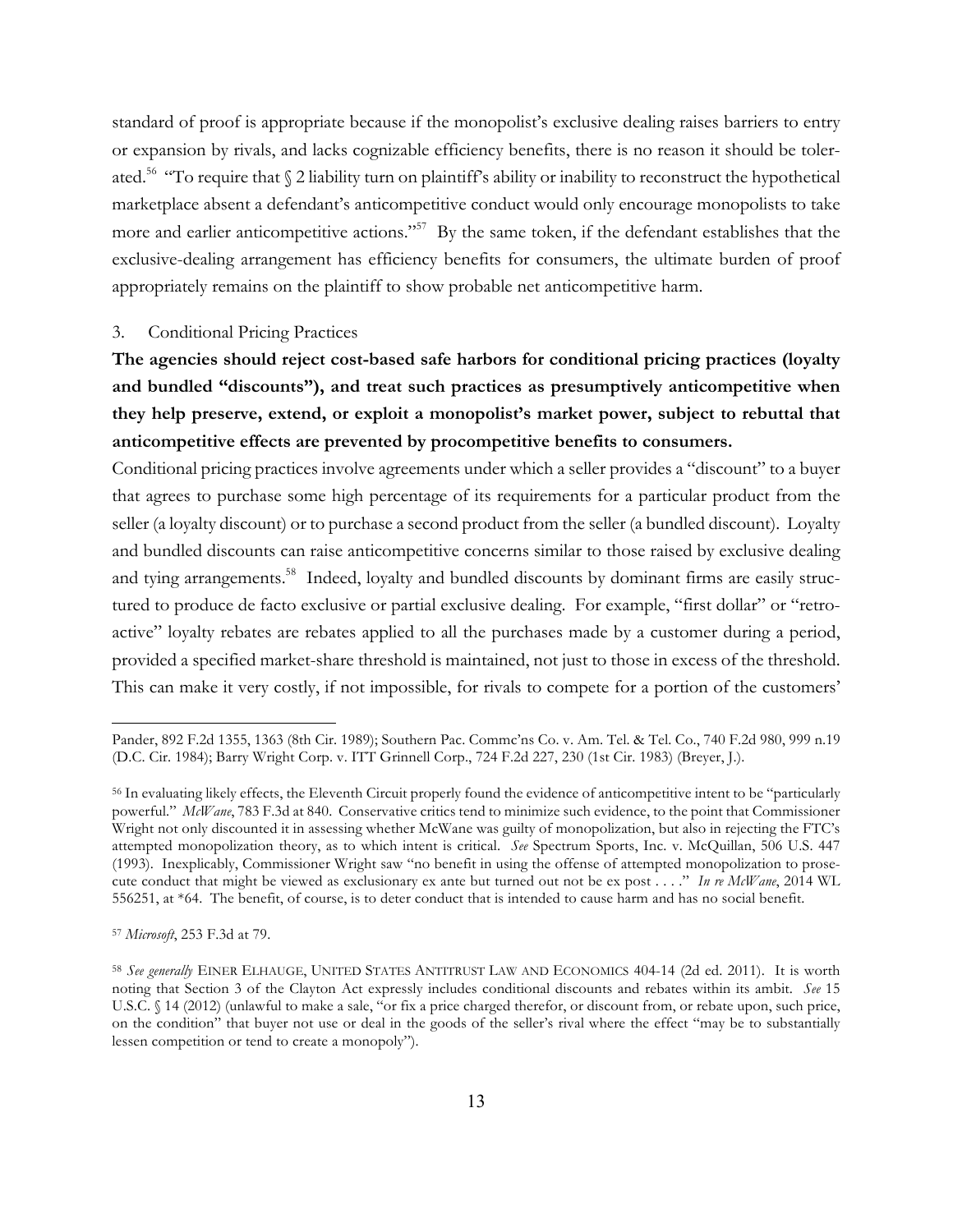demand beyond that permitted by the specified market-share threshold. A rival must not only match the monopolist's prices on the sales it can reasonably contest, but compensate the customer for its lost rebates on all of the customers' purchases from the monopolist.<sup>59</sup> The rebate is effectively a "tax" the rival must pay to compete for a customer's volume in excess of that permitted by the market-share threshold. Likewise, a bundled rebate amounts to a tax that single-product sellers must pay in the amount of the customer's lost rebates on the monopoly product. As a result, a rival may be foreclosed from significant portions of the market, and such foreclosure (or raised costs) may harm consumer welfare by reducing competitive pressure on the dominant firm. Accordingly, like exclusive dealing and tying, loyalty and bundled discounts should be unlawful when they help preserve, extend, or exploit a dominant firm's market power and the exclusionary conditions are not justified by a countervailing procompetitive benefit.<sup>60</sup>

The next administration should not support cost-based safe harbors for loyalty discounts or bundled discounts by dominant firms, whether the price-cost test is of the "traditional" *Brooke Group*<sup>61</sup> variety or the "discount attribution" type. 62 As an initial matter, it may be a misnomer to refer to bundled or

<sup>61</sup> Brooke Group Ltd. v. Brown & Williamson Tobacco Corp., 509 U.S. 209 (1993).

<sup>59</sup> For example, the market share threshold might be 90% for a customer with a demand for 10 units. If the customer purchases two units from a rival of the monopolist, which is beyond the 10% (one unit) permitted by the threshold, it will lose rebates on the eight units it continues to purchase from the monopolist.

<sup>60</sup> As with tying, bundled discounts may have exclusionary effects or enable a dominant firm to better exploit its market power by facilitating forms of price discrimination. *See* Einer Elhauge, *Tying, Bundled Discounts, and the Death of the Single Monopoly Profit Theory*, 123 HARV. L. REV. 397, 450-55 (2009). Insofar as such exploitation may not be actionable under § 2, it is actionable under § 1. *See* discussion of tying, *infra*. Also, loyalty discounts can lead to higher prices, even in the absence of exclusion of rivals, when they involve a commitment by the incumbent to maintain a higher "list" price for customers that do not agree to the loyalty condition. In that event, both the incumbent and the rivals have less of an incentive to cut prices offered to "disloyal" buyers. *See* Einer Elhauge & Abraham L. Wickelgren, *Robust Exclusion and Market Division Through Loyalty Discounts*, 43 INT'L J. INDUS. ORG. 111 (2015).

<sup>&</sup>lt;sup>62</sup> Under a traditional *Brooke Group* predatory-pricing test, the question is whether a monopolist's incremental revenues exceed its costs on the full range of sales at issue. Under a "discount attribution" test, all discounts are attributed to either the "competitive" product—in the case of bundled discounts—or the contestable demand—in the case of single-product loyalty discounts. The recent joint agency workshop on conditional pricing practices suggested a wide consensus among economists that analyzing such practices under a predatory-pricing approach is misguided. *See* Conditional Pricing Practices: Economic Analysis and Legal Policy Implications (June 23, 2014) [hereinafter Conditional Pricing Practices Workshop], https://www.ftc.gov/ news-events/events-calendar/2014/06/conditional-pricing-practices-economic-analysislegal-policy (transcript and speakers' presentation slides); *see also* Joshua D. Wright, Comm'r, Fed. Trade Comm'n, Simple but Wrong or Complex but More Accurate? The Case for an Exclusive Dealing-Based Approach to Evaluating Loyalty Discounts, Remarks at the Bates White 10th Annual Antitrust Conference at 20 (June 3, 2013), http://www.ftc.gov/sites/default/files/documents/public\_statements/simple-wrong-or-complex-more-accurate-caseexclusive-dealing-based-approach-evaluating-loyalty/130603bates white.pdf 20 ("[L]oyalty discounts elicit the same concerns about raising rivals' costs that "total" exclusive dealing does and, for that reason, ought to be analyzed under the same legal rubric as exclusive dealing. . . . A court should not focus on whether the defendant's discounting has resulted in prices below cost."). For a comprehensive discussion of why the case law does not support a cost-based safe harbor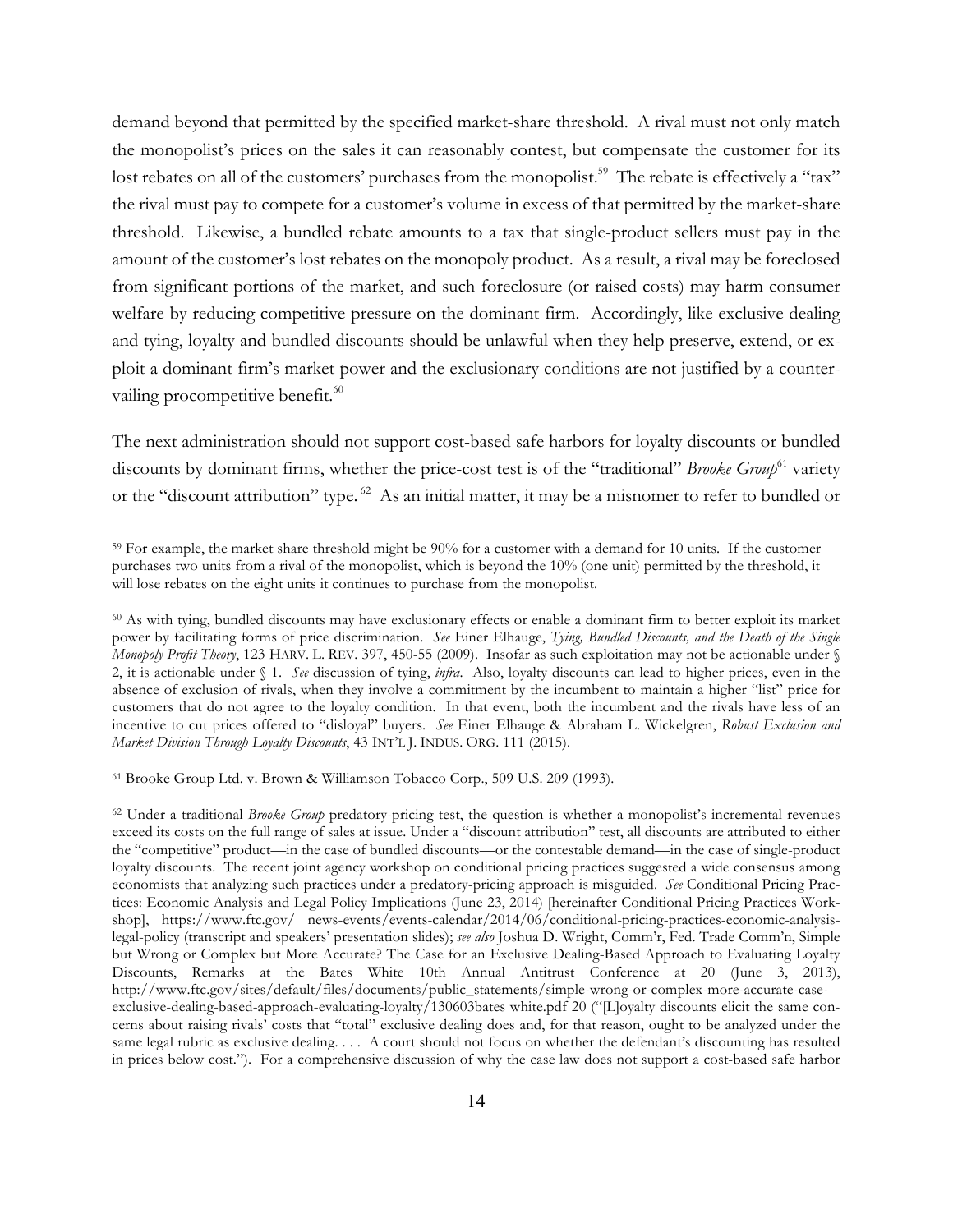loyalty pricing structures as "discounts." They may often be better understood as imposing "penalties" for failing to comply with the exclusionary conditions. That is why the term "conditional pricing practices" is more apt. As Professor Elhauge points out, "Rather than call them either loyalty discounts or disloyalty penalties, it would be more neutral to call them price differences conditioned on loyalty, because an important question is precisely whether the prices charged to those who refuse to abide by those conditions are above but-for prices (in which case they are really penalties) or below but-for prices (in which case they are really discounts)."63

In any event, even if the "discount" is a true discount, <sup>64</sup> a predatory-pricing analogy is inapt for many reasons. In the first place, as with explicit exclusive dealing, conditional pricing practices can reduce an entrant's ability to compete effectively without any sacrifice of profits on the monopolist's part. Moreover, a fear of false positives does not justify a demanding test based on the reasoning of *Brooke Group.* Unlike predatory pricing, the conduct at issue is not discounting, as such, but the exclusionary conditions that accompany the discounting.<sup>65</sup> While straightforward discounting is unambiguously good for consumers, at least in the short term,<sup>66</sup> exclusionary conditions are not.<sup>67</sup> Indeed, if the

 $\overline{a}$ 

<sup>64</sup> This may may be difficult to assess because the but-for price is not necessarily the price before the program was implemented. *See* Elhauge, *supra* note 60, at 468 (noting that pre-bundle prices may be higher than but-for prices if costs are declining or the dominant firm's market power is eroding).

<sup>65</sup> *See* Brief for the United States as Amicus Curiae at 12, 3M Co. v. LePage's Inc., 542 U.S. 953 (2004) (No. 02-1865) [hereinafter U.S. *LePage's* Brief] ("[T]he bundling of rebates (as distinct from price reductions that may result) is not necessarily procompetitive."); Jonathan M. Jacobson, *A Note on Loyalty Discounts* at 2, ANTITRUST SOURCE (June 2010) ("[A] loyalty discount is not a simple price cut. . . . By conditioning the discount on a percentage requirement, the supplier is inducing the customer to take more from the supplier and also to take less from rivals.").

<sup>66</sup> Even if bundled or loyalty discounts provide short-term benefits to buyers that accept them, buyers collectively will be harmed in the long term if competition among suppliers is restricted. Yet buyers may agree to the terms or even seek out loyalty rebates because of a collective-action problem. *See* Elhauge, *supra* note 60, at 456; Joseph F. Brodley & Ching-to Albert Ma, *Contract Penalties, Monopolizing Strategies, and Antitrust Policy*, 45 STAN. L. REV. 1161 (1993).

for loyalty rebates structured to produce exclusive dealing, see Comments of the American Antitrust Institute in Connection with Conditional Pricing Practices Workshop (Sep. 22, 2014) [hereinafter AAI Conditional Pricing Comments], https://www.ftc.gov/system/files/documents/public\_comments/2014/09/00015-92693.pdf.

<sup>&</sup>lt;sup>63</sup> ELHAUGE, *supra* note 58, at 404. Similarly, with respect to bundled discounts, if the price of the unbundled "monopoly" product is higher than it would have been without the discount program, then the "discount" amounts to a penalty. *See id.* at 409 ("Bundled discounts can have all the same anticompetitive effects as tying whenever the unbundled price for the linking product (the product over which the firm has market power) exceeds the but-for price for that product (the price the firm would charge 'but for' the bundling)."

<sup>67</sup> Moreover, unlike unconditional price cutting, conditional discounts in the form of lump-sum rebates may not benefit ultimate consumers because they do not lower the intermediate purchaser's marginal costs. *See* Barry Nalebuff, *Exclusionary Bundling*, 50 ANTITRUST BULL. 321, 347 (2005) (explaining that lump-sum rebate is less likely to be passed on to consumers than unconditional price cuts); *cf.* LePage's Inc. v. 3M Co., 324 F.3d 141, 163 (3d Cir. 2003) (noting that 3M's rebate programs did not benefit ultimate consumers). Bundled discounts also reduce transparency in pricing and make it difficult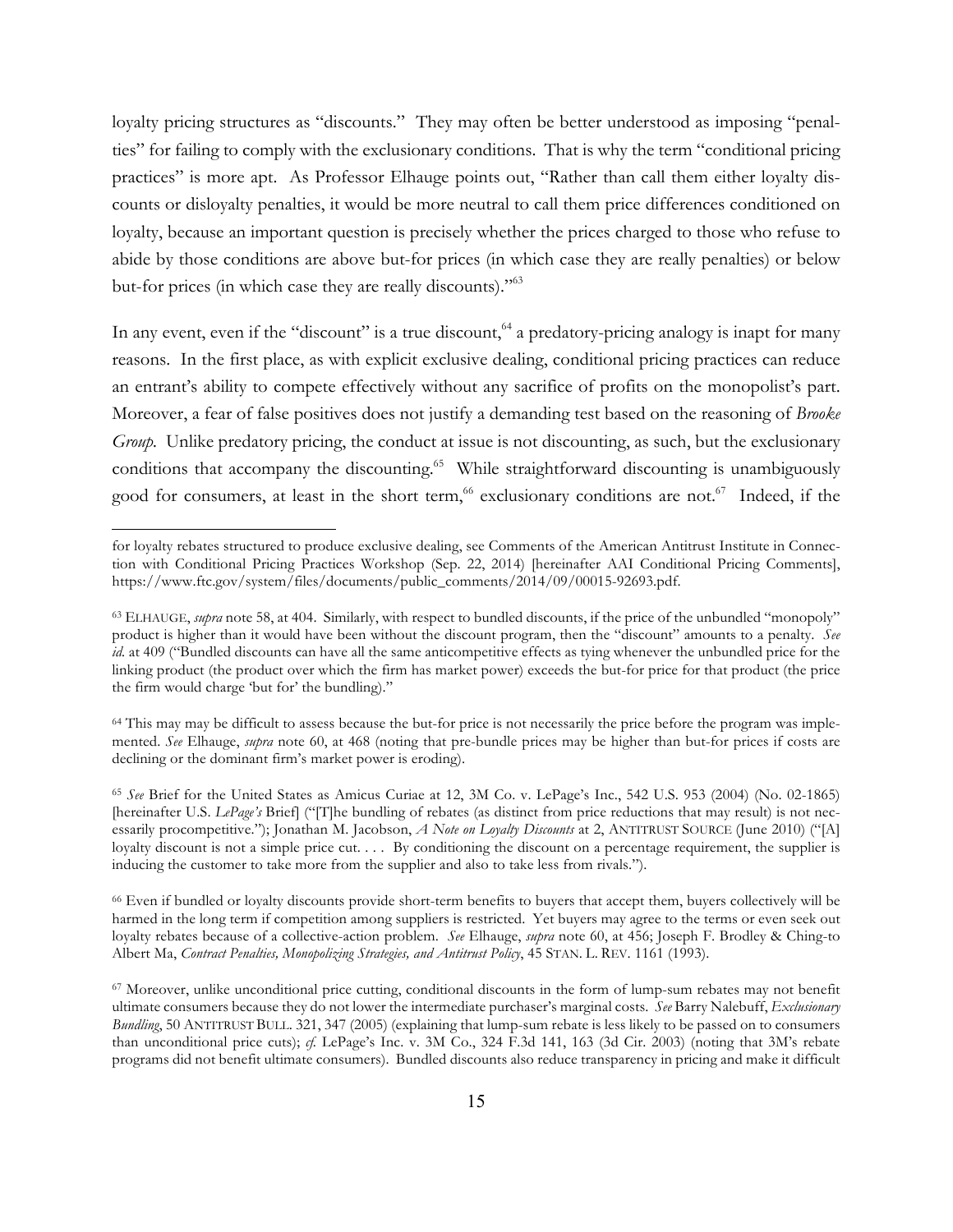bundling or loyalty conditions themselves benefitted buyers, then it would be unnecessary for the seller to offer discounts to accept them. And restrictions on dominant firm use of bundled or loyalty discounts do not restrict dominant firms from offering unconditional discounts or uniform volume discounts.<sup>68</sup>

Nor can a cost-based test be justified on the basis that if prices are above the monopolist's cost, an equally efficient competitor can match them. First, a firm with a small market share may be an equally efficient competitor for part of the market, yet it may not be able to match the monopolist's loyalty rebates because it cannot realistically compete for all of a customer's business for which the customer receives a rebate—just as an equally efficient single-product firm cannot match a monopolist's bundled rebates because it does not offer the range of products on which the monopolist provides a rebate.<sup>69</sup> A traditional *Brooke Group* test would exclude equally efficient competitors in these circumstances.70 Second, loyalty rebates, like bundled rebates, may prevent a rival from *becoming* an equally efficient competitor by denying it the economies of scale it needs to be equally (or more) efficient.<sup>71</sup> Third, antitrust law ordinarily has not immunized anticompetitive conduct by monopolists when it

for buyers to comparison shop. *See* Nalebuff*, supra,* at 322 ("buyers find it difficult to compare a bundled price with a la carte offerings").

<sup>68</sup> Professor Crane points out that market-share discounts have certain advantages over volume discounts, for either buyers or sellers. *See* Daniel A. Crane, *Bargaining Over Loyalty*, 92 TEX. L. REV. 253 (2013). Of course, volume discounts can be structured to be anticompetitive as well. In any event, the real question is whether exclusionary conditions that have anticompetitive effects are reasonably necessary to achieve lower costs or other pro-competitive benefits. For further discussion, *see* AAI Conditional Pricing Comments, *supra* note 62, at 9 n.10.

 $69$  Even if a rival is theoretically capable of bidding for all of a customer's business, it may be unduly costly or practically impossible for the rival to avoid foreclosure by outbidding the dominant firm for many reasons, not least of which is the "exclusion value" of the foreclosure to the monopolist. *See* Steven C. Salop, Conditional Pricing Practices and the Two Anticompetitive Exclusion Paradigms at 12, Conditional Pricing Practices Workshop, *supra* note 62 ("Monopolist's 'exclusion value' provides incentive to bid higher than equally efficient entrant" for exclusivity) (workshop slides); *see also id.* at 14-15 (where rival entrant needs wide nonexclusive distribution, "coordination problem" among distributors may prevent entry by equally efficient rival).

<sup>70</sup> That is why the Ninth Circuit in *PeaceHealth* adopted a discount attribution rule for bundled discounts. *See* Cascade Health Solutions v. PeaceHealth, 515 F.3d 883, 896-97, 906 (9th Cir. 2008).

<sup>71</sup> *See* ELHAUGE, *supra* note 58, at 411 ("Rivals that are equally efficient (in the sense of having a long run cost curve that is as low as the defendant) might be unable to achieve a price as low as the defendant's costs precisely because the foreclosure has relegated them to the high cost portion of their cost curve."). Even Judge Posner, a prominent advocate of an "equally efficient competitor" standard, recognizes that exclusion of a competitor that is "less efficient" because it is prevented from attaining economies of scale is an antitrust problem. Richard A. Posner, *Vertical Restraints and Antitrust Policy*, 72 U. CHI. L. REV. 229, 240 (2005); *see also* U.S. LePage's Br., *supra* note 65, at 13 n.10 ("Firms with equal costs at any common level of output may have different costs because they produce different levels of output, perhaps as a result of allegedly exclusionary conduct, which calls into question their comparative efficiency.").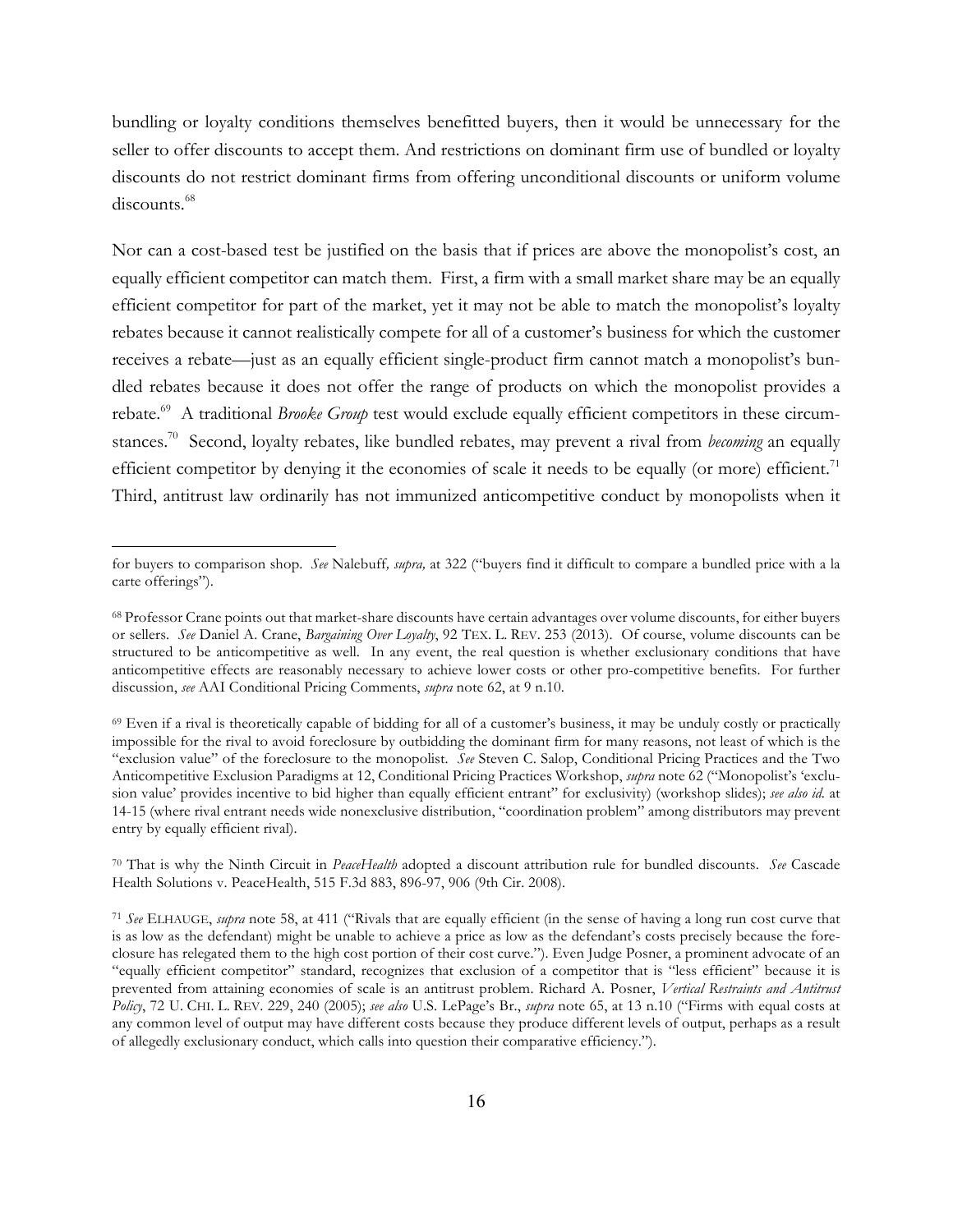excludes only less efficient rivals.<sup>72</sup> And this is good policy because even less efficient competitors can provide important checks against the exercise of market power.<sup>73</sup> Finally, cost-based safe harbors are problematic because cost-based tests are so difficult to apply in practice.<sup>74</sup>

Although a cost-based test is unhelpful and possibly counterproductive when employed as a screen, a discount-attribution rule may be employed by plaintiffs as one way to establish that bundled discounts or loyalty discounts have an exclusionary effect. More generally, a plaintiff should be able to show that loyalty or bundled discounts have exclusionary effects in the same ways it may show exclusive dealing to be exclusionary. Alternatively, a bundled discount may amount to a *de facto* tying arrangement.<sup>75</sup>

Current treatment in the courts of appeals is mixed. As to bundled discounts, the Ninth Circuit adopted a "discount attribution" price-cost test for claims under § 2 in *Cascade Health*, whereas the Third Circuit rejected any price-cost requirement in *LePage's*. 76 The Ninth Circuit left open the possibility that a plaintiff that did not satisfy its discount-attribution rule may still be able to establish a tying violation under  $\S$  1 based on the discount, which the Sixth Circuit rejected.<sup>77</sup> As to loyalty discounts,

<sup>72</sup> *See* AAI Conditional Pricing Comments, *supra* note 62, at 8-9 (citing cases).

<sup>73</sup> *See id.* at 9 (citing authorities).

<sup>74</sup> *See* ANDREW I. GAVIL, WILLIAM E. KOVACIC & JONATHAN B. BAKER, ANTITRUST LAW IN PERSPECTIVE 672 (2d ed. 2008) ("Determining whether a dominant firm's prices are 'below cost' . . . has proven to be a challenging task."); 3A PHILLIP E. AREEDA & HERBERT HOVENKAMP, ANTITRUST LAW 1740d, at 200 (4th ed. 2015) ("The difficulties of measuring costs are notorious."); *see, e.g.,* United States v. AMR Corp., 335 F.3d 1109, 1120-21 (10th Cir. 2003) (rejecting all four tests of variable costs proposed by the government in predatory-pricing case). This difficulty not only makes it hard for courts and juries to determine a monopolist's costs, increases expenses for litigants, and undercuts the usefulness to businesses of cost-based safe harbors, but it also makes it exceedingly difficult for a plaintiff to succeed. *See* Robert H. Lande, *Should Predatory Pricing Rules Immunize Exclusionary Discounts?*, 2006 UTAH L. REV. 863, 880 (2006) (using a cost-based test would "snare the parties into the expensive, unpredictable, daunting quagmire" of predatory-pricing litigation "that almost always ends in a finding of legality").

<sup>75</sup> *See* Elhauge, *supra* note 60, at 468 ("When the linking product's unbundled price exceeds its but-for price, bundled discounts have the same power effects as ties and thus should be treated like ties by applying a similar quasi-per se rule that bases liability on linking market power unless the defendant proves offsetting efficiencies."); *cf.* 10 PHILLIP E. AREEDA ET AL., ANTITRUST LAW ¶ 1758b (3d ed. 2011) (package pricing can amount to *de facto* tying arrangement when percentage of separate sales is small). See discussion of tying, *infra*.

<sup>76</sup> *See* Cascade Health Solutions v. PeaceHealth, 515 F.3d 883 (9th Cir. 2008); LePage's Inc. v. 3M Co., 324 F.3d 141 (3d Cir. 2003) (en banc).

<sup>77</sup> *See Cascade Health*, 515 F.3d at 912-16 & n.27; Collins Inkjet Corp. v. Eastman Kodak Co., 781 F.3d 264, 273 (6th Cir. 2015).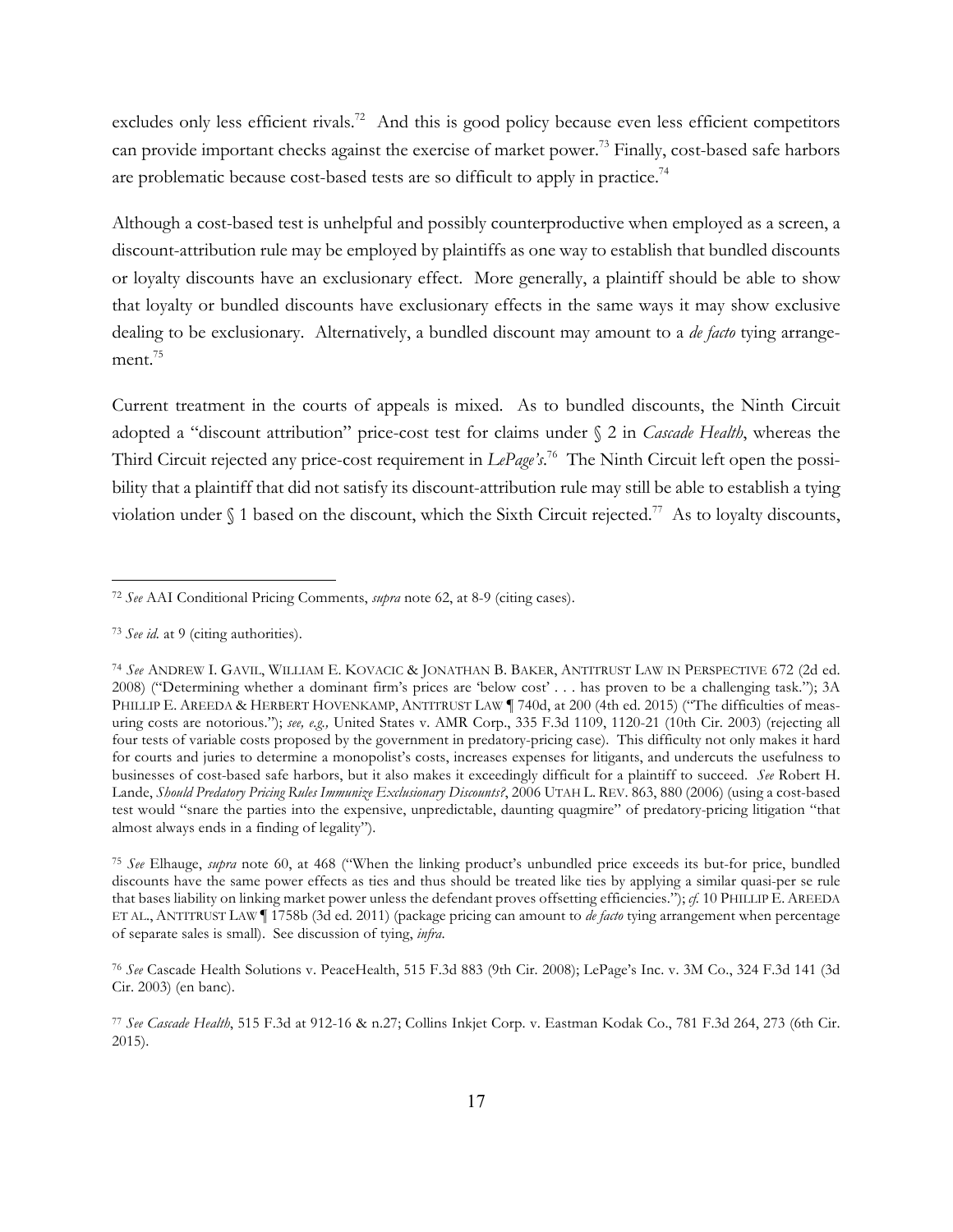the Third Circuit in *ZF Meritor* stated that "the price-cost test applies to market-share or volume rebates offered by suppliers within a single-product market," but that such a test only applies "when price is the clearly predominant mechanism of exclusion."<sup>78</sup> The court held that price is not the predominant means of exclusion when the loss of rebates may be fairly characterized as a penalty for failing to comply with the exclusionary condition, or when the condition bundles contestable and incontestable demand.79

#### 4. Refusals to Deal with a Competitor

**The agencies should support liability for a monopolist's refusal to deal with a rival when: (1) such refusal helps preserve or extend its monopoly power; (2) the monopolist discriminates between the competitor and other customers, has previously dealt voluntarily with the competitor, or otherwise demonstrates a predatory intent; and (3) the anticompetitive effects are not prevented by procompetitive benefits to consumers.**

In their merits brief in *Trinko,* the DOJ and FTC invited the Court to adopt the typically defendantfriendly no-economic-sense test for judging a monopolist's refusal to deal with a rival because of the "infrequent pro-competitive benefits and the frequent anticompetitive risks posed by a generalized requirement that firms assist rivals."<sup>80</sup> While the Court declined the invitation, it was sympathetic to the Bush administration's policy arguments and was clearly skeptical of refusal-to-deal claims. The AMC also expressed skepticism of refusal-to-deal theories,<sup>81</sup> although its recommendation on this issue—"[i]n general, firms have no duty to deal with a rival in the same market"<sup>82</sup>—hardly seems controversial. Of course a monopolist, like other firms, has a *general* right to refuse to deal with its rivals, but the right is not unqualified.<sup>83</sup> In its subsequently withdrawn Section 2 Report, the DOJ

<sup>82</sup> *Id.*

<sup>78</sup> ZF Meritor, LLC v. Eaton Corp., 696 F.3d 254, 274 n.11, 275 (3d Cir. 2013).

<sup>79</sup> *Id.* at 277, 278, 282-83; *see also* Einer Elhauge, The Merit of Meritor at 3-4, Conditional Pricing Practices Workshop, *supra* note 62 (setting out six factors when price is not clearly the predominant mechanism of exclusion) (workshop slides).

<sup>80</sup> Brief for the United States and the Fed. Trade Comm'n as Amici Curiae Supporting Petitioner 17, Verizon Commc'ns Inc. v. Law Offices of Curtis V. Trinko, LLP, 540 U.S. 398 (2004) (No. 02-682) [hereinafter "U.S. Trinko Merits Brief"].

<sup>81</sup> AMC REPORT, *supra* note 20, at 101 ("Refusals to deal with horizontal rivals in the same market should rarely, if ever, be unlawful under antitrust law, even for a monopolist."). It is not clear what the AMC intended by its reference to rivals "in the same market." A rival normally means a horizontal competitor in the same market. Perhaps the AMC meant to distinguish monopoly leveraging situations, where the monopolist in one market refuses to deal with a rival in an adjacent market, but that is a common scenario in refusal-to-deal cases (e.g., *Kodak, Otter Tail,* and *MCI*).

<sup>83</sup> In *Trinko*, the Court, quoting *Colgate*, stated, "as a general matter, the Sherman Act 'does not restrict the long recognized right of [a] trader or manufacturer engaged in an entirely private business, freely to exercise his own independent discretion as to parties with whom he will deal.'" 540 U.S. at 408. But, in Orwellian fashion, the Court omitted the preface to the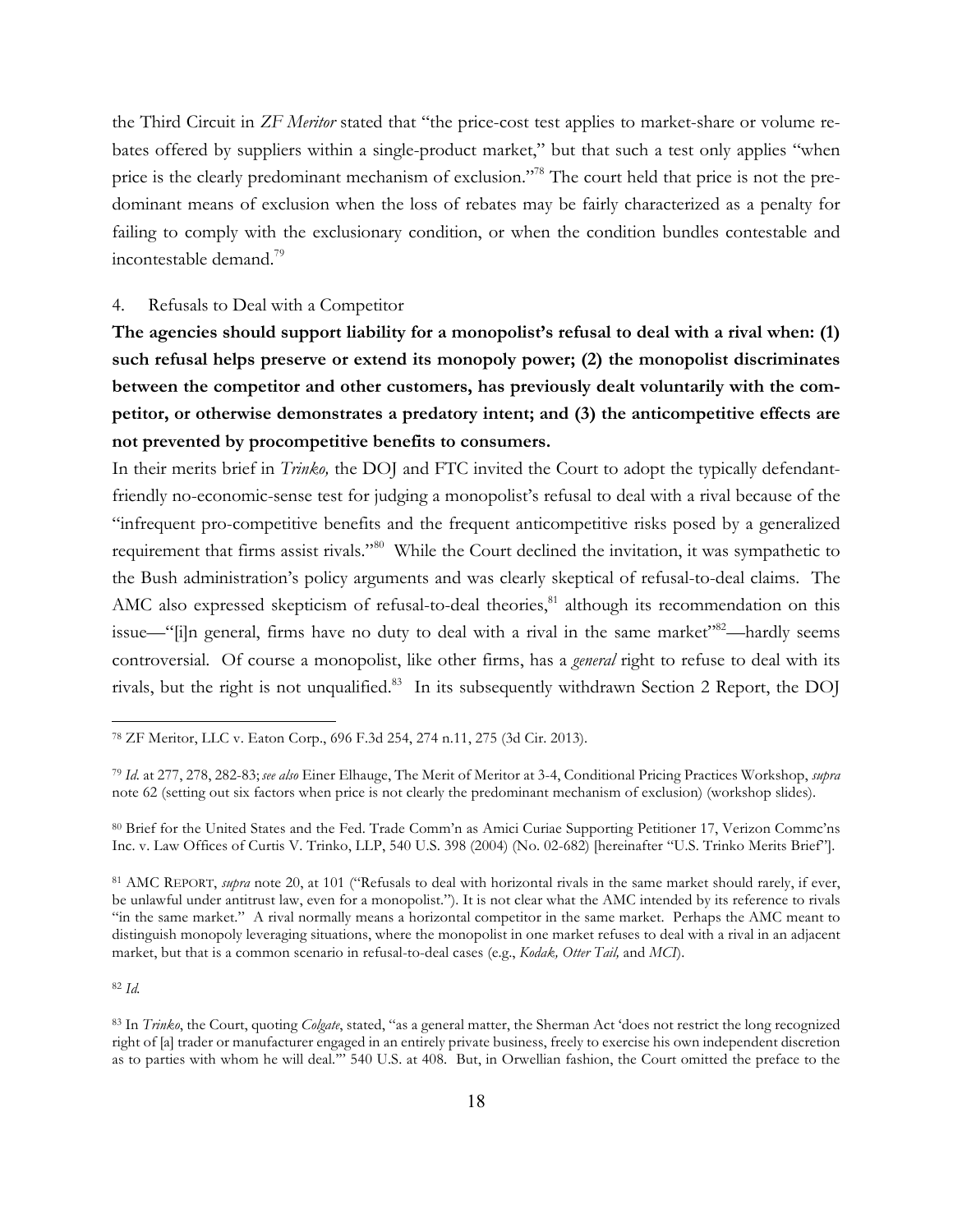concluded that "unconditional refusals to deal with competitors should not play a meaningful part in section 2 enforcement," citing administrative burdens, the likelihood of overdeterence, and the risk of discouraging innovation.<sup>84</sup> More recently, the FTC has advocated a robust role for Section 2 enforcement against refusals to deal, arguing that Supreme Court precedent supported liability in two cases where the refusal may have blocked all competition, the monopolist was willing to provide access to non-competitors, and the policy concerns with "enforced sharing" identified in *Trinko* were not present.<sup>85</sup>

*Trinko* suggests that a monopolist's refusal to deal with a competitor that creates significant exclusionary effects likely to harm consumers may be actionable when it is predatory or, as *Aspen Skiing* and *Kodak* frame it, when the monopolist fails to establish a legitimate business justification for the refusal.<sup>86</sup> A predatory intent can be presumptively shown by the monopolist's termination of a voluntary

sentence, which reads "In the absence of any purpose to create or maintain a monopoly, . . ." United States v. Colgate & Co., 250 U.S. 300, 307 (1919).

<sup>84</sup> DOJ SECTION 2 REPORT, *supra* note 9, at 119-29. By "unconditional" refusals to deal, the DOJ sought to distinguish refusals that are used to compel conduct of other parties, like tying or exclusivity. *Id.* at 119. Of course, refusals where the monopolist is willing to supply the input to non-rivals may be understood as conditioned on the rival ceasing to compete with it. *See infra* note 88.

<sup>85</sup> *See* Fed. Trade Commission's Brief as Amicus Curiae, Mylan Pharms. v. Celgene Corp., 2:14-cv-02084 (D.N.J. filed June 17, 2014), 2014 WL 2968348 [hereinafter FTC Mylan Brief]; Fed. Trade Commission's Brief as Amicus Curiae, Actelion Pharms., Ltd. v. Apotex Inc., No. 1:12-cv-05743 (D.N.J. filed Mar. 11, 2013), *available at* https://www.ftc.gov/policy/advocacy/amicus-briefs. Both cases involve a patented drug manufacturer's refusal to sell samples of its drug to generic manufacturers that would allow those companies to complete the steps required by the FDA to bring a competing generic to market, where the drug was subject to restricted distribution under a program known as Risk Evaluation and Mitigation Strategies (REMS).

<sup>86</sup> As Professor Baker puts it, "a firm with monopoly power violates Sherman Act § 2 if it excludes rivals from the monopolized market by restricting a complementary or collaborative relationship without an adequate business justification." Jonathan B. Baker, *Promoting Innovation Competition Through the* Aspen/Kodak *Rule*, 7 GEO. MASON L. REV. 495, 503 (1999). Professor Salop suggests that a refusal-to-deal or price-squeeze claim should be analyzed under a tightly structured rule of reason that focuses on harm to consumers and takes into account dynamic concerns. *See* Steven C. Salop, *Refusals to Deal and Price Squeezes by an Unregulated, Vertically Integrated Monopolist*, 76 ANTITRUST L.J. 709 (2010).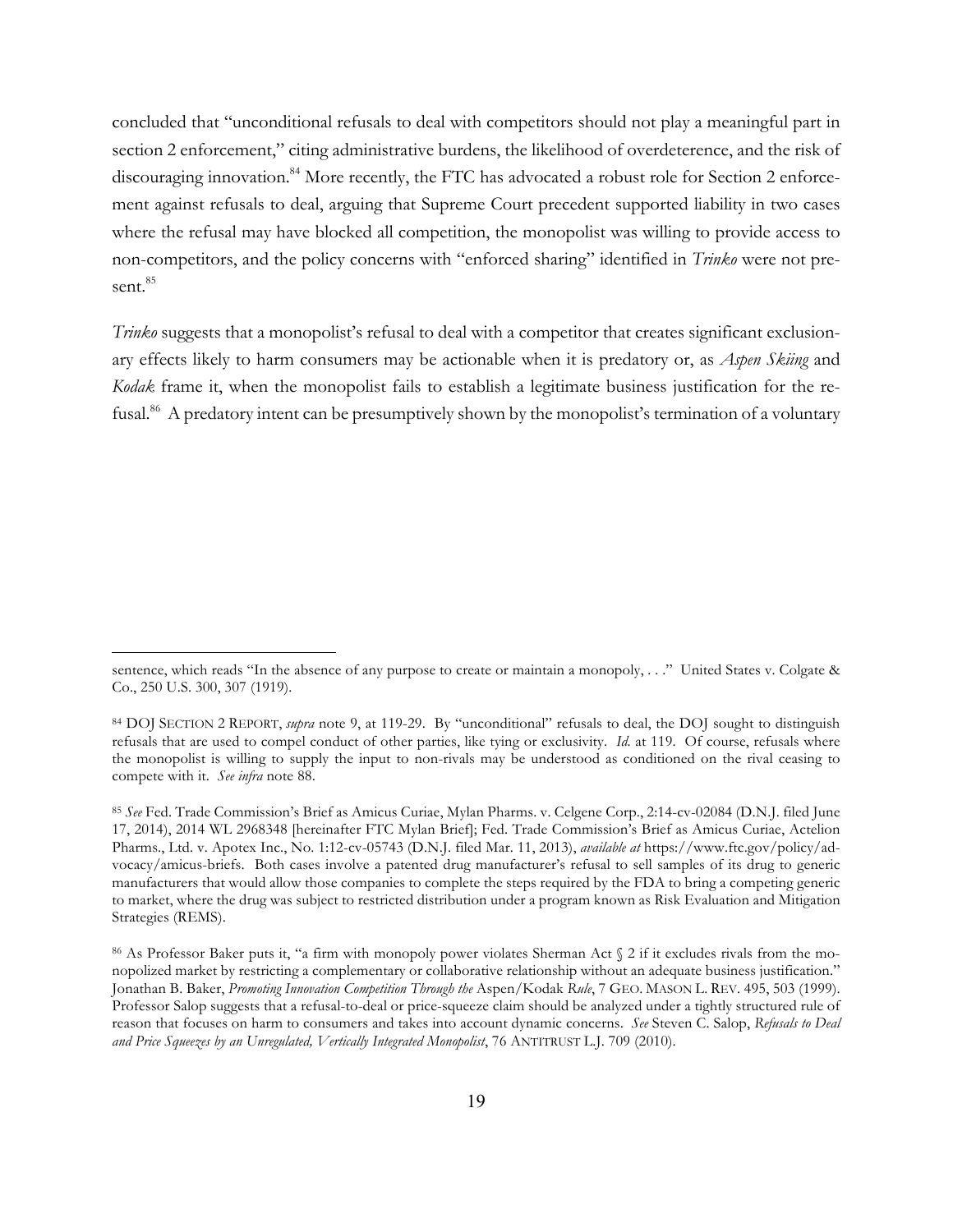course of dealing, <sup>87</sup> *or* by the monopolist's practice of dealing with customers who are not also competitors.<sup>88</sup> Of course, a monopolist could defend its refusal on the ground that it would not be technologically or economically feasible to supply the rival, or that the refusal otherwise benefits consumers.

## **The agencies should treat a price squeeze by a monopolist as a constructive refusal to deal when the monopolist could not have made a profit selling at its retail rates if it purchased inputs at its own wholesale rates.**

In *linkLine*, the Court limited the applicability of price-squeeze claims by holding that such claims are actionable only when the elements of a refusal-to-deal claim are satisfied. <sup>89</sup> Nothing in *linkLine* precludes treating a price squeeze as a *constructive* refusal to deal when the vertically integrated monopolist's prices are such that it could not have made a profit by selling at its retail rates if it had purchased the input at the wholesale rate charged to the rival. The EU follows, and many commentators recommend, such an approach.<sup>90</sup> When the monopolist fails this "transfer-price" test,<sup>91</sup> an equally efficient

<sup>&</sup>lt;sup>87</sup> As the FTC has noted, while some lower courts have required a prior course of dealing, the Supreme Court has not. FTC Mylan Brief, *supra* note 85, at 12 ("*Trinko* recognized the termination of prior dealing as evidence suggesting profit sacrifice, but not an independent element of the claim itself"); *see also* Christy Sports, LLC v. Deer Valley Resort Co., 555 F.3d 1188, 1197 (10th Cir. 2009) (noting the critical factor in *Aspen Skiing* was the defendant's willingness to forsake shortterm profit.); Susan A. Creighton & Jonathan M. Jacobson, *Twenty-Five Years of Access Denials*, 27 ANTITRUST, Fall 2012, at 50, 52 ("Fairly read . . . neither *Aspen* nor *Kodak* compels a prior course of dealing screen.").

<sup>88</sup> Judge Posner has suggested that the "essential feature" of a viable refusal to deal claim is "a monopoly supplier's discriminating against a customer because the customer has decided to compete with it." Olympia Equip. Leasing Co. v. W. Union Tel. Co., 797 F.2d 370, 377 (7th Cir. 1986); *see* MetroNet Servs. Corp. v. Qwest Corp., 383 F.3d 1124, 1133 (9th Cir. 2004) (noting that discrimination was one of the distinguishing factors in *Trinko* and that it is important because it relates to the court's ability to fashion a remedy and is strong evidence of anticompetitive intent); John Thorne, *A Categorical Rule Limiting Section 2 of the Sherman Act:* Verizon v. Trinko, 72 U. CHI. L. REV. 289, 298–99 (2005) (arguing that "forced sharing" does not raise investment-deterrence and administrability concerns when the monopolist is already providing the product or service to non-competitors).

<sup>89</sup> Pac. Bell Tel. Co. v. linkLine Commc'ns, Inc., 555 U.S. 438, 439 (2009) ("A price-squeeze claim may not be brought under § 2 when the defendant has no antitrust duty to deal with the plaintiff at wholesale.").

<sup>90</sup> *See* Eur. Comm'n, Guidance on the Commission's Enforcement Priorities in Applying Article 82 of the EC Treaty to Abusive Exclusionary Conduct by Dominant Undertakings, 2009 O.J. (C 45) 18-20, ¶¶ 75-90; John Vickers, *Abuse of Market Power*, 115 ECON. J. F244. F250-51 (2005); Elhauge, *supra* note 60, at 466; Salop, *supra* note 86, at 720.

<sup>91</sup> *See, e.g.*, Ray v. Indiana & Michigan Elec. Co., 606 F. Supp. 757, 776–77 (D. Ind. 1984); Illinois Cities of Bethany v. F.E.R.C., 670 F.2d 187, 189 (D.C. Cir. 1981). While *linkLine* rejected the transfer-price test as a basis for standalone pricesqueeze liability, i.e., in the absence of a "duty to deal," *linkLine*, 555 U.S. at 454-55, the Court did not address whether the test may be used to establish that a high wholesale price constitutes a constructive refusal to deal, or to show the predatory intent that is an element of establishing a "duty to deal." *See* Elhauge, *supra* note 60, at 466 ("*Linkline* held that a price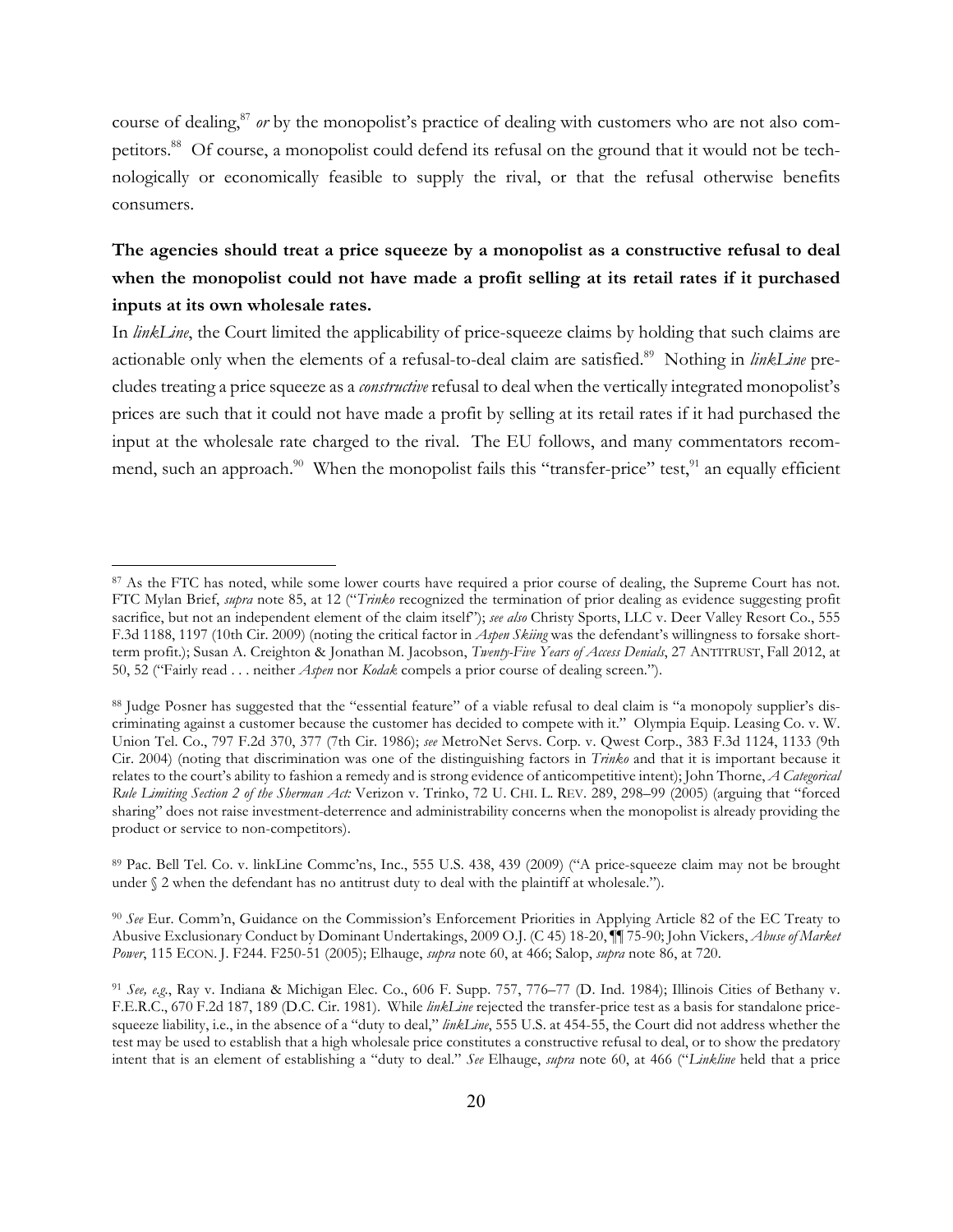single-stage rival cannot compete, and the monopolist is sacrificing profits on each of its retail sales because it could earn more money by making those sales to the rival at wholesale.<sup>92</sup> Thus, the failure to satisfy the test not only suggests an anticompetitive effect, but also presumptively satisfies the predatory-intent element of a refusal-to-deal claim.

### **The agencies should revitalize the essential facilities doctrine as an independent theory of liability for purposes of injunctive relief.**

The essential facilities doctrine arises when rivals are denied access to essential inputs controlled by a monopolist.93 Although treated dismissively by *Trinko*, the doctrine ought to be retained and revitalized as an independent theory of liability for refusals-to-deal in certain circumstances. Injunctive relief (but not damages) should be available when (1) competitor access to infrastructure or networks controlled by a durable monopolist is feasible and essential for competition in adjacent markets that produce important public benefits; (2) an antitrust remedy is the most (or only) practical solution to the denial of access; and (3) incentives to innovate are not likely to be impaired.<sup>94</sup> It should be available even in the absence of any showing of predatory intent by the monopolist, and regardless of whether the facility has previously been open to third parties.<sup>95</sup>

The innovation-incentives argument for eliminating the essential facilities doctrine or sharply circumscribing liability for refusals to deal—that potential liability will discourage monopolists or their rivals from building facilities in the first place<sup>96</sup>—is overstated and incomplete. *A priori* reasoning cannot

squeeze was not illegal when the downstream price exceeded cost unless the high upstream price amounted to a constructive refusal to deal and the other conditions for a duty to deal were met."); *see also* Salop, *supra* note 86, at 721 n.50 (suggesting that court's rejection of transfer-price test was circular).

<sup>92</sup> *See* Salop, *supra* note 86, at 721-24; Vickers, *supra* note 90, at F251. Profit sacrifice and the inability of a *more* efficient rival to compete is particularly apparent when the monopolist charges less at retail than it does at wholesale.

<sup>93</sup> *See* Robert Pitofsky, Donna Patterson & Jonathan Hooks, *The Essential Facilities Doctrine Under U.S. Antitrust Law*, 70 ANTITRUST L.J. 443, 443 (2002).

<sup>94</sup> *See generally* Brett Frischmann & Spencer Weber Waller, *Revitalizing Essential Facilities*, 75 ANTITRUST L.J. 1 (2008); *see also*  Marina Lao, *Search, Essential Facilities, and the Antitrust Duty to Deal*, 11 NW. J. TECH. & INTELL. PROP. 275 (2013); Stephen M. Maurer & Suzanne Scotchmer, *The Essential Facilities Doctrine: The Lost Message of* Terminal Railroad, 5 CALIF. L. REV. 278 (2014).

<sup>95</sup> *See* Salop, *supra* note 86, at 735. Professor Salop has a proposed a "protected profits benchmark," based on the wellknown efficient component pricing rule, as an administrable means to determine the appropriate terms of access when a market benchmark is not available.

<sup>96</sup> *See Trinko*, 540 U.S. at 407–08 ("Compelling [monopolists] to share the source of their advantage is in some tension with the underlying purpose of antitrust law, since it may lessen the incentive for the monopolist, the rival, or both to invest in these economically beneficial facilities."); *see generally* Phillip Areeda, *Essential Facilities: An Epithet in Need of Limiting Principles,*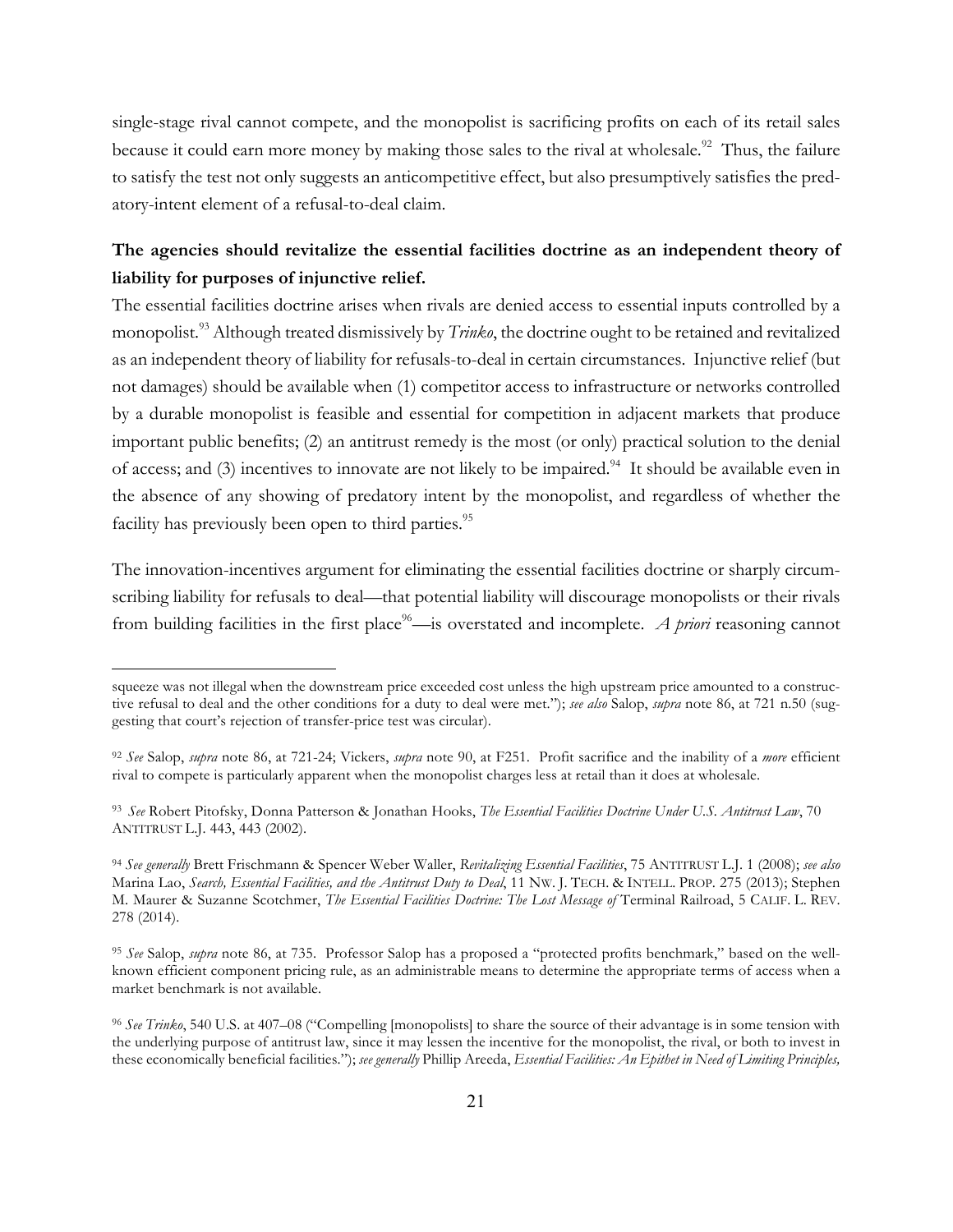determine whether a rule that occasionally requires access—subject to reasonable compensation diminishes investment in new facilities in general, or reduces investment by the monopolist subject to the requirement in particular. As discussed above, competition itself spurs innovation.<sup>97</sup> It seems at least equally likely that such a rule will increase overall investment or leave it unchanged given that the terms of access can be set to include a monopoly return, <sup>98</sup> and rivals that depend on access (as well as the monopolist) will have *greater* incentives to invest and innovate in complementary markets.<sup>99</sup>

# **The agencies should treat a vertically integrated monopolist's refusal to sell or license its intellectual property to a downstream competitor the same as a refusal to sell or provide access to physical property.**

We do not think separate rules are appropriate for refusals to deal that involve intellectual property.<sup>100</sup> A vertically integrated monopolist's refusal to sell or license its intellectual property to a downstream competitor should be presumptively lawful, but otherwise doctrinally treated the same as a refusal to sell or provide access to physical property.

### 5. Predatory pricing

 $\overline{a}$ 

# **The next administration should look for opportunities to bring predatory pricing cases and encourage courts to develop a structured rule of reason that is more consistent with modern economic thinking about predatory pricing strategies than is current law.**

Thirty years ago the Supreme Court observed in *Matsushita*, and then repeated in *Brooke Group*, that "there is a consensus among commentators that predatory pricing schemes are rarely tried, and even

<sup>99</sup> *See* Frischmann & Waller, *supra* note 94, at 32–36; Maurer & Scotchmer, *supra* note 94, at 306. As for the incentive of the rival to invest in facilities of its own, if the facility can be reasonably duplicated then it does not qualify as being "essential," and the very fact that the monopolist has durable monopoly power in the input market tends to suggest that rivals cannot easily enter that market. *See* Salop, *supra* note 86, at 716.

<sup>58</sup> ANTITRUST L.J. 841, 851 (1990). For a critique of Areeda's oft-cited article, see Spencer Weber Waller, *Areeda, Epithets, and Essential Facilities*, 2008 WIS. L. REV. 359.

<sup>97</sup> *See supra* notes 27-29 and accompanying text.

<sup>98</sup> *See, e.g.,* Salop, *supra* note 86, at 725-28, 737. If the facility has been built with the aid of public funds, or the monopolist has attained its monopoly illegitimately or under the protection of regulation, then monopoly returns may be inappropriate. *See id*. at 738; *see also* Eur. Comm'n, *supra* note 90, at 19 ¶ 82 (noting lack of risk of impairing investment incentives when monopoly was "developed under the protection of special or exclusive rights or has been financed by state resources").

<sup>100</sup> *See* U.S. DEP'T OF JUSTICE & FED. TRADE COMM'N, ANTITRUST GUIDELINES FOR THE LICENSING OF INTELLECTUAL PROPERTY § 2.1 (1995) ("The Agencies apply the same general antitrust principles to conduct involving intellectual property that they apply to conduct involving any other form of tangible or intangible property."); *cf.* FTC v. Actavis, Inc., 133 S. Ct. 2223, 2231 (2013) ("patent and antitrust policies are both relevant in determining the 'scope of the patent monopoly'—and consequently antitrust immunity—that is conferred by a patent").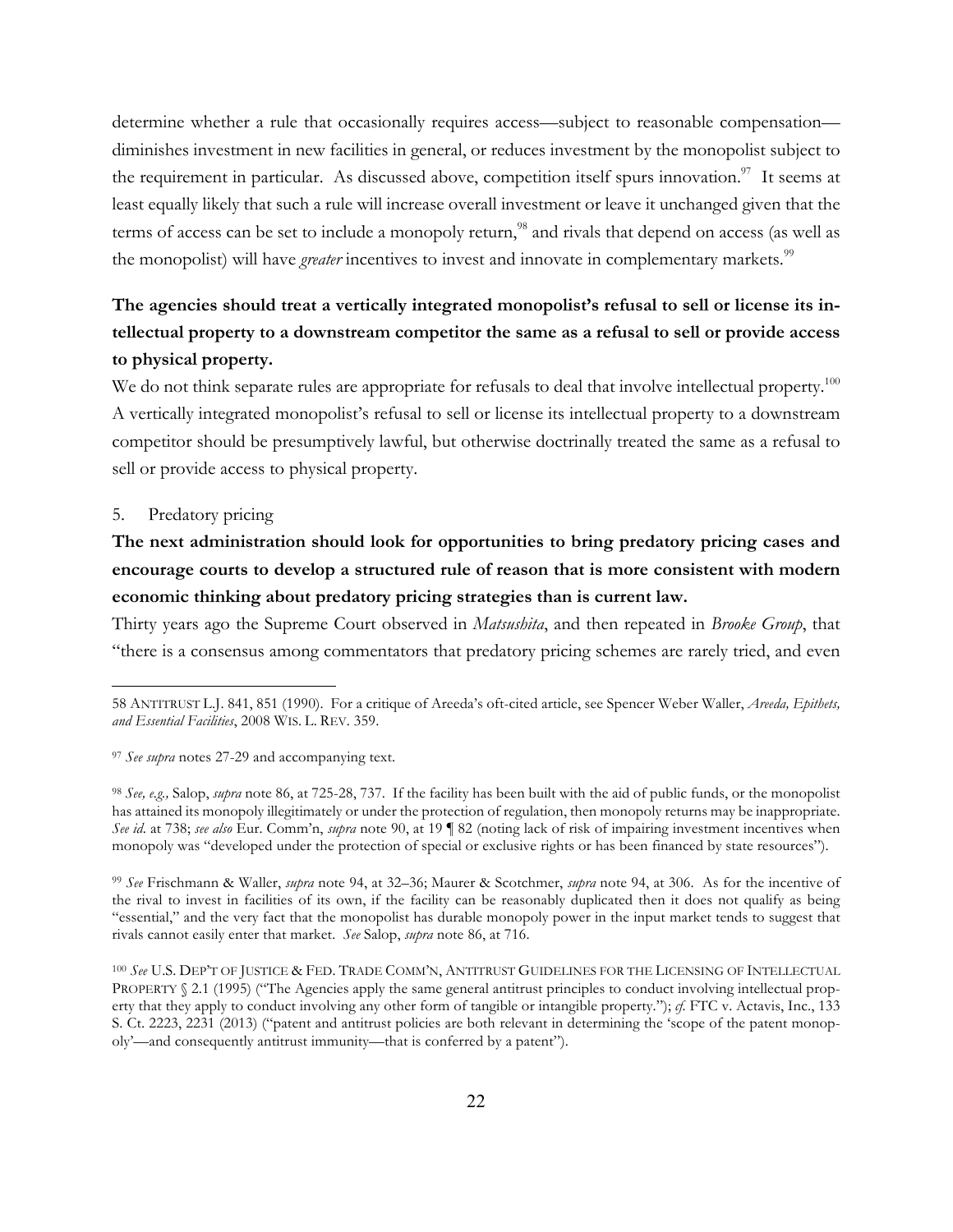more rarely successful."<sup>101</sup> This bromide is manifestly out of touch with modern economic scholarship and should be retired.<sup>102</sup> The agencies should look for opportunities to bring predatory pricing cases, and encourage courts to pay more attention to the plausibility of the alleged predatory scheme and the incremental costs and revenues associated with the scheme.<sup>103</sup> The agencies should also develop a structured rule of reason that would relax the evidentiary requirements for recoupment<sup>104</sup> and belowcost pricing when the plaintiff presents strong evidence that defendant's conduct conformed to a plausible predatory strategy.105

#### 6. Unfair Methods of Competition

 $\overline{a}$ 

### **The FTC should use its "unfair methods of competition" authority to address anticompetitive conduct by dominant firms that may not be reachable under the Sherman or Clayton Acts.**

The FTC's recent Statement of Enforcement Principles governing its enforcement of the "unfair methods of competition" prong of Section 5 of the FTC Act reflects a relatively conservative approach to its standalone authority by limiting it to conduct that "contravenes the spirit of the antitrust laws and those that, if allowed to mature or complete could violate the Sherman Act or Clayton Act."<sup>106</sup>

<sup>103</sup> *See* Christopher R. Leslie, *Predatory Pricing and Recoupment*, 113 COLUM. L. REV. 1695, 1720–21 (2013) (arguing that courts are overly dismissive of predatory-pricing claims because they do not fully consider the predatory scheme, including the many ways firms can recoup their losses after below-cost pricing).

<sup>104</sup> *See id.* (arguing that skepticism towards predatory-pricing claims has led to courts developing a recoupment requirement that is almost impossible to meet).

<sup>101</sup> Matsushita Elec. Indus. Co. v. Zenith Radio Corp., 475 U.S. 574, 589 (1986); Brooke Group Ltd. v. Brown & Williamson Tobacco Corp., 509 U.S. 209, 226 (1993).

<sup>102</sup> *See* Patrick Bolton, Joseph F. Brodley & Michael H. Riordan, *Predatory Pricing: Strategic Theory and Legal Policy*, 88 GEO. L. J. 2239, 2241 (2000) (explaining that "modern economic analysis has developed coherent theories of predation that contravene earlier economic writing claiming that predatory pricing conduct is irrational" and that "the consensus view in modern economics [is] that predatory pricing can be a successful and fully rational business strategy"); DOJ SECTION 2 REPORT, *supra* note 9, at 58 (recognizing the extensive debate surrounding the frequency of predatory pricing but nonetheless concluding that it occurs frequently enough for it to be "necessary to develop rules for distinguishing between legitimate discounting and unlawful predation"); *see, e.g.*, Spirit Airlines, Inc. v. Northwest Airlines, Inc., 431 F.3d 917 (6th Cir. 2005) (reversing summary judgment for defendant on predatory-pricing complaint).

<sup>105</sup> That is the gist of the structured rule of reason proposed by Bolton, Brodley & Riordan, *supra* note 102, at 2262–74. Too often courts get bogged down in the minutiae of determining whether prices are below defendant's average variable costs, while losing sight of evidence that a monopolist in fact adopted a successful predatory strategy to eliminate or chasten a rival. *See, e.g.*, Superior Prod. P'ship v. Gordon Auto Body Parts Co., 784 F.3d 311, 318–19 (6th Cir. 2015); United States v. AMR Corp., 335 F.3d 1109, 1115–16 (10th Cir. 2003).

<sup>106</sup> Fed. Trade Comm'n, Statement of Enforcement Principles Regarding "Unfair Methods of Competition" Under Section 5 of the FTC Act (Aug. 13, 2015), https://www.ftc.gov/system/files/documents/ public\_statements/735201/150813section5enforcement.pdf; *cf*. FTC v. Sperry & Hutchinson Co., 405 U.S. 233, 244 (1972) (FTC may consider "public values beyond simply those enshrined in the letter or encompassed in the spirit of the antitrust laws").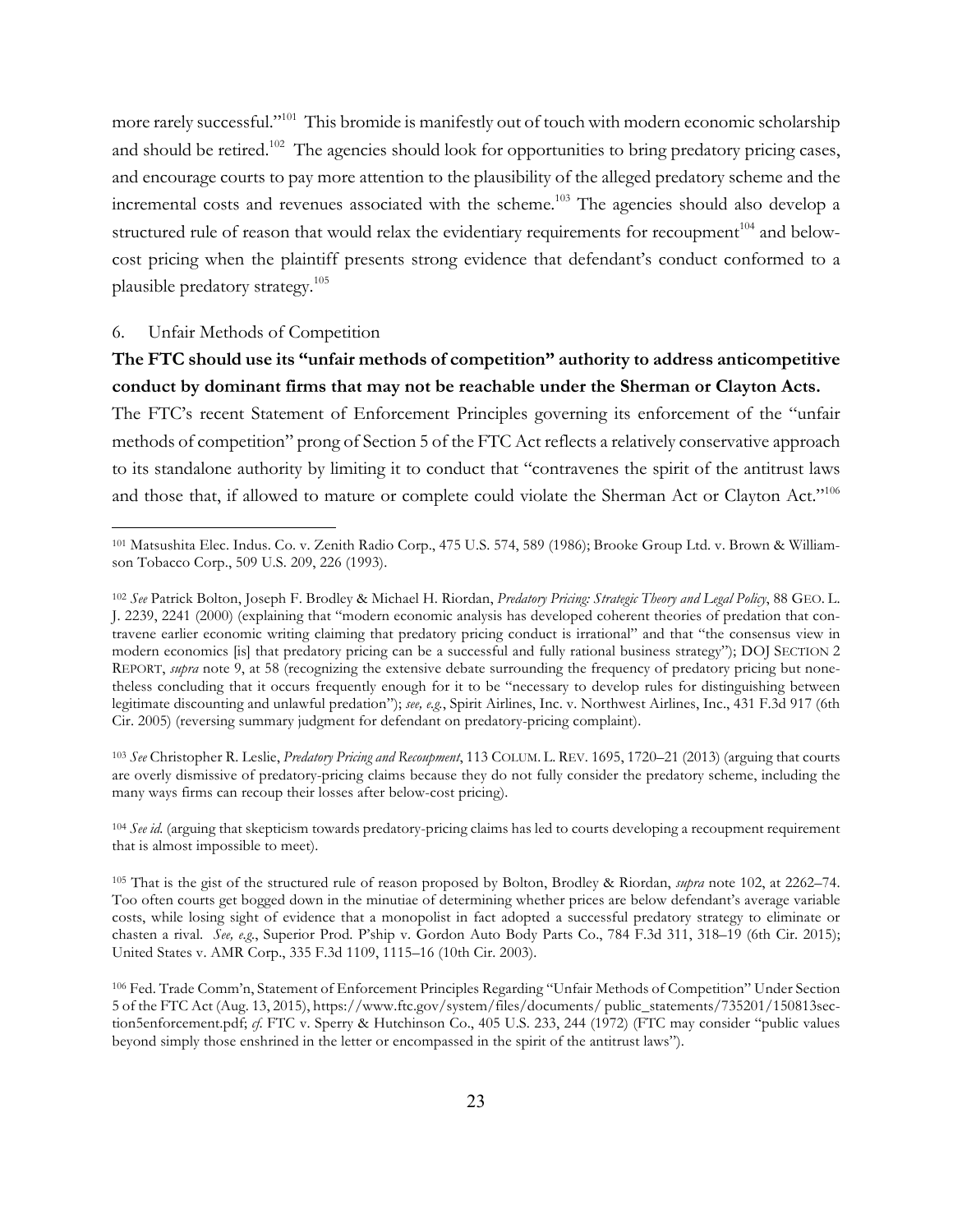Under the policy statement, the Commission will use its authority to remedy harm to competition or the competitive process that impairs consumer welfare, taking into account cognizable efficiencies and business justifications. Of course, this is the basic framework of modern antitrust analysis under the Sherman and Clayton Acts, but there are gaps in the law, and the policy statement confirms that the principal use of the FTC's standalone authority is to fill those gaps.<sup>107</sup>

One such gap is "monopoly leveraging" situations, where a dominant firm uses its market power in one market to impair competition in a related second market (say, by a refusal to deal), but there is no dangerous probability that the firm will achieve a monopoly in the second market. As Professor Hovenkamp notes, the Supreme Court has rejected this theory of liability under Section 2, but such conduct may be quite harmful, especially "in dominated networks, which are markets that have stringent compatibility, or interoperability, requirements but that also have dominant firms."108 Professor Hovenkamp cites the European Commission's case against Microsoft for abusing its dominant position in the desktop operating system market by denying interoperability information to rival servers,<sup>109</sup> and argues that the "'unfair methods of competition' language would permit recognition of an action akin to 'abuse of dominance' under European law."110 The FTC's case against Google/Motorola for seeking to exclude implementers of its standard essential patents, in breach of FRAND obligations, fits into this monopoly leveraging paradigm. The FTC alleged that Google/Motorola had monopoly power in technology markets (conferred by standard setting), which it used to raise the costs of rivals in "downstream" markets, including mobile phones.<sup>111</sup> The *Bosch* case is similar.<sup>112</sup>

<sup>109</sup> *Id.* at 883-84.

<sup>110</sup> *Id*. at 884.

<sup>&</sup>lt;sup>107</sup> The statement provides that "the Commission is less likely to challenge an act or practice as an unfair method of competition on a standalone basis if enforcement of the Sherman Act or Clayton Act is sufficient to address the competitive harm arising from the act or practice." Fed. Trade Comm'n, *supra* note 106.

<sup>108</sup> Herbert Hovenkamp, *The Federal Trade Commission and the Sherman Act*, 62 FLA. L. REV. 871, 883 (2010).

<sup>111</sup> Complaint, ¶¶ 21, 28, *In re* Motorola Mobility LLC, and Google Inc., Dkt. No. C-4410, 2013 WL 124100, \*4-5 (FTC Jan. 3, 2013). The European Commission found an abuse of dominance in similar circumstances. *See* Case AT.39985, Motorola–Enforcement of GPRS Standard Essential Patents, Comm'n Decision (Apr. 29, 2014), http://ec.europa.eu/competition/antitrust/cases/dec\_docs/39985/39985\_928\_16.pdf.

<sup>112</sup> Complaint ¶ 16, *In re* Robert Bosch GmbH, Dkt. No. C-4377, 2012 WL 5944820, \*3 (FTC Nov. 26, 2012).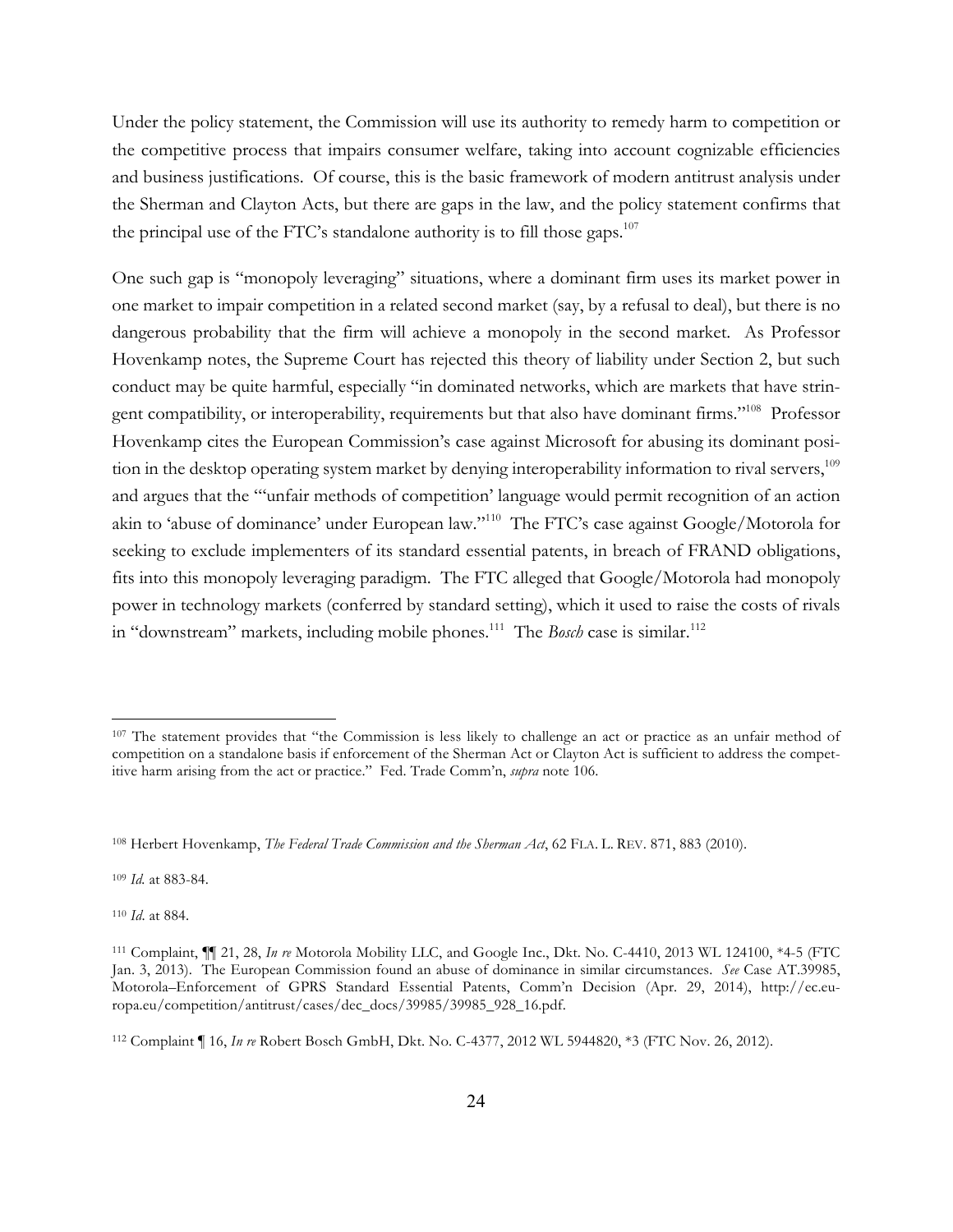The monopoly leveraging analogy is inapt when a patent holder with monopoly power opportunistically breaches a standard-setting norm but the patent holder is a non-practicing entity or the conduct is not directed at a rival; in that case, the harm to competition in the downstream markets is not of the raising rivals' costs variety.<sup>113</sup> However, an "unfair methods" theory remains sound because there is harm to competition in the downstream market (supracompetitive royalties paid by implementers, passed on to consumers) and to the competitive process (pro-competitive standard setting).<sup>114</sup> More generally, a standalone unfair methods theory is appropriate when unilateral conduct allows, or is likely to allow, a firm or group of firms to achieve, maintain, or enhance market power to the detriment of consumers, on balance, even if it does not lead to monopoly or otherwise satisfy the technical requirements of a Section 2 offense.<sup>115</sup> This might include parallel exclusionary conduct<sup>116</sup> or facilitating practices that enhance the likelihood of collusive behavior.<sup>117</sup>

*C. Monopolization Remedies*

 $\overline{a}$ 

<sup>115</sup>*See* Steven C. Salop, Guiding Section 5: Comments on the Commissioners 3-4 (Nov. 2, 2013), http://scholarship.law.georgetown.edu/facpub/1275.

<sup>113</sup> Of course, insofar as the conduct enables the patent holder to obtain its technology monopoly, then there is a straightforward violation of Section 2. *See* Rambus Inc. v. FTC, 522 F.3d 456, 463 (D.C. Cir. 2008).

<sup>114</sup> *See* Analysis of Proposed Consent Order to Aid Public Comment, *In re* Negotiated Data Solutions LLC, File No. 051- 0094, 2008 WL 258308, at \*7 (FTC Jan. 22, 2008); *Google/Motorola*, 2013 WL 124100, at \* 38 ("a breach of a FRAND commitment in the context of standard setting poses serious risks to the standard-setting process, competition, and consumers"); *cf. Rambus*, 522 F.3d at 467 (questioning evidence but not theory of unfair-methods claim). The European Court of Justice recently confirmed that a dominant firm that seeks an injunction in breach of a FRAND commitment is guilty of abuse of dominance. Case C-170/13, Huawei Techs. Co. v. ZTE Deutschland GmbH, Judgment of the Court of July 16, 2015 (CJEU). Since *Huawei* involved conduct directed at a downstream rival, there is some dispute as to whether the principles would apply to non-practicing entities, with some arguing that this is merely an exploitative abuse which the Court did not accept as a theory of liability. *See, e.g.,* Sean-Paul Brankin et al., Huawei: *Injunctions and Standard Essential Patents—Is Exclusion a Foregone Conclusion?*, 30 ANTITRUST, Fall 2015, at 80, 82-83. *But cf.* Margrethe Vestager, Intellectual Property and Competition, Speech Before the 19th IBA Competition Conference, Florence, (Sep. 11, 2015), https://ec.europa.eu/commission/20142019/vestager/announcements/ intellectual-property-and-competition\_en ("In my view, this obligation [to refrain from seeking an injunction] applies to whoever exercises the patent right in question.").

<sup>116</sup> *See* Scott Hemphill & Tim Wu, *Parallel Exclusion*, 122 YALE L.J. 1182, 1243-44 (2013). Also, traditional types of Section 2 offenses, such as predatory pricing, might entail lower standards of proof when brought by the FTC under Section 5. *See* 2 PHILLIP AREEDA & HERBERT HOVENKAMP, ANTITRUST LAW ¶ 302, at 36 (4th ed. 2014) (arguing that predatory pricing may violate Section 5 even if prices are not below cost, or that definition of cost may be more expansive than under Section 2).

<sup>117</sup> Commentators have long endorsed the use of Section 5 to attack facilitating practices, notwithstanding the hurdles erected by some courts for establishing such a violation. *See, e.g.,* 2 AREEDA & HOVENKAMP, *supra* note 116, ¶ 302, at 33- 34. Recent examples of these type of cases include invitations to collude and information exchanges absent proof of agreement.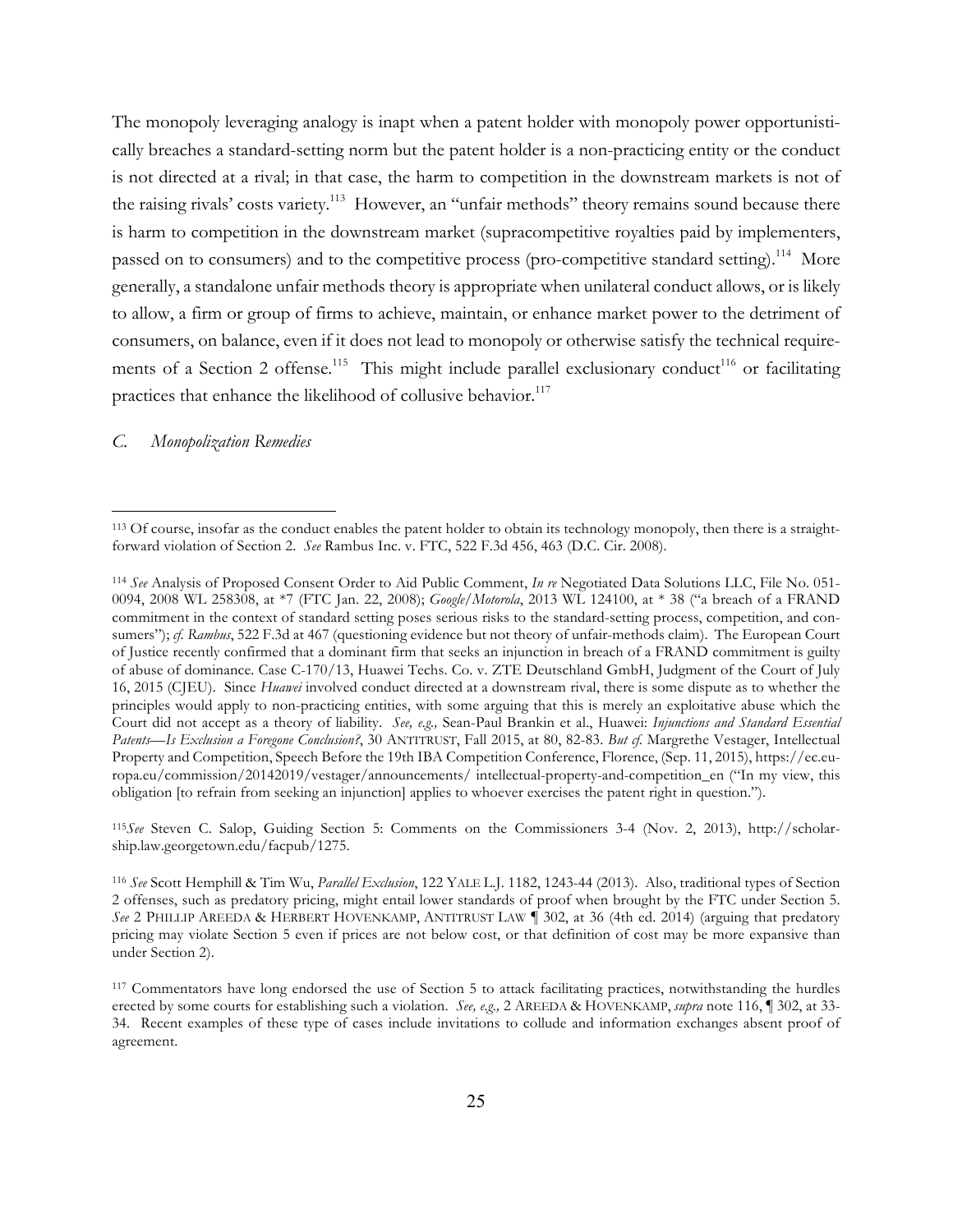## **The agencies should seek to employ structural remedies in appropriate cases, continue their increased use of equitable monetary remedies, and support legislation to allow both agencies to obtain civil penalties in Section 2 cases.**

An appropriate remedy in a Section 2 case should "terminate the illegal monopoly, deny to the defendant the fruits of its statutory violation, and ensure that there remain no practices likely to result in monopolization in the future."118 In *Microsoft*, the most significant monopolization case in the last thirty years, the consent judgment ultimately obtained by the DOJ<sup>119</sup> failed to achieve these remedial goals or have any effect on the monopolized operating-systems market.<sup>120</sup> But beyond *Microsoft*, it is widely perceived that behavioral or conduct remedies frequently do little to change the operation of markets, may create perverse incentives, are difficult to administer, and often amount to no more than a slap on the wrist.<sup>121</sup> By contrast, structural remedies do not require long-term monitoring and are relatively efficient.<sup>122</sup> Structural relief has had notable successes in Section 2 cases, including the

<sup>118</sup> United States v. United Shoe Mach. Corp., 391 U.S. 244, 250 (1968); *see also* United States v. Microsoft Corp., 253 F.3d 34, 103 (D.C. Cir. 2001) (adding that remedy "must seek to 'unfetter a market from anticompetitive conduct'" (quoting Ford Motor Co. v. United States, 405 U.S. 562, 577 (1972))).

<sup>119</sup> DOJ and the state plaintiffs originally requested and obtained a structural remedy that would have required Microsoft to divest its operating systems business from its applications business, but the D.C. Circuit reversed the district court's remedial order. Following a change in administrations, DOJ negotiated a consent decree limited to behavioral requirements. *See generally* ANDREW I. GAVIL & HARRY FIRST, THE MICROSOFT ANTITRUST CASES (2014).

<sup>120</sup> *See id.* at 239-49, 278 ("our conclusion is that the remedies did not succeed"); Carl Shapiro, *Microsoft: Remedial Failure*, 75 ANTITRUST L.J. 739, 761 (2009) ("The Final Judgment has done nothing significant to affirmatively restore competition. Thus, in my view, the remedy in the most prominent antitrust case of our era has failed."); HERBERT HOVENKAMP, THE ANTITRUST ENTERPRISE 298 (2005) ("At this writing, there is little reason to believe that the consent decree that the government negotiated with Microsoft will achieve any of [the] goals [stated by the D.C. Circuit]. If so, the *Microsoft* case may prove to be one of the great debacles in the history of public antitrust enforcement, snatching defeat from the jaws of victory.").

<sup>121</sup> *See* Einer Elhauge, *Disgorgement as an Antitrust Remedy*, 76 ANTITRUST L.J. 79, 86–87 (2009) (explaining that one of the reasons the DOJ may have failed to bring a single monopolization case during the Bush Administration was because "the structural or behavioral remedies they could have obtained would generally have been unwise or ineffective"); Thomas O. Barnett, Ass't Att'y Gen., Antitrust Div., U.S. Dep't of Justice, What to Do After Catching the Tiger by the Tail, Presentation at the ABA Conference on Monopolization Remedies 3 (June 4, 2008), http://www.usdoj.gov/atr/public/speeches/233884.pdf ("It is not easy to craft what is typically a behavioral remedy that will achieve its desired objectives, avoid unintended harm, and be administrable.").

<sup>122</sup> *See* John E. Kwoka & Diana L. Moss, *Behavioral Merger Remedies: Evaluation and Implications for Antitrust Enforcement* 11–12 (AAI White Paper, Nov. 3, 2011), http://www.antitrustinstitute.org/sites/default/ files/AAI\_wp\_behavioral 20remedies final.pdf (explaining the benefits of structural remedies, specifically in merger cases); GAVIL & FIRST, *supra* note 119, at 279 ("The surest way to restore competition is to change a monopolist's incentives. Sometimes only restructuring a monopolistic firm will achieve that.").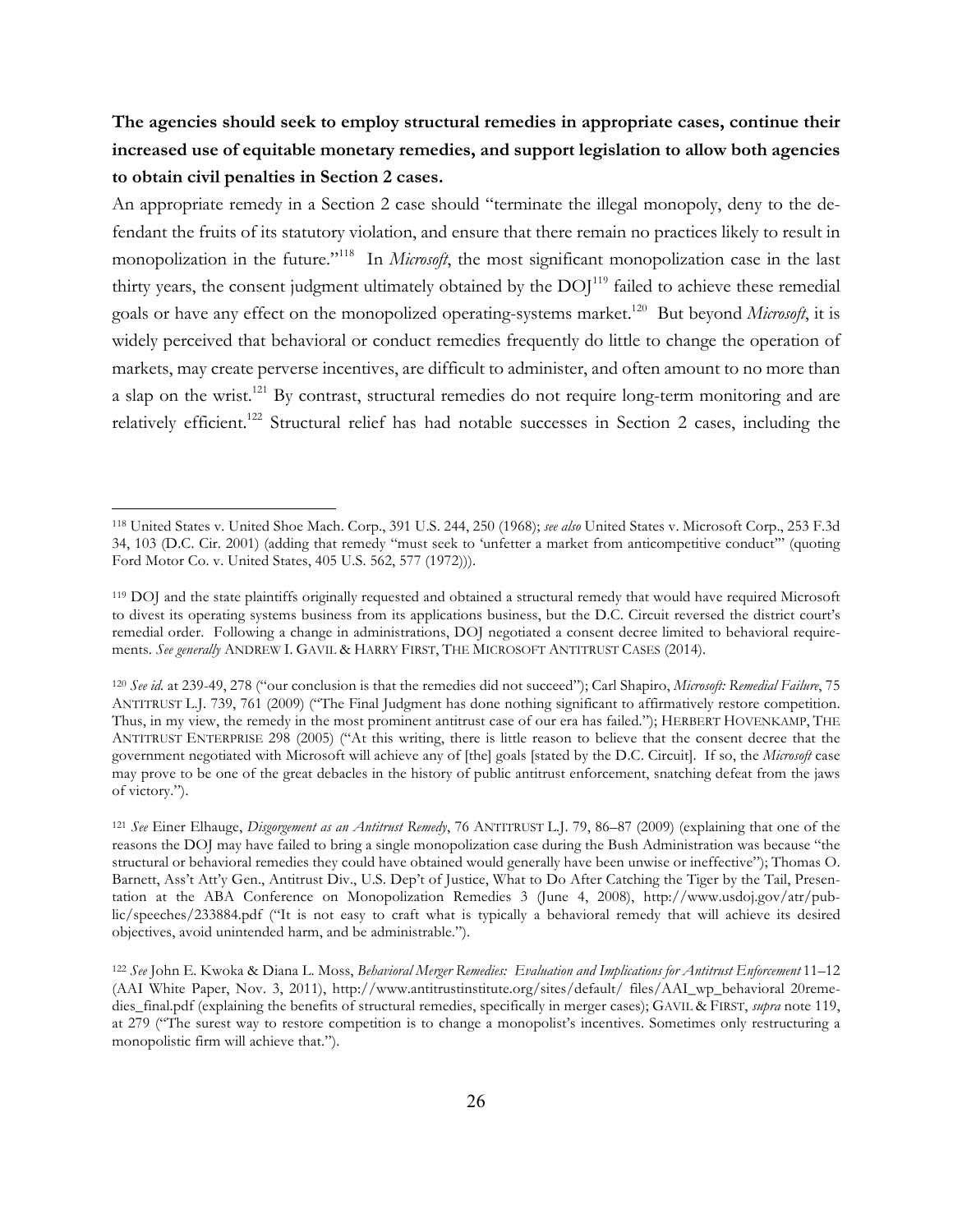breakup of AT&T during the Reagan administration.<sup>123</sup> Even the Bush II DOJ ultimately recognized that "structural remedies remain an important part of the government's remedial arsenal," although it suggested an excessively high standard for imposing them.<sup>124</sup>

In order to deter monopolistic abuses, monetary sanctions in government monopolization cases should also be given more consideration. As Professor Calkins explained, the United States had "a strange system for punishing persons who commit civil antitrust violations."<sup>125</sup> In contrast to the European Union and many other foreign jurisdictions where the civil fine is the tool of choice, in the United States,

a federal government civil enforcement action typically ends with an injunction, usually by consent, that prevents future violations, and it is assumed that private and state damages actions will extract sufficient money from the wrongdoer to compensate victims and adequately deter other violations. The government plays the role of the volleyball setter, leaving for others the more glamorous (and lucrative) spiking.<sup>126</sup>

<sup>123</sup> In United States v. Am. Tel. & Tel. Co., 552 F. Supp. 131 (D.C. Cir. 1982), *aff'd sub nom*. Maryland v. United States, 460 U.S. 1001 (1983), the court approved the divestiture of the local Bell operating companies to remedy AT&T's monopolization of the long-distance and equipment markets. In ordering this structural remedy, the court commented that it would be difficult to draft a conduct-remedy injunction "that would be both sufficiently detailed to bar specific anticompetitive conduct yet sufficiently broad to prevent the various conceivable kinds of behavior that AT&T might employ in the future" and that it was preferable to avoid burdening the judiciary with "the unending task of vigilance and oversight" required for such a complex conduct remedy. *Id*. at 168. Of course, the court's rejection of strict line-of-business restrictions on the operating companies sought by DOJ resulted in the kind of regulatory oversight by the court that the divestitures were designed to avoid.

<sup>124</sup> DOJ SECTION 2 REPORT, *supra* note 9, at 158. The Section 2 Report would have required a showing that the "violation has a "clear, significant causal connection to a defendant's acquisition of monopoly power," that "alternative remedies would not satisfactorily achieve the remedial goals or would do so at an unacceptable cost," and that "the structural remedy is likely to benefit consumers." *Id.* The causal connection requirement, which comes from *Microsoft*, *see* 253 F.3d at 106– 07, is hard to explain if the purpose of the divestiture is remedial, i.e., is necessary to prevent the recurrence of the anticompetitive conduct, rather than punitive. It is particularly inexplicable in *Microsoft* given that the divestiture would not have dissolved Microsoft's operating system monopoly. While opponents of structural relief often view corporations anthropomorphically (referring to divestiture as the corporate "death penalty") or zoomorphically, *see* Barnett, *supra* note 121, at 10 ("unless you have established that the tiger should never have existed in the first instance, you have not established a basis for shooting it"), a sober analysis suggests that corporate divestiture is a common "tool of the business world and can be used to further public policy just as it is used to further corporate ends." Peter C. Carstensen, *False Positives in Identifying Liability for Exclusionary Conduct: Conceptual Error, Business Reality and Aspen*, 2008 WIS. L. REV. 295, 319–20 (2008) (rejecting corporate death penalty analogy "[g]iven the flexibility of the market to structure and restructure corporate organizations").

<sup>125</sup> Stephen Calkins, *Civil Monetary Remedies Available to Federal Antitrust Enforcers*, 40 U.S.F. L. REV. 567, 570 (2006).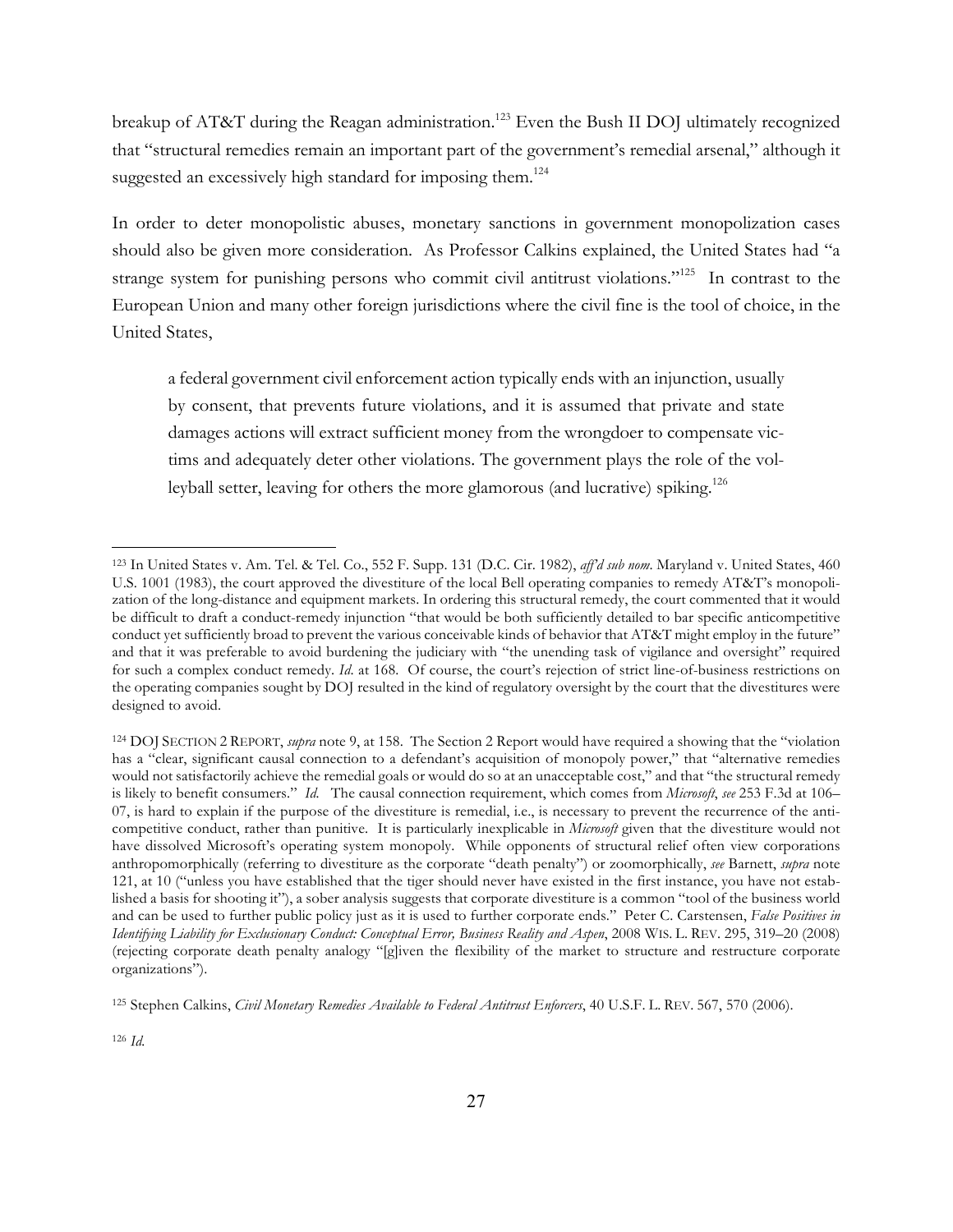However, as Professor Elhauge points out, "the adequacy of private actions seems increasingly dubious, especially in monopolization cases."127 Private lawsuits generally provide insufficient deterrence in Section 2 cases because excluded competitors, even if they succeed, can recover only their lost profits, which will be less than any monopoly overcharges incurred by direct or indirect purchasers. And purchaser or consumer actions must surmount many hurdles (e.g., standing, antitrust injury, and class certification).<sup>128</sup> Moreover, perhaps the most pernicious effect of monopolistic conduct—the exclusion of potential entrants and retarding the pace of innovation—cannot be readily measured and thus compensated in private actions.

Under the Obama administration, the government began to change course to some extent by adopting a more aggressive use of equitable monetary relief in monopolization and other cases. In 2010, the DOJ sought disgorgement in a civil case for the first time in the Antitrust Division's history. In a settlement, KeySpan disgorged \$12 million in profits it received by engaging in a derivative "swap" agreement that allowed it to earn revenues from a competitor's sales in violation of Section 1 of the Sherman Act.<sup>129</sup> The court approved the settlement, explaining that "disgorgement comports with established principles of antitrust law," and is consistent with the idea that "[a] consent decree should, among other things, "'deprive the antitrust defendants of the benefits of their conspiracy."<sup>130</sup> The DOJ also obtained disgorgement from Morgan Stanley in connection with the same violation,<sup>131</sup> and from others in two subsequent cases.<sup>132</sup> Assistant Attorney General Bill Baer stated that, in cases in

<sup>129</sup> United States v. KeySpan Corp., 763 F. Supp. 2d 633, 636-37 (S.D.N.Y. 2011).

<sup>130</sup> *Id.* 

<sup>127</sup> *See* Elhauge, *supra* note 121, at 83.

<sup>128</sup> *See* Fed. Trade Comm'n, Policy Statement on Monetary Equitable Remedies in Competition Cases, 68 Fed. Reg. 45,820, 45822 n.13 (Aug. 4, 2003) [hereinafter FTC 2003 Policy Statement] (finding no evidence "indicating that existing remedies routinely achieve [adequate deterrence] goals"). For further discussion of obstacles to effective private enforcement, see Chapter 8 of this Transition Report.

<sup>131</sup> *See* United States v. Morgan Stanley, 881 F. Supp. 2d 563 (S.D.N.Y 2012) (disgorgement of \$4.8 million). There was no prospect of meaningful equitable relief against either KeySpan or Morgan Stanley, and the prospect for private remedies was dim.

<sup>132</sup> In 2014, the DOJ obtained disgorgement of \$1.15 million in settlement of a case in which an acquiring firm allegedly violated Section 1 by shutting down the acquired firm's plant during the merger investigation. *See* Proposed Final Judgment and Competitive Impact Statement, United States v. Flakeboard Am. Ltd., No. 3:14-cv-4949, 79 Fed. Reg. 70555-03 (Nov. 26, 2014) (also obtaining civil penalty for violation of Hart Scott Rodino Act). In 2015, the DOJ reached a settlement requiring disgorgement of \$7.5 million in gains resulting from an anticompetitive joint venture in violation of Section 7 of the Clayton Act. *See* Proposed Final Judgment and Competitive Impact Statement, United States v. Twin America, LLC,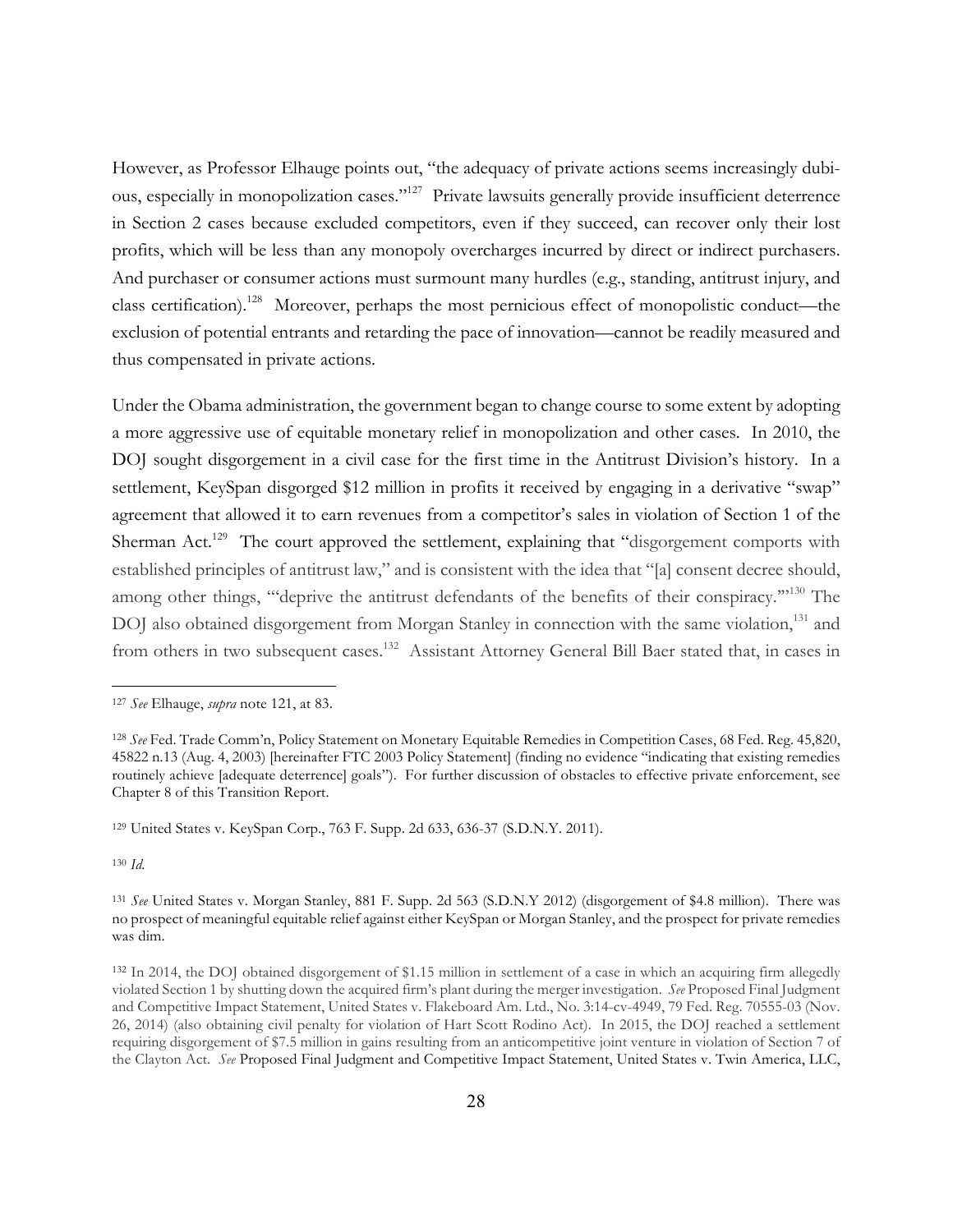which private treble damage actions do not "make consumers whole and deprive wrongdoers of illgotten gains, . . . we will use the tools at our disposal, including disgorgement, to ensure that illegally obtained monies are not kept."133

The FTC also became more aggressive towards the use of equitable monetary remedies in competition cases. In 2012, the agency withdrew its 2003 policy statement on the issue<sup>134</sup> because it had "creat[ed] an overly restrictive view of the Commission's options for equitable remedies."135 The FTC's old position was that disgorgement and restitution were only appropriate remedies in "exceptional cases."<sup>136</sup> It had articulated three factors it would consider in determining whether to seek monetary equitable relief: whether the violation is "clear," whether there is a reasonable basis for calculating the remedial payment, and whether other remedies are likely to fail to accomplish fully the purposes of the antitrust laws.<sup>137</sup> The Commission now views the first and the third factors as "constraints on the Commission beyond the requirements of the law."138 While the Commission indicated that the policy statement

<sup>136</sup> FTC 2003 Policy Statement, *supra* note 128, at 45,8221 ("[W]e do not view monetary disgorgement or restitution as routine remedies for antitrust cases. In general, we will continue to rely primarily on more familiar, prospective remedies, and seek disgorgement and restitution in exceptional cases.").

<sup>137</sup> *See id.*

No. 12-cv-8989, 80 Fed. Reg. 16427-01 (Mar. 27, 2015) [hereinafter Twin America CIS]. In a private case against Twin America, plaintiffs had obtained a \$19 million settlement, but defendants' profits from the violation exceeded that amount.

<sup>133</sup> Statement of Bill Baer, Asst. Att'y Gen., Antitrust Div., Before the Subcommittee on Antitrust, Competition Policy and Consumer Rights, Committee on the Judiciary, United States Senate, Hearings on "Oversight of the Enforcement of the Antitrust Laws" (March 9, 2016), *available at* https://www.justice.gov/ opa/file/831686/download.

<sup>134</sup> *See* Fed. Trade Comm'n, Withdrawal of the Commission Policy Statement on Monetary Equitable Remedies in Competition Cases, 77 Fed. Reg. 47,070-02 (Aug. 7, 2012) [hereinafter FTC 2012 Withdrawal Statement].

<sup>135</sup> *Id.* According to the Commission, it had sought disgorgement only twice in the nine years after the policy statement was issued.

<sup>138</sup> FTC 2012 Withdrawal Statement, *supra* note 134, at 47,071. As to the first factor, the Commission noted that "clarity" of the violation is not an element that is considered by courts; novel violations may be more egregious than "clear" ones; and disgorgement is not intended to punish wrongdoing. *See id.*; FTC v. Cephalon, Inc., 100 F. Supp. 3d 433, 440 (E.D. Pa. 2015) (holding that a showing of a clear violation is not a prerequisite to seeking disgorgement); *see also* Elhauge, *supra* note 121, at 82 (arguing that there is no justification for a clarity requirement for disgorgement but not for damages). A good example that highlights the problem with a clarity requirement is a pay-for-delay settlement entered into before *Actavis* rejected the scope-of-the patent test. Such a settlement wouldn't have necessarily been a clear violation, but is a good candidate for disgorgement when the payment and the ill-gotten gains are substantial and hence blatantly anticompetitive. *But cf.* Separate Statement of Commissioners Maureen K. Ohlhausen and Joshua D. Wright, FTC v. Cephalon, Inc. (May 28, 2015), https://www.ftc.gov/system/files/documents/public\_statements/645501/ 150528cephalonohlhausenwright1.pdf (approving disgorgement remedy in pre-*Actavis* pay-for-delay case only because conduct would have violated the scope-of-the-patent test).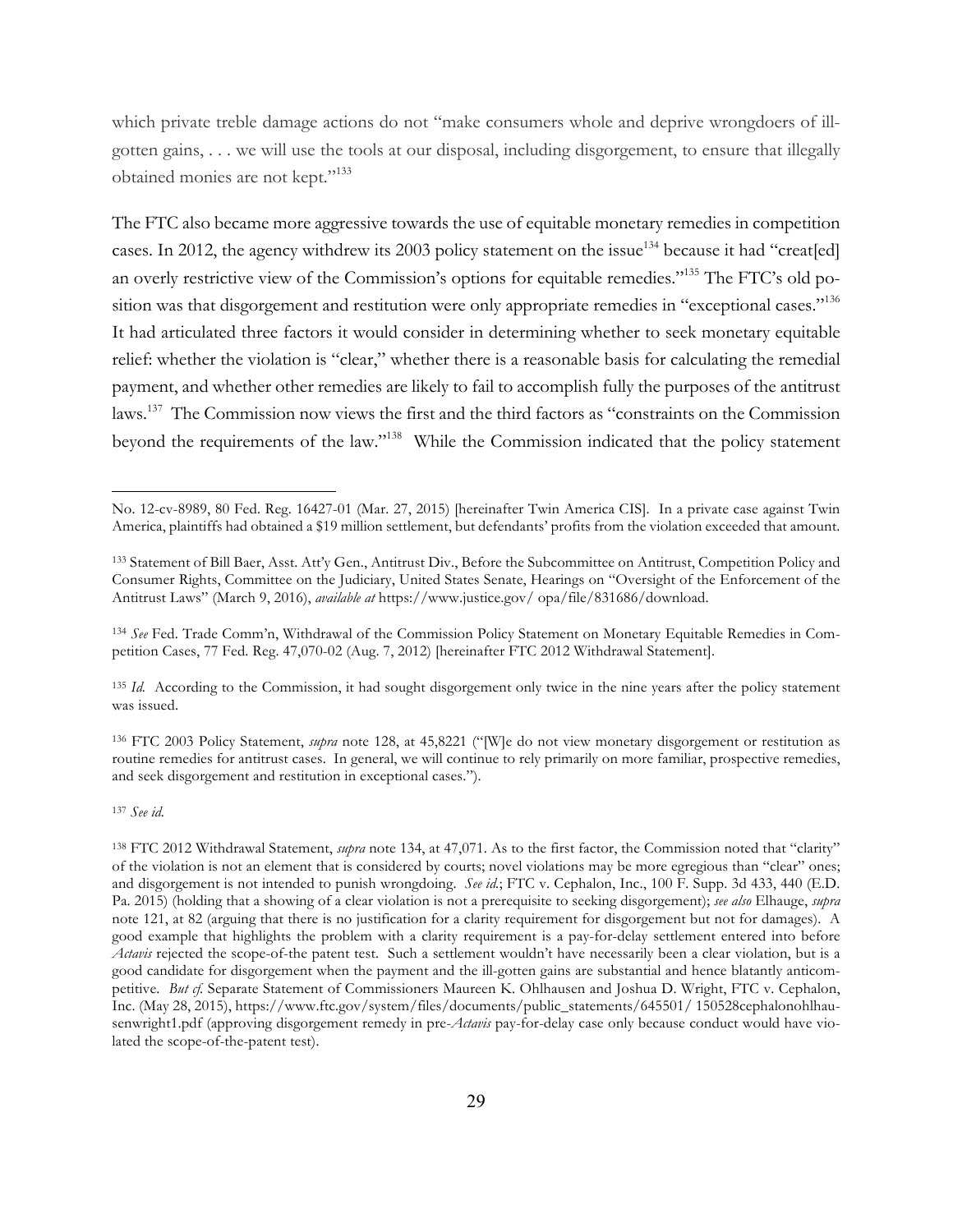would "continue to inform our future consideration of the use of monetary equitable remedies," it was withdrawing the statement "to clarify that the Commission will assess the use of those remedies on the basis of relevant law."139 The Commission now believes, and we agree, that "[b]ecause the ordinary purpose and effect of anticompetitive conduct is to enrich wrongdoers at the expense of consumers, competition cases may often be appropriate candidates for monetary equitable relief."<sup>140</sup>

Since this policy change, the FTC has obtained disgorgement as a remedy in two cases. In April 2015, the FTC reached a settlement with Cardinal Health that required the company to pay \$26.8 million in ill-gotten gains from illegally monopolizing the low-energy radiopharmaceuticals market through exclusive dealing.<sup>141</sup> The settlement marked the first time the agency had obtained disgorgement in over a decade. And in May 2015, the FTC reached a settlement in a pay-for-delay case that required Cephalon to disgorge \$1.2 billion in ill-gotten gains, the largest equitable monetary relief in the FTC's history (including consumer-protection cases).142 The FTC is also seeking disgorgement in two other pay-fordelay cases. 143

 $\overline{a}$ 

<sup>141</sup> Statement of the Fed. Trade Comm'n, *In re* Cardinal Health, Inc., File No. 101-0006 (Apr. 17, 2015) [hereinafter FTC Cardinal Health Statement], https://www.ftc.gov/system/files/documents/public\_state ments/637781/150420cardinalhealthcommstmt.pdf.

<sup>139</sup> FTC 2012 Withdrawal Statement, *supra* note 134, at 47,071.

<sup>&</sup>lt;sup>140</sup> *Id.* at 47070. We also agree with the FTC that disgorgement and restitution "are not appropriate in all cases," but we see no reason for the FTC's position that standalone Section 5 cases should be categorically excluded. *Id.* at 47,071 & n.6. For example, standard-setting abuse that results in ill-gotten gains may be a good candidate for disgorgement. *See* Elhauge, *supra* note 121, at 85 (given absence of a Section 2 remedy, "without equitable monetary remedies, such misconduct could not be effectively deterred"). Furthermore, while the policy statement was an advance when it was adopted, we disagree with Commissioners Wright and Olhausen that its withdrawal and the Commission's reliance on "existing case law" leaves companies without meaningful guidance. *See* United States v. KeySpan Corp., 763 F. Supp. 2d 633 (S.D.N.Y. 2011) (explaining that disgorgement remedy is part of a court's inherent equitable powers dating back to the English courts of chancery and the Judiciary Act of 1789).

<sup>142</sup> Statement of the Fed. Trade Comm'n, FTC v. Cephalon (May 28, 2015) [hereinafter FTC Cephalon Statement], https://www.ftc.gov/system/files/documents/public\_statements/645491/150528cephalonstate ment.pdf. While the number is large, it is less than one third the additional revenue Cephalon admitted it obtained from the six years of delayed generic entry. *See* First Amended Complaint ¶ 4, FTC v. Cephalon, Inc., No. 2:08-cv-02141 (filed Aug. 12, 2009).

<sup>143</sup> FTC v. Endo Pharms. Inc., No. 2:16-cv-01440 (E.D. Pa. filed March 30, 2016); FTC v. Abbvie Inc., No. 2:14-cv-05151 (E.D. Pa. filed Sep. 26, 2014). Each of the four cases in which the FTC has recently sought disgorgement or restitution involved a violation of Section 2. Commissioner Wright contended that disgorgement should not be used for exclusive dealing or other "unilateral" conduct that has plausible efficiency justifications, for fear of deterring potentially efficient conduct. *See* Dissenting Statement of Commissioner Joshua D. Wright, *In re* Cardinal Health, Inc., FTC File No. 101- 0006 (Apr. 17, 2015), *available at* https://www.ftc.gov/public-statements/2015/04/dissenting-statementcommissionerjoshua-d-wright-cardinal-health-inc. But taking disgorgement off the table for categories of exclusionary conduct makes no sense because the conduct may well not have any efficiency justification in a particular instance (as the majority of the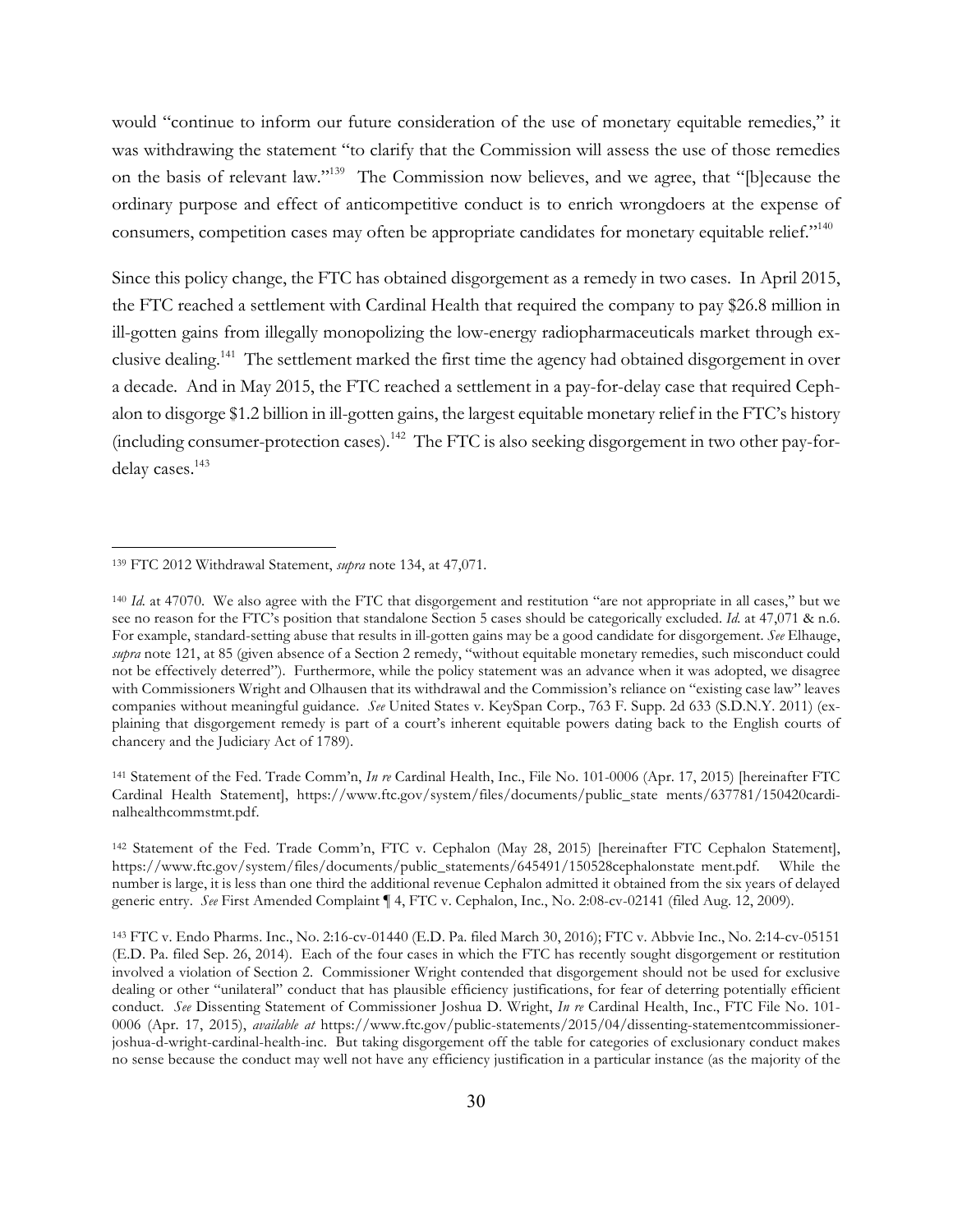We applaud the government's stepped up use of disgorgement in Section 2 and other cases where anticompetitive conduct "resulted in a demonstrable consumer harm" and enabled "substantial illgotten gains."144 We also commend the FTC's efforts to direct disgorgement to compensate the victims of the anticompetitive conduct,<sup>145</sup> whereas the DOJ has not yet undertaken such efforts.<sup>146</sup>

Civil penalties would be a useful addition to the agencies' enforcement arsenal in Section 2 cases.<sup>147</sup> Authority to impose civil penalties would require a legislative change, but a civil penalty has the distinct advantage of being available when the monopolist has not succeeded in causing harm (e.g., a failed attempt to monopolize), or where the full extent of the harm it caused is difficult to prove. Moreover, civil penalties could underscore the seriousness with which the government views the offense and hence serve as an important deterrent in a way that disgorgement of ill-gotten gains, restitution, or

 $\overline{a}$ 

<sup>146</sup> The DOJ has questioned its own authority to direct funds to victims, but its questioning is misplaced. In *KeySpan* and *Morgan Stanley*, the DOJ suggested that the filed-rate doctrine supported disgorgement because it likely barred private damages actions, but also that the doctrine might bar directing disgorged funds to consumer ratepayers. However, it is hard to see how the regulatory-jurisdiction concerns that continue to animate the filed-rate doctrine are any greater when ill-gotten gains are directed to victims rather than kept by the government. Moreover, the DOJ suggested that the Miscellaneous Receipts Act might restrict its ability to direct funds to victims. However, that Act—which requires agents of the government "receiving money for the Government from any source [to] deposit the money in the Treasury," 31 U.S.C. § 3302(b)—does not restrict the Attorney General's authority to enter into a settlement, does not by its terms apply to funds that are paid directly to victims, and has never been construed to limit the Executive's ability to obtain disgorgement or restitution for injured victims. *See* Public Interest Research Group of New Jersey, Inc. v. Powell Duffryn Terminals Inc., 913 F.2d 64, 81-82 (3d Cir. 1990) (while civil penalty must be paid to the Treasury, Miscellaneous Receipts Act did not preclude settlement and/or injunctive relief to create a remedial fund); *cf.* Porter v. Warner Holding Co., 328 U.S. 395 (1946) (Administrator of Office of Price Administrator could obtain equitable decree requiring restoration of illegal gains to victims).

<sup>147</sup> *See* Harry First, *The Case for Antitrust Civil Penalties*, 76 ANTITRUST L.J. 127 (2009) (proposing that civil fines be available in Section 2 cases involving systemic conduct or no efficiency justification); *see also* DOJ SECTION 2 REPORT, *supra* note 9, at 161-62 (noting that several panelists favored adding civil-fine authority, which may have certain attractive aspects," but raising concern that total monetary remedies would be unduly punitive and chill procompetitive business conduct).

Commission concluded in *Cardinal Health*), ill-gotten gains can be measured net of any efficiency benefits, and private remedies may be particularly inadequate in Section 2 cases. *See supra* note 128 and accompanying text.

<sup>144</sup> FTC Cardinal Health Statement, *supra* note 141, at 5; *see* Twin America CIS, *supr*a note 132, at 16430 ("actual and substantial consumer harm").

<sup>145</sup> *See* FTC Cardinal Health Statement, *supra* note 141, at 2 (disgorgement to be "paid into fund that will be used to compensate affected customers"); FTC Cephalon Statement, *supra* note 142, at 4 (settlement fund "will provide redress to purchasers who overpaid for Provigil as a result of Cephalon's illegal conduct"). Importantly, the Commission continues to seek to avoid duplicative recovery. *See* FTC 2003 Policy Statement, *supra* note 128, at 45,823. In *Cephalon*, it did this by providing that the disgorgement fund would be used as a source to satisfy settlements or awards in related damage actions by private or government purchasers. In *Cardinal Health*, there were no private suits and none seemed likely given statuteof-limitations hurdles.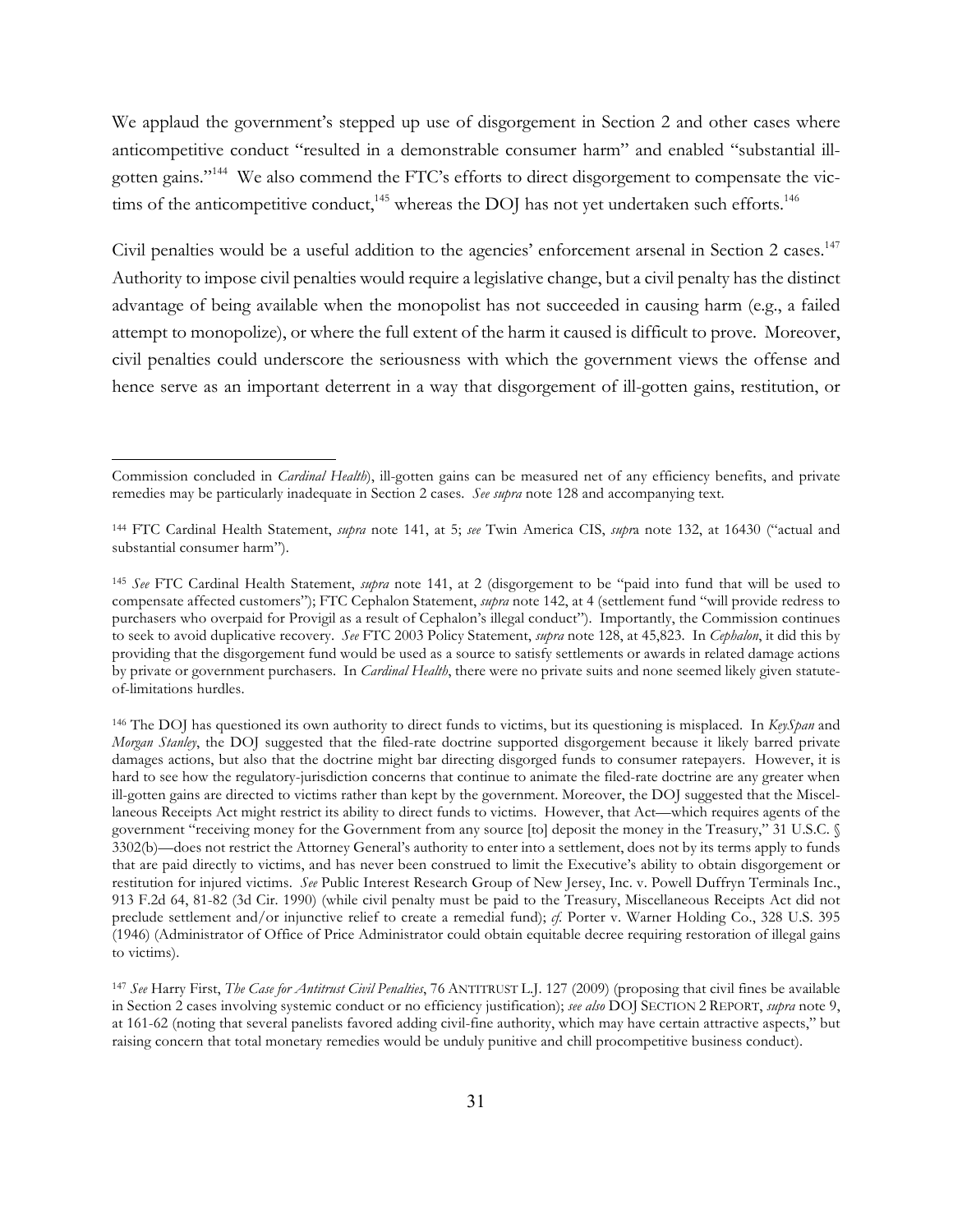treble damages cannot.<sup>148</sup> In contrast, a toothless conduct remedy for a pattern of anticompetitive conduct, as in *Microsoft*, may do more to undermine general deterrence than not bringing the case in the first place.<sup>149</sup> Professors Gavil and First advocate for the use of civil fines to supplement, not replace, remedial measures. They suggest that "it might be possible to 'unfetter' the market and restore competition by creating incentives that would reduce the fine if certain benchmarks were reached."<sup>150</sup>

In 2007, the AMC rejected calls to give the agencies expanded authority to seek civil fines, on the basis that it did not receive evidence of "significant gaps in the current level of enforcement provided by private plaintiffs seeking damages," and that to the extent any gaps remain, "they are better addressed through the use of the agencies' equitable powers."<sup>151</sup> However, the AMC itself noted the gap where there is egregious conduct that results in no injury, and it failed to recognize both the range of cases in which the recoverable harm is likely to be small in relation to the actual or potential harm, and the deterrent advantage of civil penalties over equitable monetary relief. Adding authority for civil fines to the increased use of equitable monetary remedies makes sense because, as Professor First notes, "Given the low level of government monopolization cases, and the difficulties of private litigation, one would be hard-pressed to argue that current penalties are adequately deterring corporations from violating Section 2."152

#### *D. Other Issues*

### 1. Tying

 $\overline{a}$ 

### **The next administration should oppose efforts to overturn Jefferson Parish, and support a rule of presumptive illegality for tying by firms with market power.**

<sup>150</sup> *Id.* at 275.

<sup>151</sup> AMC REPORT, *supra* note 20, at 287–88.

<sup>148</sup> *See* First, *supra* note 147, at 149.

<sup>149</sup> To be sure, Microsoft ended up paying roughly \$5.3 billion to settle the private actions arising from the government's case. *See* GAVIL & FIRST, *supra* note 119, at 260. While this figure isn't peanuts, it merely amounts to about 13% of Microsoft's net income during the four-year period (2003–06) when the settlements were reached, and the payouts presumably were tax deductible. *See id.* at 264 (explaining that even treble damages are tax deductible in the absence of criminal conviction, whereas civil fines are not deductible). Gavil and First conclude that, even when combined with the civil fines (\$638.5 million) paid to other jurisdictions, the amounts paid out by Microsoft were "far less than would be viewed as theoretically optimal to deter Microsoft from socially harmful behavior." *Id.* at 265.

<sup>152</sup> First, *supra* note 147, at 148. We agree with Professor First that civil-fine authority is more appropriate in Section 2 cases than Section 1 cases, where criminal penalties are the norm and arguably might be undercut by the availability of civil fines. *See id.* at 145-47. Of course, the whole discussion of monetary sanctions for Section 2 cases brought by the government is academic if the agencies do not bring Section 2 cases.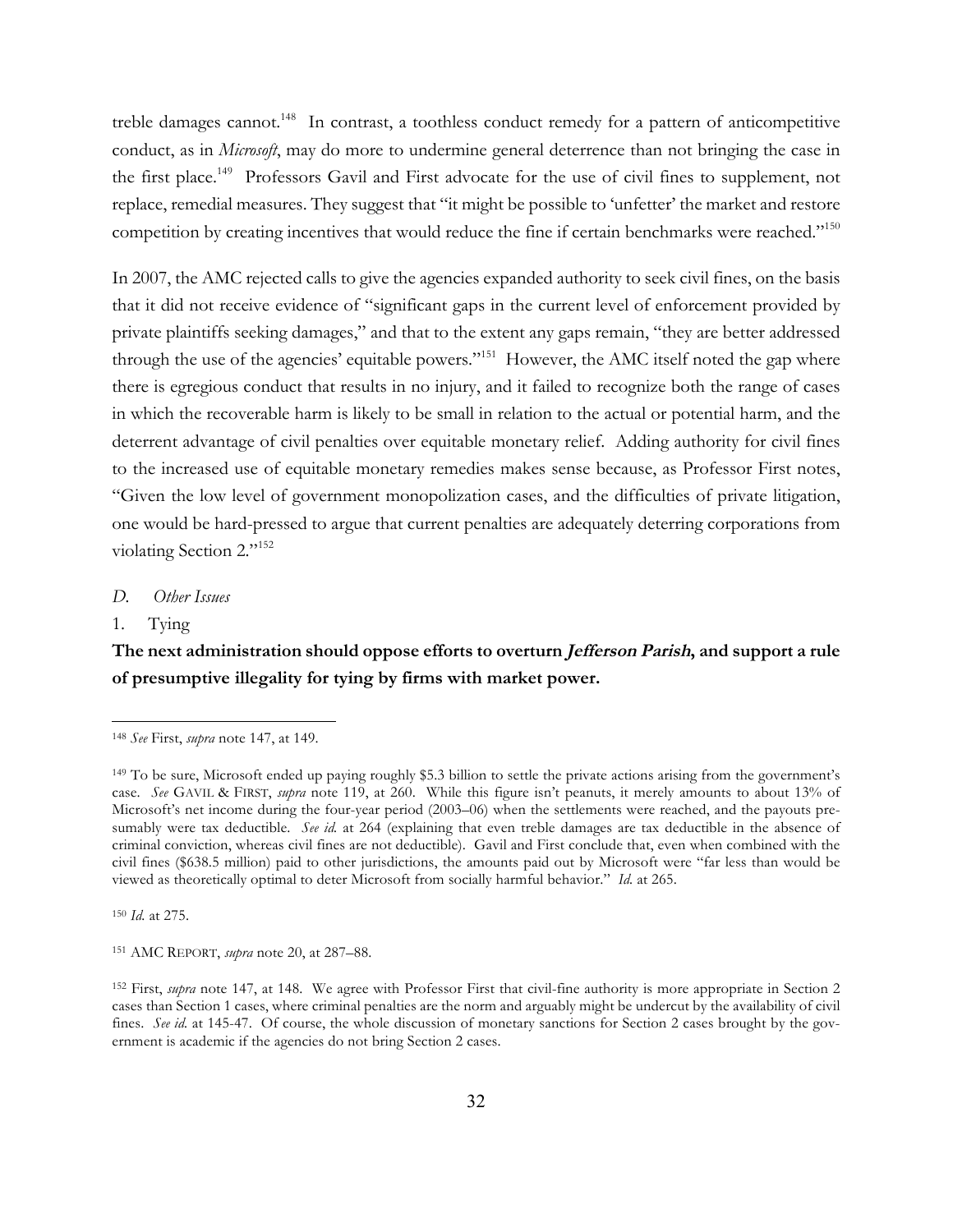Some scholars and commentators have urged that *Jefferson Parish*<sup>153</sup> be reversed, and its per se rule against tying be abolished.<sup>154</sup> Indeed, some argue that absent a showing of a substantial foreclosure or anticompetitive effect in the tied product market, ties should be per se *legal*. 155 These arguments should be rejected. *Jefferson Parish* is properly characterized, not as a per se rule, but as a structured rule of reason, which requires a showing of market power in the tying product market<sup>156</sup> and which permits a defendant to show procompetitive justifications.<sup>157</sup> To the extent the latter is unclear, courts should expressly allow a defendant to establish a defense that an otherwise unlawful tying arrangement has a procompetitive justification that offsets any anticompetitive harm and that cannot be adequately furthered by a less restrictive alternative.

A rule of reason analysis that would require a plaintiff to demonstrate, in addition to the *Jefferson Parish* factors, foreclosure of a significant share of the *tied* product market is unsound because tying may be used to harm consumers by facilitating price discrimination rather than by excluding competition. In the case of a "price discrimination" tie, while rivals in the tied product market cannot compete on the merits for the purchases subject to the tie, the harm to consumers is independent of the degree of foreclosure in the tied product market. The Supreme Court, in *Jefferson Parish* and elsewhere, has recognized that the "impairment of competition" from tying includes "increas[ing] the social costs of market power by facilitating price discrimination, thereby increasing monopoly profits over what they would be absent the tie."<sup>158</sup> And it makes sense to treat tying by firms with market power to achieve

<sup>153</sup> Jefferson Parish Hosp. Dist. No. 2 v. Hyde, 466 U.S. 2 (1984).

<sup>154</sup> *See, e.g.,* DOJ SECTION 2 REPORT, *supra* note 9, at 89; David S. Evans, Untying the Knot: The Case for Overruling *Jefferson Parish* (July 2006), http://www.usdoj.gov/atr/public/hearings/single\_firm/comments/ 219224\_a.pdf.

<sup>155</sup> *See, e.g.,* Thomas A. Lambert, *Appropriate Liability Rules for Tying and Bundled Discounting*, 72 OHIO ST. L.J. 909, 913-14 (2011).

<sup>156</sup> In addition, a "per se" tying offense requires a showing of two separate products, conditioning, and that a not insubstantial amount of interstate commerce in the tied product is affected. *See* 1 ABA SECTION OF ANTITRUST LAW, ANTITRUST LAW DEVELOPMENTS 177 (7th ed. 2012).

<sup>157</sup> *See e.g., Jefferson Parrish*, 466 U.S. at 25 n.42 (considering, but not accepting defense on the facts); *see* 10 AREEDA & HOVENKAMP, *supra* note 116, ¶ 1760b, at 372-33 ("Today, any justification for tying that is theoretically sound can be considered under Supreme Court precedent.").

<sup>158</sup> *Jefferson Parrish*, 466 U.S. at 14-15 & n.23.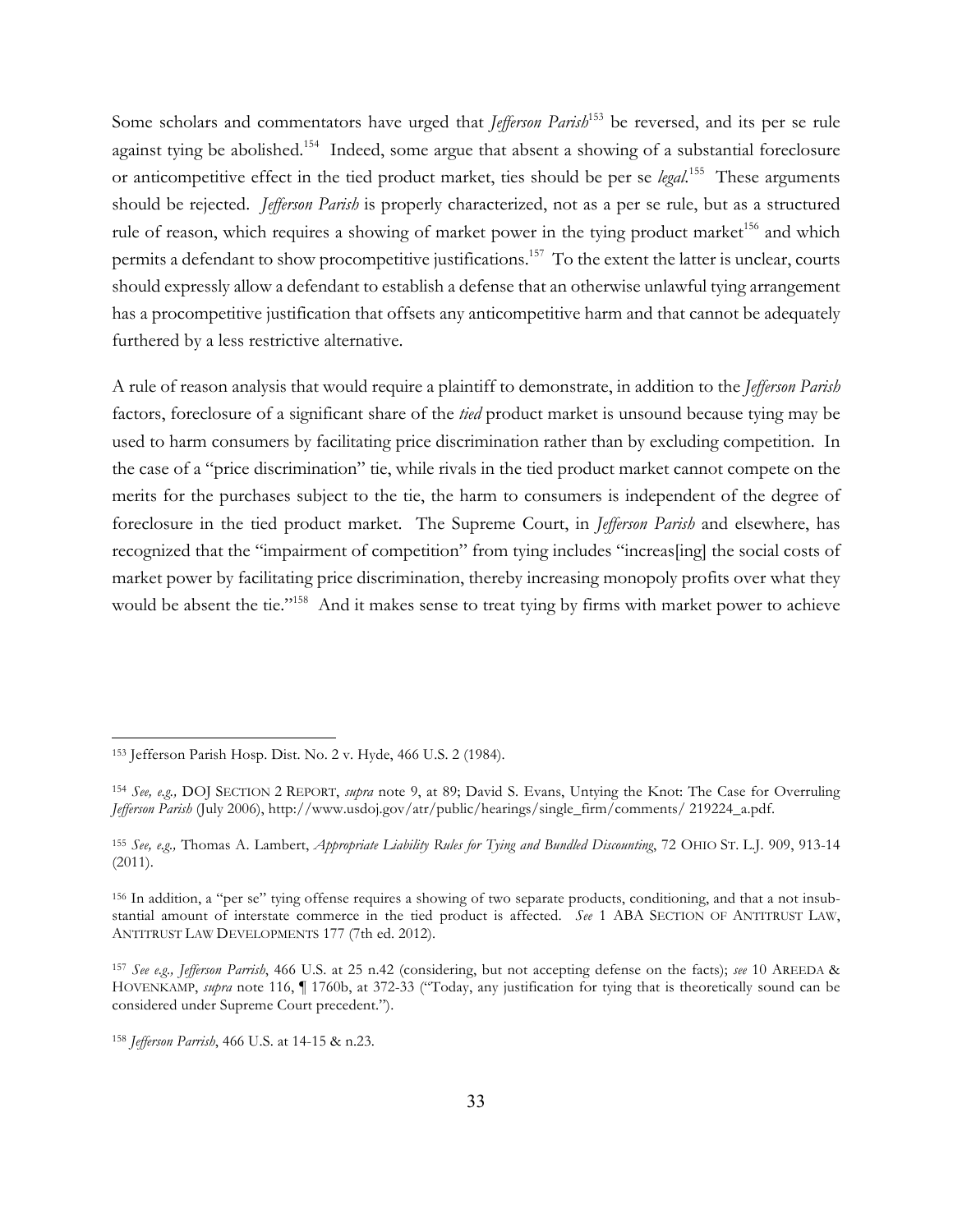price discrimination as presumptively unlawful because such ties ordinarily reduce consumer welfare.<sup>159</sup>

A case in point is the requirements tie-in that was at issue in *Illinois Tool Works*.<sup>160</sup> Requirements ties, or metering ties, involve the sale of a tied product that is complementary to the tying product and purchased in direct proportion to the tying product's use. Thus, the ink used in a printhead would be a direct measure of the use of the printhead itself. By setting a supracompetitive price on tied sales of the ink, the tying seller is able to engage in price discrimination—charging intensive users of the tying product a higher fee for the bundled products than would be exacted from less intensive users.

Some scholars have defended this price discrimination as a way in which the seller can more efficiently allocate the tying product (setting a low price that widens distribution) while simultaneously increasing overall return. It has also been argued that this higher overall return is a way of fostering innovation in tying product markets involving intellectual property.<sup>161</sup> However, other scholarship suggests that requirements ties generally harm consumer *and* total welfare. <sup>162</sup> While perfect price discrimination entails a more efficient allocation of the tying product, such discrimination is impossible to achieve in real world markets in which neither buyer nor seller has perfect knowledge. Moreover, Congress enacted Section 3 of the Clayton Act against the backdrop of dissatisfaction with an early Court decision that tolerated a requirements tie.<sup>163</sup> Over the past century the Supreme Court has condemned requirements ties in a variety of settings.164

<sup>159</sup> *See generally* Einer Elhauge, *Rehabilitating* Jefferson Parish: *Why Ties Without a Substantial Foreclosure Share Should Not Be Per Se Legal*, 80 ANTITRUST L. J. 101 (forthcoming 2016).

<sup>160</sup> Ill. Tool Works Inc. v. Indep. Ink, Inc., 547 U.S. 28 (2006).

<sup>161</sup> Benjamin Klein & John Shepard Wiley, Jr., *Competitive Price Discrimination as an Antitrust Justification for Intellectual Property Refusals to Deal*, 70 ANTITRUST L.J. 599 (2004) (arguing that licensing restrictions and tying conduct involving intellectual property should be treated leniently because of the innovation gains that they are likely to bring).

<sup>162</sup> *See* Einer Elhauge & Barry Nalebuff, The Welfare Effects of Metering Ties (Jan. 28, 2016), http://papers.ssrn.com/sol3/papers.cfm?abstract\_id=2591577; Barry Nalebuff, *Unfit to be Tied, An Analysis of* Trident v. Independent Ink, *in* THE ANTITRUST REVOLUTION: ECONOMICS, COMPETITION & POLICY (John Kwoka & Lawrence White eds., 5th ed. 2008); Warren S. Grimes & Lawrence A. Sullivan, Illinois Tool Works, Inc. v. Independent Ink, Inc.: *Requirements Tie-ins and Intellectual Property*, 13 SW. J. L. & TRADE AM. 335 (2007).

<sup>163</sup> *See* Grimes & Sullivan, *supra* note 162, at 344.

<sup>164</sup> See the cases cited in Grimes & Sullivan, *supra* note 162, at 344 n.55. As Grimes & Sullivan also note, requirements tying has also been condemned under European competition law. *See id.* at 344.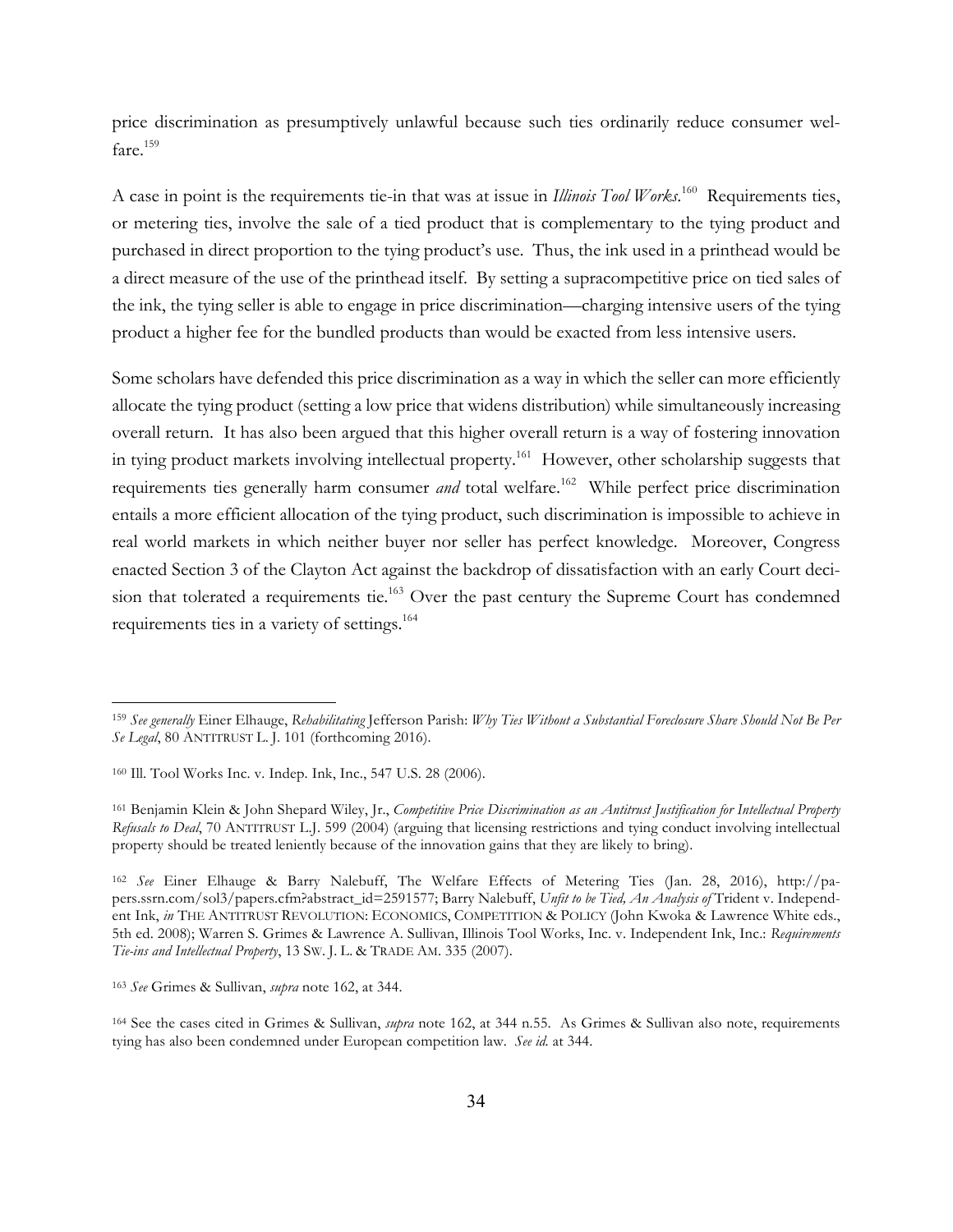The deferred purchase of the tied product often works special burdens on the buyers who will not know their own needs and the market conditions at the time of future purchases. Buyers' lack of knowledge and confusion may make it easier for a seller to implement metering through a tie-in (rather than through a direct metering mechanism that is unpalatable to buyers), but this cannot justify the tying conduct. Even if imperfect price discrimination were to increase sales of the tying product by less intensive users, wealth transfer effects harm intensive users, who might also reduce their use of the bundled products because of the excessive charges. In addition, buyers may expend additional resources in search of lower cost alternative suppliers or ways to avoid the tying condition. These and related concerns have led some scholars to advocate a low-tolerance antitrust standard for requirements tie-ins.<sup>165</sup>

#### 2. *Kodak*, Market Power and Aftermarkets

**The next administration should recognize that information deficiencies and other "consumer protection" market imperfections may give a firm market power, regardless of conventional market-share analysis, and may make markets susceptible to opportunistic conduct with exclusionary and other anticompetitive effects.**

The agencies and the courts should take seriously *Kodak*'s<sup>166</sup> post-Chicago insights into how markets characterized by significant information imperfections, post-purchase switching costs, and related factors may be particularly susceptible to opportunistic conduct with exclusionary and other anticompetitive effects. These insights should be applied more liberally to protect competition in aftermarkets and other contexts.<sup>167</sup>

*Kodak* recognizes that information deficiencies and other "consumer protection" market imperfections (such as deception and coercion) may give a firm market power, regardless of conventional market-share analysis.168 Moreover, *Kodak* implicitly recognizes that "consumer protection" market

<sup>165</sup> *See* Nalebuff, *supra* note 162; Grimes & Sullivan, *supra* note 162.

<sup>166</sup> Eastman Kodak Co. v. Image Tech. Servs., 504 U.S. 451 (1992).

<sup>167</sup> *See* Robert H. Lande, *Market Power Without a Large Market Share: The Role of Imperfect Information and Other "Consumer Protection" Market Failures* (AAI, Working Paper No. 07-06, 2007), http://www.antitrustinstitute. org/Archives/wp07- 06.ashx; Robert H. Lande, *Chicago Takes it on the Chin: Imperfect Information Could Play a Crucial Role in the Post-*Kodak *World*, 62 ANTITRUST L.J. 193 (1993).

<sup>168</sup> Kodak had a market share in the equipment market of only 20 to 23%. Even though such a share would not ordinarily give rise to an inference of market power, the Court held that market imperfections could give it market power in the aftermarket for parts and service and that such imperfections could provide the basis for defining a single-brand relevant market (parts or service on Kodak machines).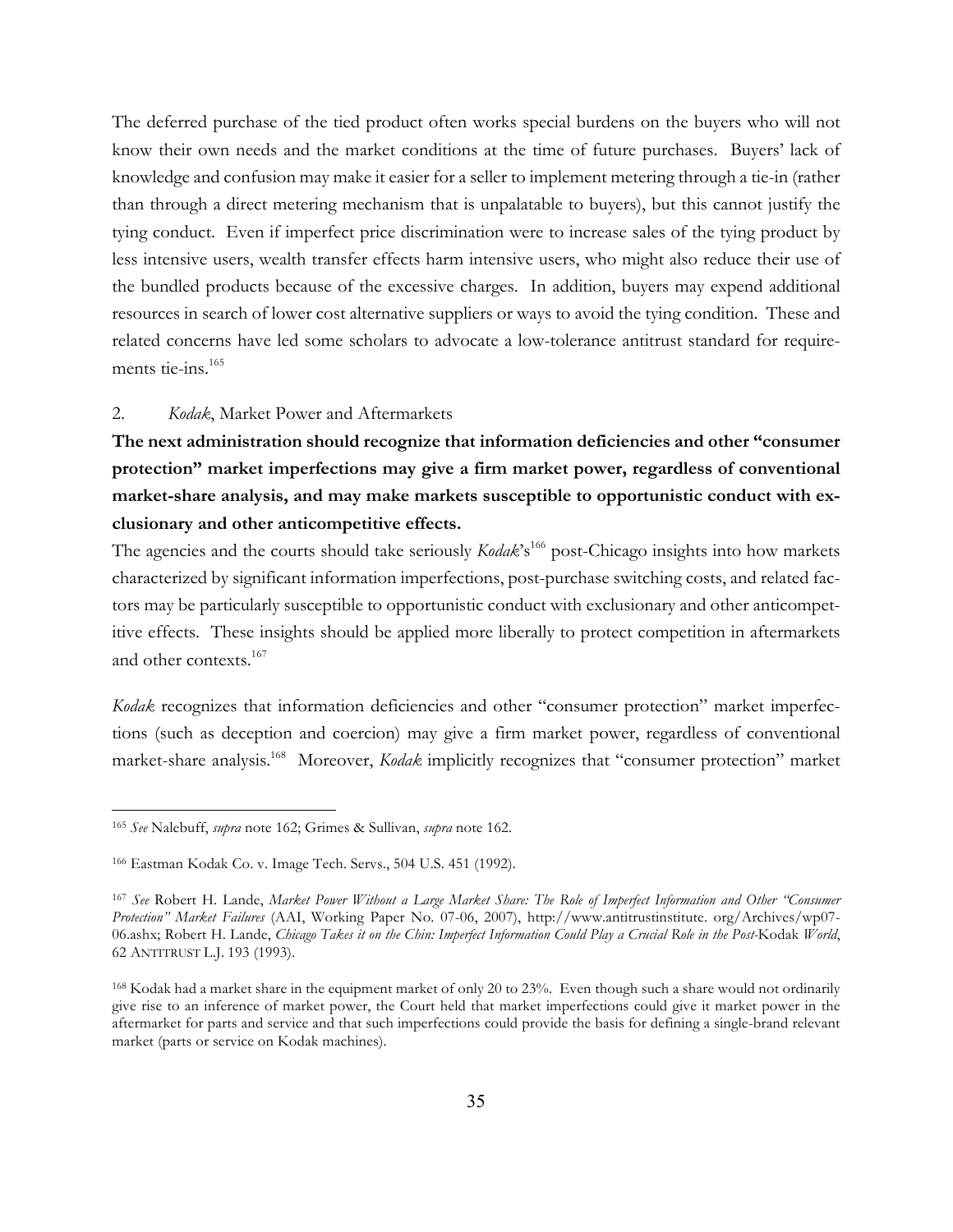failures can apply to businesses as well as individual consumers. Where significant information or other market imperfections exist, therefore, the agencies and the courts should be wary of relying on market-share safe harbors or defining markets broadly to include products that are not effective substitutes because, for example, customers may be unaware of them, face high search costs, or are locked into expensive existing systems.

With respect to aftermarkets in particular, when a manufacturer of a durable good has market power in an aftermarket for parts, service, or other complementary products due to imperfect information, high switching costs, or other factors in the foremarket, ordinary tying and monopolization rules should be employed to prevent the exploitation or extension of such power by anticompetitive means. The Sixth Circuit's recent decision upholding a preliminary injunction in an aftermarket tying case illustrates *Kodak*'s continuing vitality. 169

### *E. Conclusion*

 $\overline{a}$ 

While the Obama administration made some progress in resuscitating Section 2, much remains to be done. Besides the relatively low level of government enforcement, especially at DOJ, many courts remain wedded to dicta in *Trinko* that tends to suggest a very narrow role for prohibiting exclusionary conduct by dominant firms.<sup>170</sup> We agree with Professor Baker's perceptive conclusion:

The rhetorical relegation of anticompetitive exclusion to antitrust's periphery must end. The more that exclusion is described as a lesser offense, the more its legitimacy as a subject for antitrust enforcement will be undermined and the greater the likelihood that antitrust rules will eventually change to limit enforcement against anticompetitive

<sup>169</sup> Collins Inkjet Corp. v. Eastman Kodak Co., 781 F.3d 264 (6th Cir. 2015). The court applied *Kodak* to a non-explicit tying arrangement based on differential pricing where "[t]he classic indicators of market power in an aftermarket—high information costs and switching costs—are present," notwithstanding the sophistication of the customers. *Id.* at 277-78.

<sup>170</sup> *See, e.g.,* It's My Party, Inc. v. Live Nation, Inc., 811 F.3d 676, 690 (4th Cir. 2016) (rejecting claim brought by local venue operator that Live Nation unlawfully tied national promotion and access to venues in monopoly markets to its local venue that competed against plaintiff, while waxing poetic about how "monopoly power, long considered a red flag in antitrust law, can under certain circumstances be a legitimate advantage," and that plaintiff's theory would discourage firms from obtaining the synergies of operating in multiple geographic markets); Novell, Inc. v. Microsoft Corp., 731 F.3d 1064, 1077 (9th Cir. 2013) (rejecting monopolization claim where Microsoft withdrew certain APIs that Novell needed to compete against Microsoft's office productivity suite allegedly to prevent the growth of popular applications that might threaten Microsoft's operating systems monopoly; court held that Novell was required to satisfy the profit-sacrifice test to "isolate conduct that has *no* possible efficiency justification," and it failed to do so because Microsoft's strategy was profitable in the applications market).